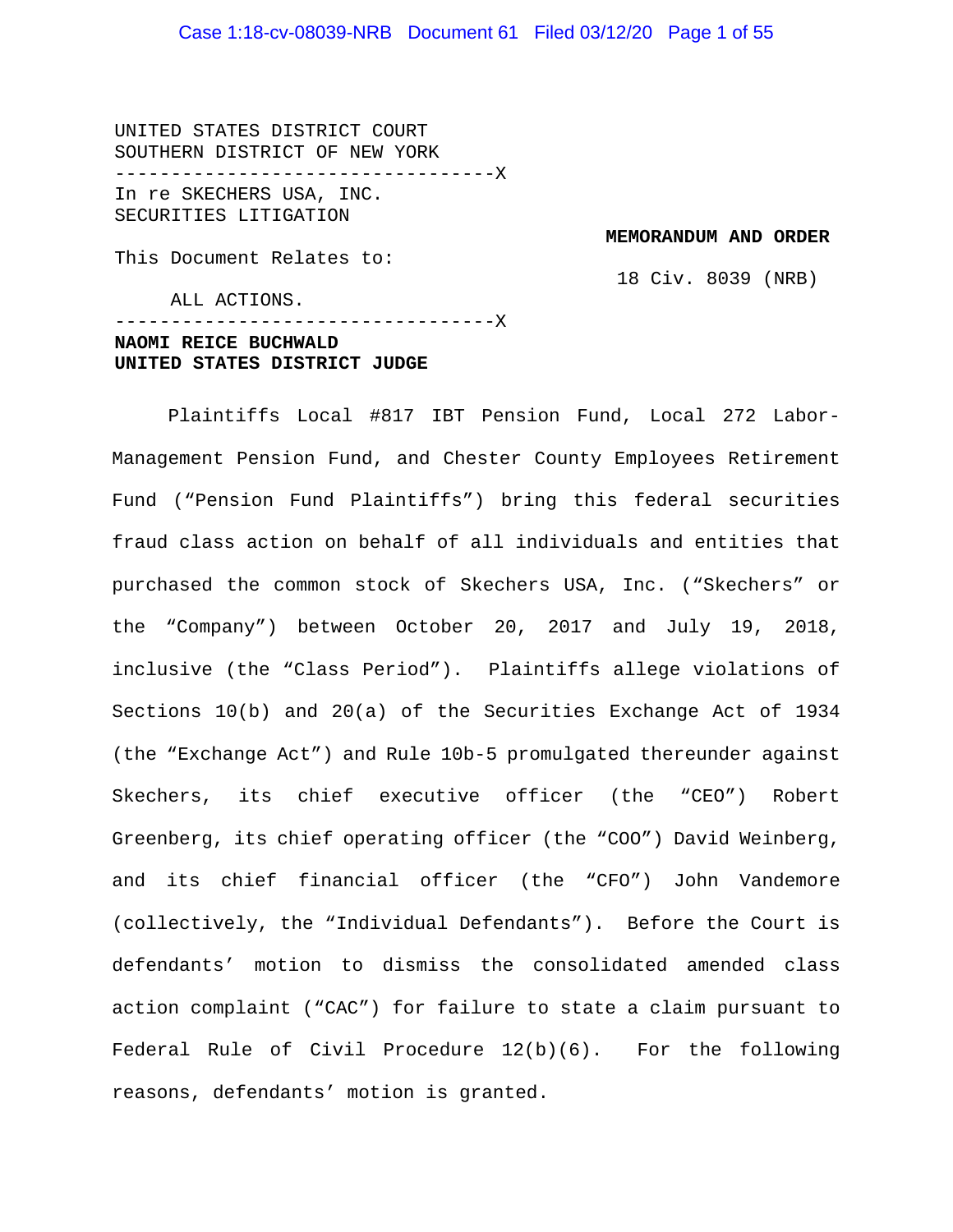#### **I. Background**

#### A. **Skechers**

Skechers is a global footwear designer and marketer that uses its distribution networks, joint ventures, and wholly-owned subsidiaries to sell Skechers-branded shoes in over 170 countries. CAC (ECF No. 32) ¶¶ 2, 34. The Company operates through three reportable segments: (1) domestic wholesale, (2) international wholesale, and (3) retail sales. Id. at ¶ 38. In 2017, the international wholesale segment was the Company's biggest distribution channel, generating 41.5% of its total sales. Id. at ¶ 44.

Skechers expanded in recent years. Id. at ¶ 3. Between 2012 and 2017, its total annual net sales grew by 166%, and its international wholesale segment grew by 300%. Id. at ¶¶ 41, 43. In particular, the Company's growth in China had been pronounced. Id. at ¶ 45. Skechers operates in China through a joint venture named Skechers China Limited, which was formed in October 2007. Id. at ¶ 45. The growth in the Company's sales was also attributable to the expansion of its mono-branded retail store and direct-to-consumer e-commerce businesses. Id. at ¶ 51. Between 2012 and 2017, Skechers' retail sales, including both its retail store and e-commerce operations, grew by 148%. Id.

Contemporaneously with such dramatic growth in sales, Skechers faced substantial increase in its Selling, General and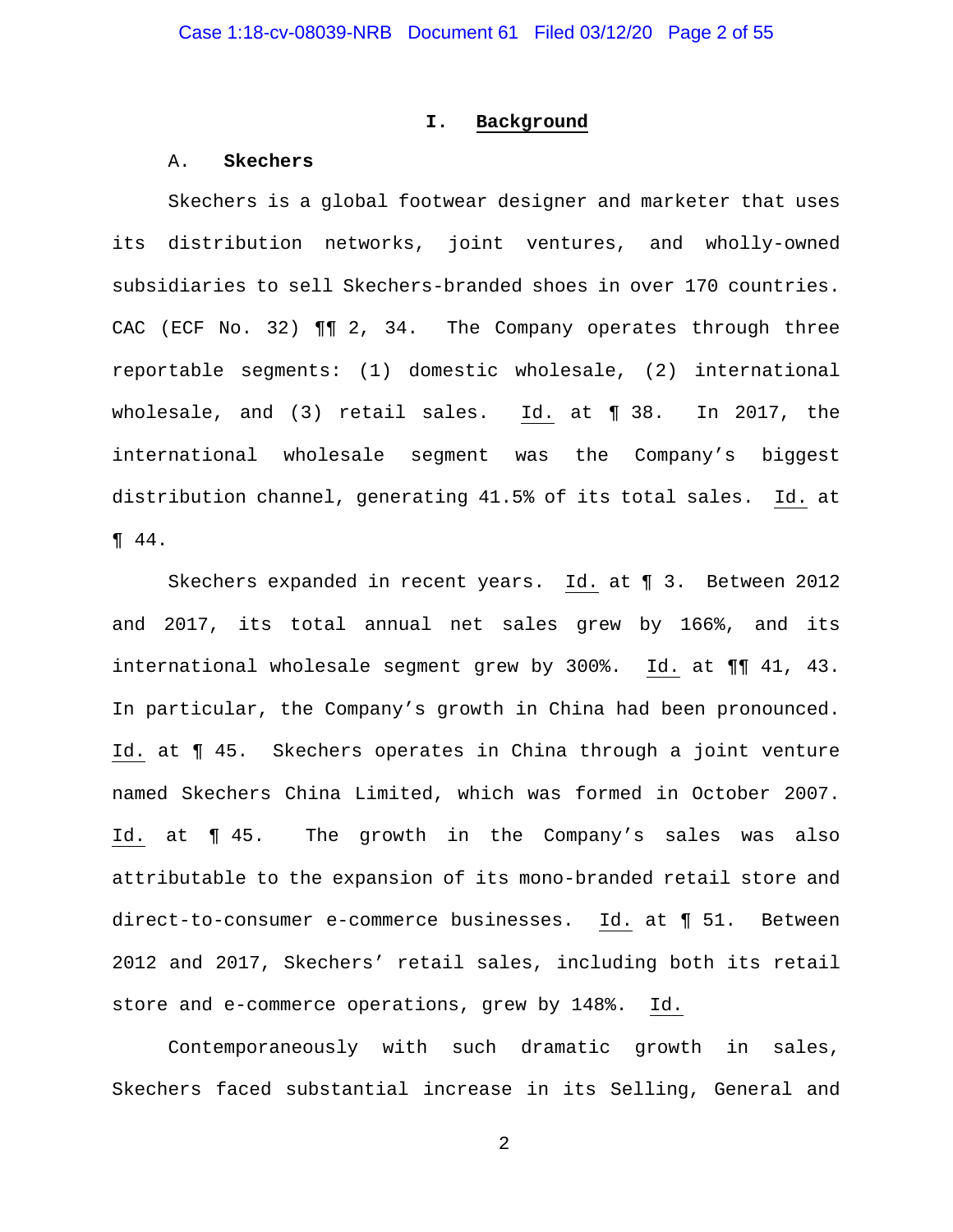## Case 1:18-cv-08039-NRB Document 61 Filed 03/12/20 Page 3 of 55

Administrative ("SG&A") expenses.<sup>[1](#page-2-0)</sup> Id. at  $\P$  53. During the same period—between 2012 and 2017—its SG&A expenses grew by 135%. Id. at ¶ 64. One of the factors that fueled the Company's SG&A expenses was Skechers' operations in China. Id. at ¶ 58. Because Skechers did not have its own distribution center in China, it had to rely on third-party operational solutions for serving its stores and shipping its products to online customers. Id. at ¶ 59.[2](#page-2-1) Under this operational structure, Skechers incurred additional costs on a per unit basis. Id. Another factor that contributed to the SG&A expense increase was Skechers' expansion of its retail store operations in China. Id. at ¶ 60. As a general matter, opening a new store is planned at least six to nine months prior to the store's actual opening because lead time is necessary to secure a physical location, staff and inventory, among other things. Id.

#### B. **Individual Defendants**

Defendant Greenberg has served as Skechers' CEO and Chairman of the Board since the founding of the Company in 1992. CAC ¶ 24.

<span id="page-2-0"></span><sup>1</sup> "SG&A expense" is an accounting term that appears in a company's income statement. Generally, SG&A expenses of a company include most of the expenses that are not related to the manufacturing of its products (or services). Examples of SG&A expenses that are relevant to this action include expenses incurred in connection with shipping products to customers,<br>advertising, and renting real estate for operating warehouses and stores.

<span id="page-2-1"></span>Plaintiffs allege that Skechers relied on "costly third party operations in international markets" to establish the falsity of the challenged statements. See, e.g., CAC ¶ 113(b). However, in the CAC, plaintiffs allege facts detailing such operations only with respect to China. Accordingly, the Court regards the "third party operations" allegations to concern only China.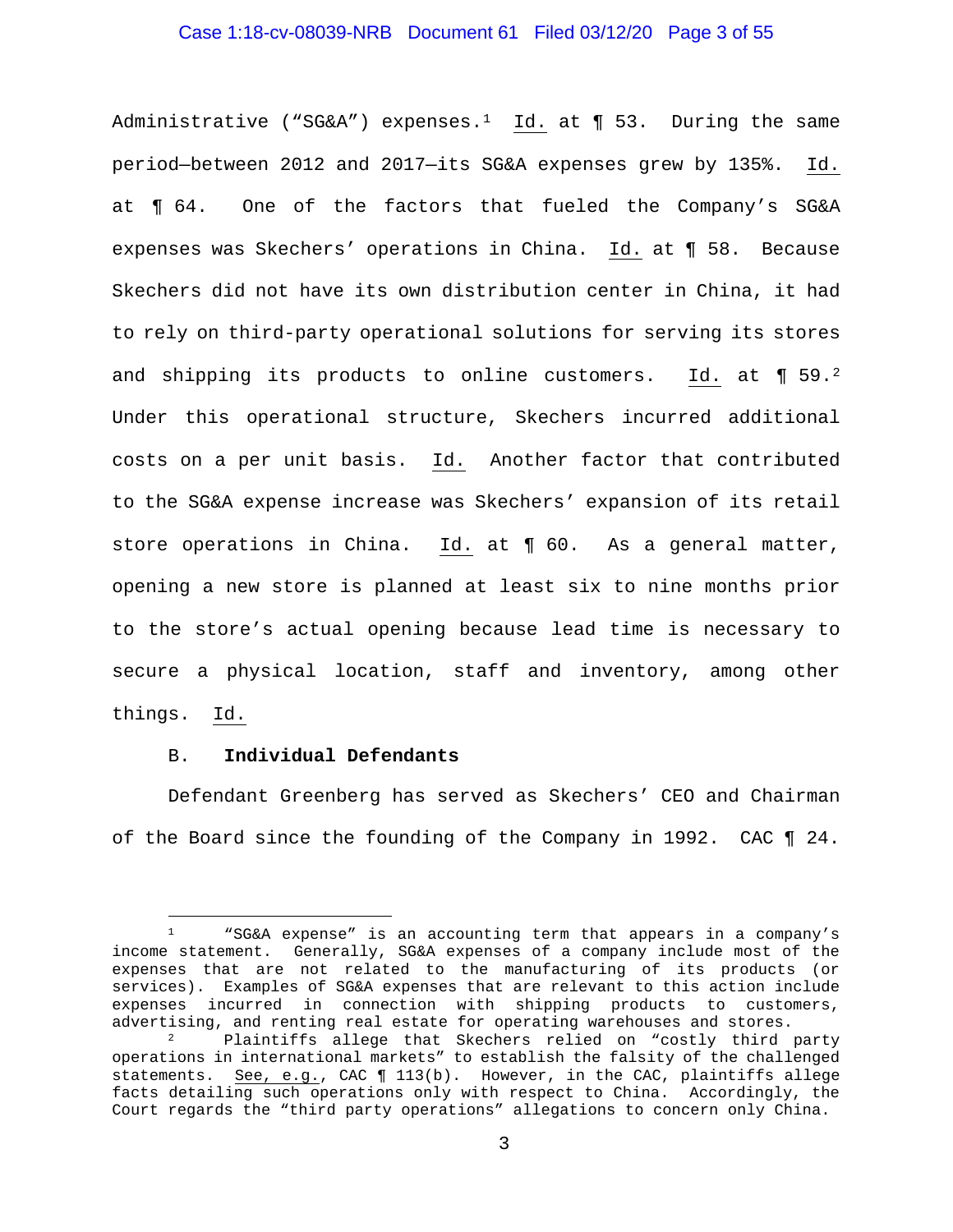## Case 1:18-cv-08039-NRB Document 61 Filed 03/12/20 Page 4 of 55

Defendant Weinberg has served as the Company's COO, Executive Vice President, and a member of the Company's Board. Id. at ¶ 25. Until about November 15, 2017, Weinberg also served as the Company's CFO. Id. Defendant Vandemore has served as the Company's CFO since November 15, 2017. Id. at ¶ 26.

## C. **Alleged Misstatements**

#### 1. Earnings Call for 2017 Q3

Plaintiffs allege that Weinberg made three materially false and misleading statements during Skechers' October 19, 2017 Earnings Call for the third quarter of 2017.

First, in response to a Citigroup analyst's question of whether there had been any changes to Weinberg's previous expectation that SG&A growth should start to slow in the first quarter of 2018, Weinberg stated, "All I said was it will certainly continue into the first quarter." Id. at  $\P$  112.<sup>3</sup>

Second, in response to a Morgan Stanley director's question about the Company's projections of SG&A and G&A expenses<sup>[4](#page-3-1)</sup> for 2018 in dollar terms, Weinberg stated, "I would tell you the

<span id="page-3-0"></span><sup>3</sup> It appears that there are no "official" transcripts for earnings calls. At oral argument, the Court asked about each party's source of the earnings call transcript. Plaintiffs answered Thomson Reuter, and defendants answered Standard & Poor's. Oral Arg. Tr. (ECF No. 57) at 2. After oral argument, the Court asked the parties to submit their respective transcripts of the earnings calls relevant to this case. Any discrepancy between the two versions is immaterial in resolving this motion.

<span id="page-3-1"></span><sup>4</sup> "G&A expenses" refers to the portion of SG&A expenses excluding Sales expenses, which include expenses related to selling a company's products or services such as advertising expenses, shipping costs and commissions for sales representatives. Generally, "G&A expenses" include expenses associated with managing and operating a company as a business organization.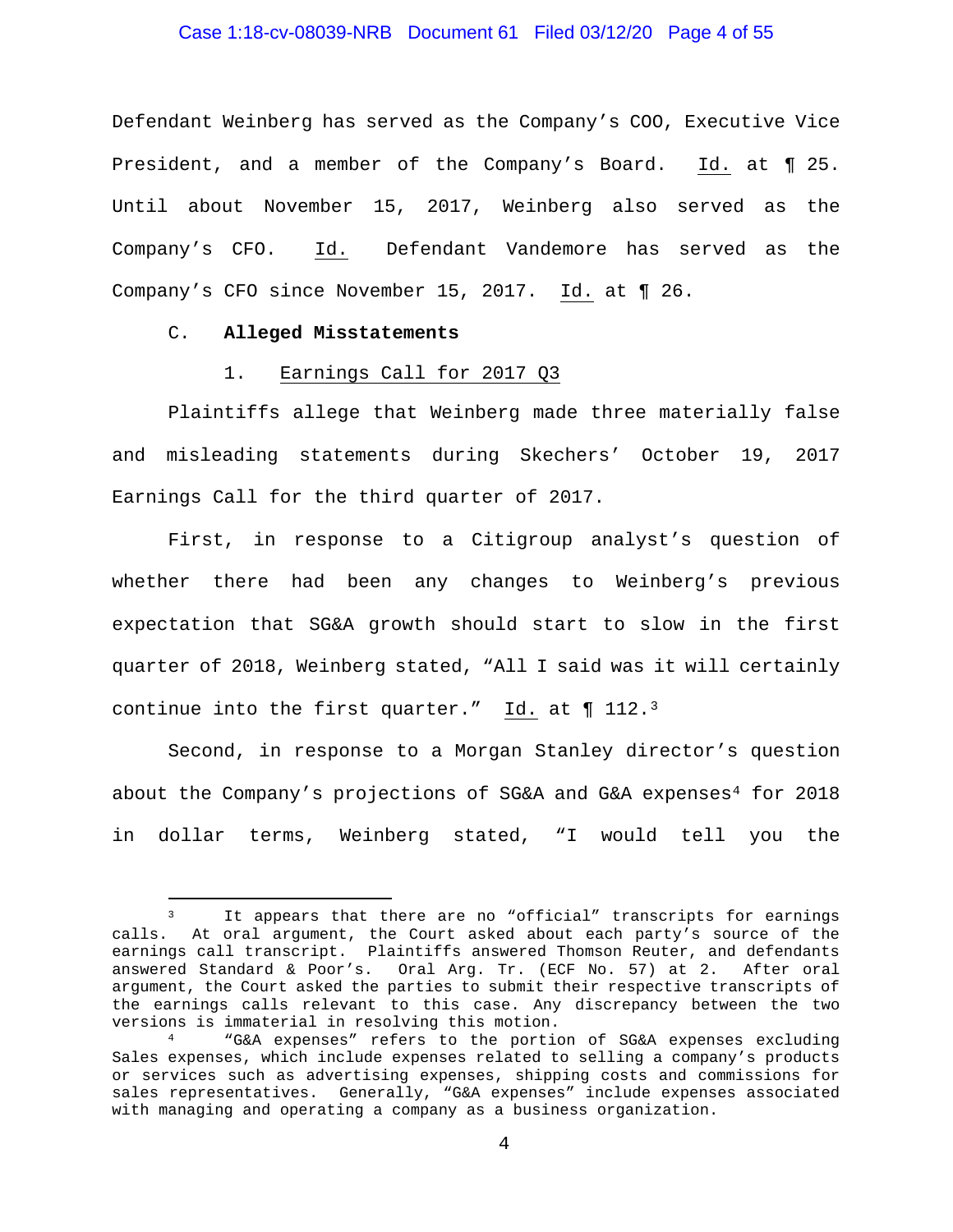## Case 1:18-cv-08039-NRB Document 61 Filed 03/12/20 Page 5 of 55

anticipation here is that the rate of growth, certainly in the G&A piece, will come down from this year as we end the year. There are no new pieces to pick up." Id. at ¶ 114.

Lastly, in response to a Wedbush Securities analyst's question about the likelihood of Skechers leveraging<sup>[5](#page-4-0)</sup> its G&A expenses in 2018, Weinberg stated, "I'm not a person that would tend to say never, but I think your last characterization of – for the most part, that most of the scenarios are positive leverage, I think that's correct." Id. at ¶ 116.

2. Earnings Call for 2017 Q4 and Fiscal Year 2017

Plaintiffs allege that two of the Individual Defendants' statements during the Skechers Earnings Call for 2017 Q4 and fiscal year 2017, which was held on February 8, 2018, were materially false and misleading.

First, in response to a Citigroup analyst's question about advertising expenses as a percentage of sales for the fiscal year 2017 and going forward, defendant Weinberg stated that "we anticipate that the rate of growth will continue to slow as it has in the past, and we'll be able to leverage them." Id. at ¶ 125.

<span id="page-4-0"></span><sup>5</sup> "Leverage" is a financial term that generally refers to the ratio of a company's liabilities to its equity. However, throughout Skechers' earnings calls mentioned in the CAC and in this action, all relevant parties appeared to use the term "leverage" to refer to the relationship between the growth rate of Skechers' sales and the growth rate of its expenses, with "positive leverage" meaning the Company's sales growing at a higher rate than<br>its expenses. Therefore, in this Memorandum and Order, we use the term Therefore, in this Memorandum and Order, we use the term "leverage" in the same manner in which it was used on the earnings calls.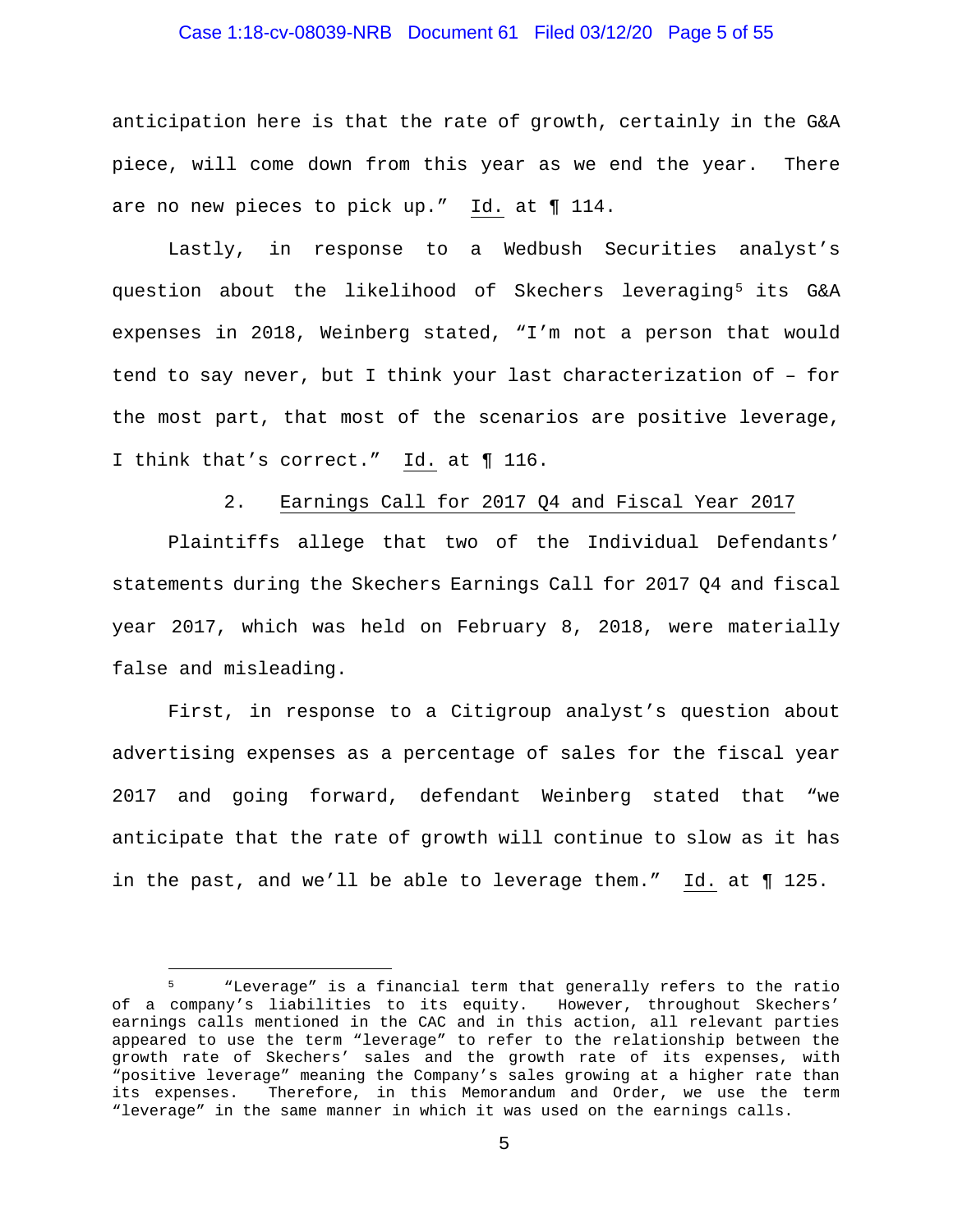## Case 1:18-cv-08039-NRB Document 61 Filed 03/12/20 Page 6 of 55

Second, in response to a Cowen and Company analyst's question about defendant Vendemore's expectations on the gross margin and SG&A expenses in 2018 Q1, Vendemore stated, "And then from an SG&A perspective, we think it will begin to show the leverage that we've experienced in Q4." Id. at ¶ 127.

## 3. Earnings Call for 2018 Q1

Plaintiffs allege that two of defendant Weinberg's statements during the Skechers Earnings Call for 2018 Q1, which was held on April 19, 2018, were materially false and misleading.

First, in response to a B. Riley FBR analyst's question of whether leverage on the SG&A expenses would start again in 2018 Q3, Weinberg stated, "So we do believe that we will catch up, that the top line will be such and that we will be able to again start to leverage again in Q3. It should be a very positive time for us." Id. at ¶ 139.

Second, in response to a Susquehanna Financial Group analyst's question about what led to a divergence between the guidance on SG&A expenses that Skechers management provided at the time it announced the Company's results for 2017 Q4 and the actual G&A expense results for 2018 Q1, Weinberg stated, "Well, it was a later event. As [Vendemore] said, it has to do with the distribution cost. And, by far, March was a much bigger month and a much bigger by average, which is why we were higher than our original guidance as far as business was concerned." Id. at ¶ 137.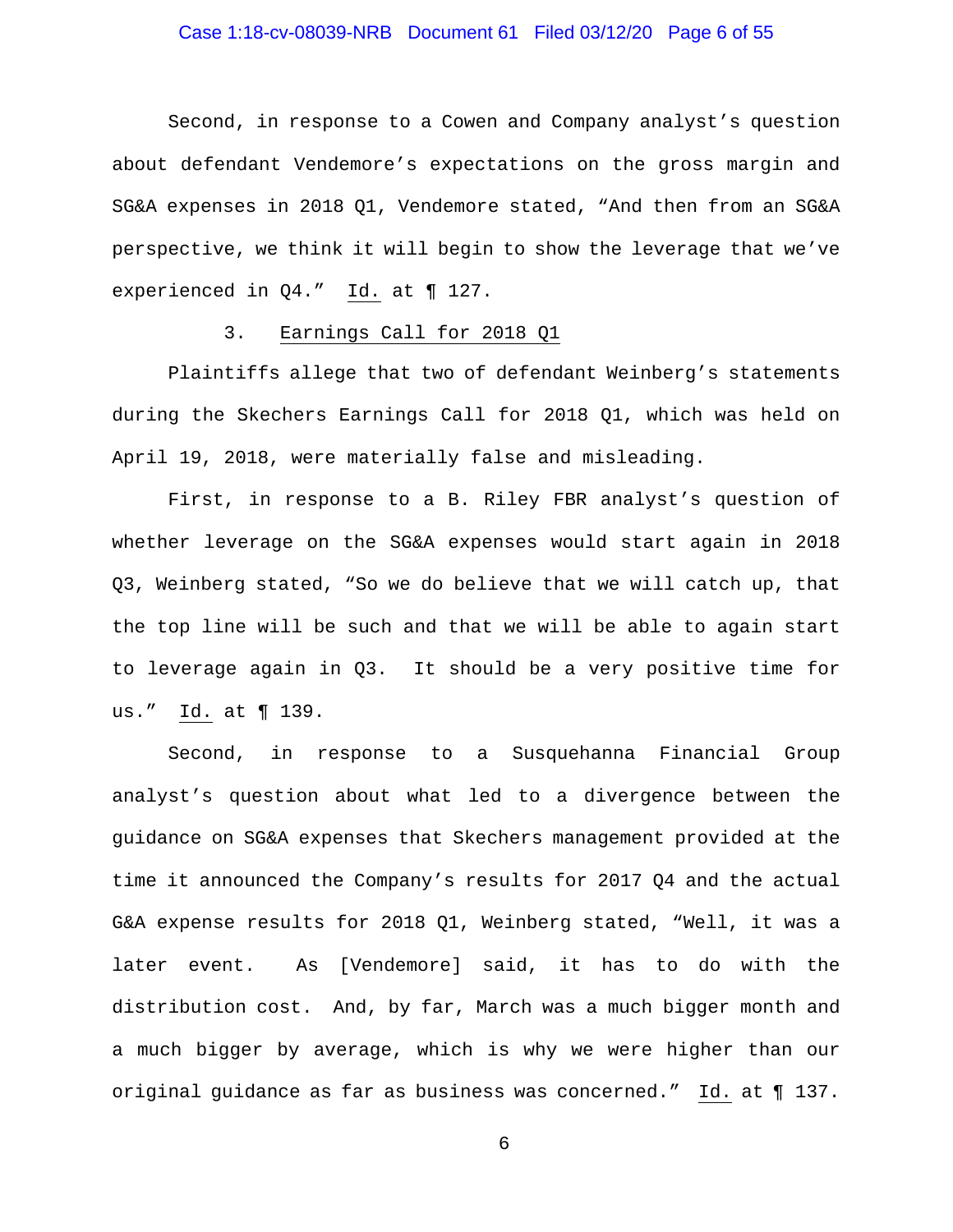## 4. SEC Filings

Plaintiffs allege that the following statements in Skechers' SEC filings during the Class Period were materially false and misleading:

- During the remainder of 2017, we intend to focus on: . . . (ii) continuing to manage our inventory and expenses to be in line with expected sales levels. (Skechers 10-Q for 2017 3Q, dated November 3, 2017)
- During 2017, we continued to focus on managing our balance sheet and bringing our marketing expenses and general and administrative expenses in line with expected sales. (Skechers 10-K for the fiscal year 2017, dated March 1, 2018)
- During the remainder of 2018, we intend to focus on: . . . (ii) continuing to manage our inventory and expenses to be in line with expected sales levels. (Skechers 10-Q for 2018 Q1, dated May 4, 2018)

Id. at ¶¶ 119, 130, 142.

#### D. **Alleged Omission**

Plaintiffs allege that defendants were required to disclose Skechers' future expenses in order to prevent the statements described above from being misleading. Pls.' Opp'n (ECF No. 49) at 12-13. Plaintiffs further allege that defendants violated the disclosure obligation imposed by Item 303 of SEC Regulation S-K ("Item 303"), codified at 17 C.F.R. § 229.303, which "imposes disclosure requirements on companies filing SEC-mandated reports," including Form 10-Q and 10-K reports. Stratte-McClure v. Morgan Stanley, 776 F.3d 94, 101 (2d Cir. 2015). Those requirements include an obligation to: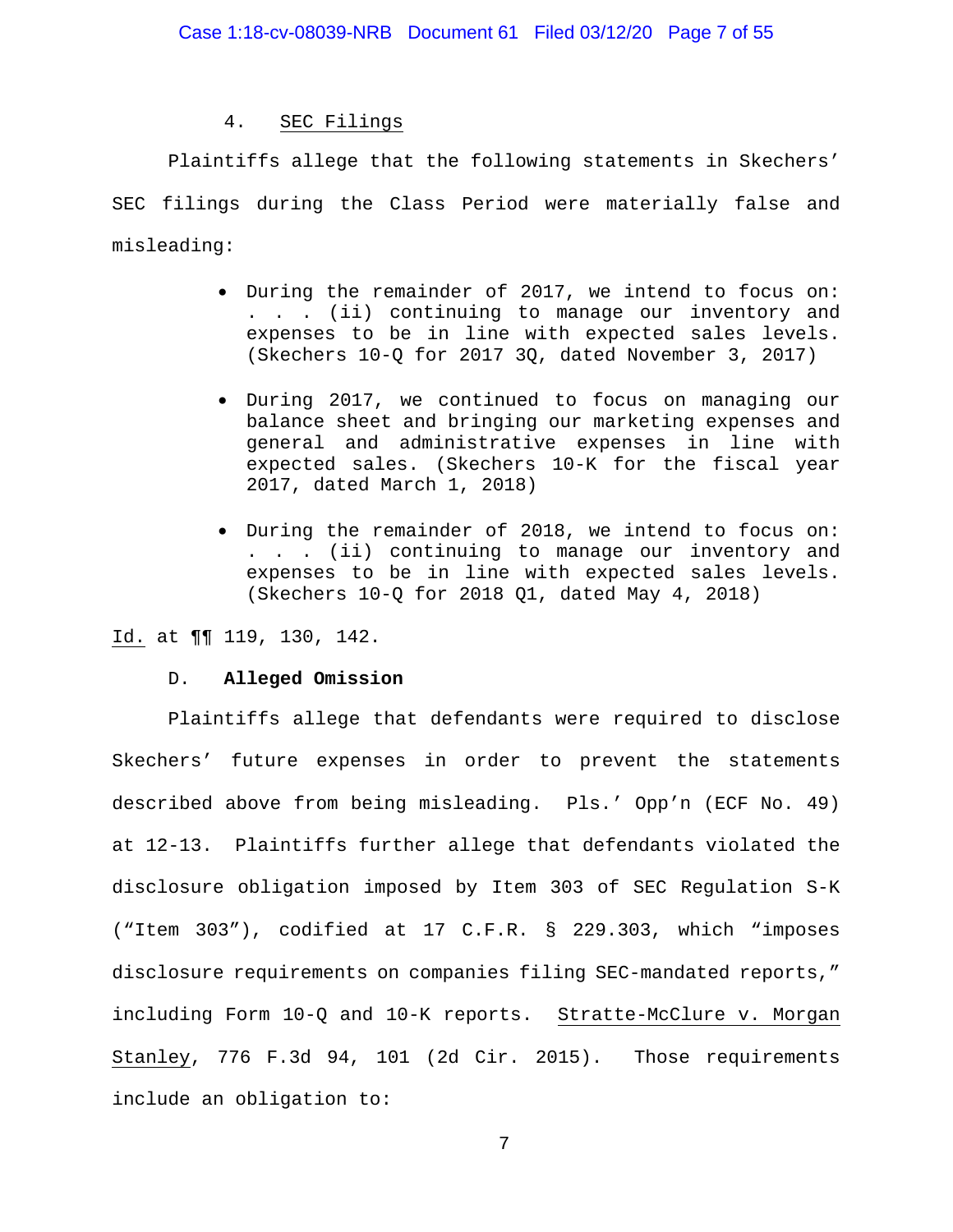Describe any known trends or uncertainties that have had or that the registrant reasonably expects will have a material favorable or unfavorable impact on net sales or revenues or income from continuing operations. If the registrant knows of events that will cause a material change in the relationship between costs and revenues (such as known future increases in costs of labor or materials or price increases or inventory adjustments), the change in the relationship shall be disclosed.

17 C.F.R. 229.303(a)(3)(ii). According to plaintiffs, Skechers violated Item 303 by failing to disclose the SG&A expense growth and the trajectory of it that was known to them at the time. CAC ¶¶ 150-55.

#### E. **Alleged Corrective Disclosures**

Plaintiffs allege that there were two separate disclosures by defendants that revealed the falsity of challenged statements.

#### 1. Alleged First Corrective Disclosure

Following the close of market on April 19, 2018, Skechers announced its financial results for 2018 Q1. Id. at ¶ 87. Although Skechers reported record-high sales of \$1.25 billion, it failed to achieve leverage: compared to 2017 Q1, the SG&A expenses grew 23.4% whereas the sales grew 16.5%. Id. at ¶¶ 87-88. According to plaintiffs, the discrepancy between the financial results for 2018 Q1 and the challenged statements by Skechers management on the prospect of achieving leverage constituted a corrective disclosure by itself.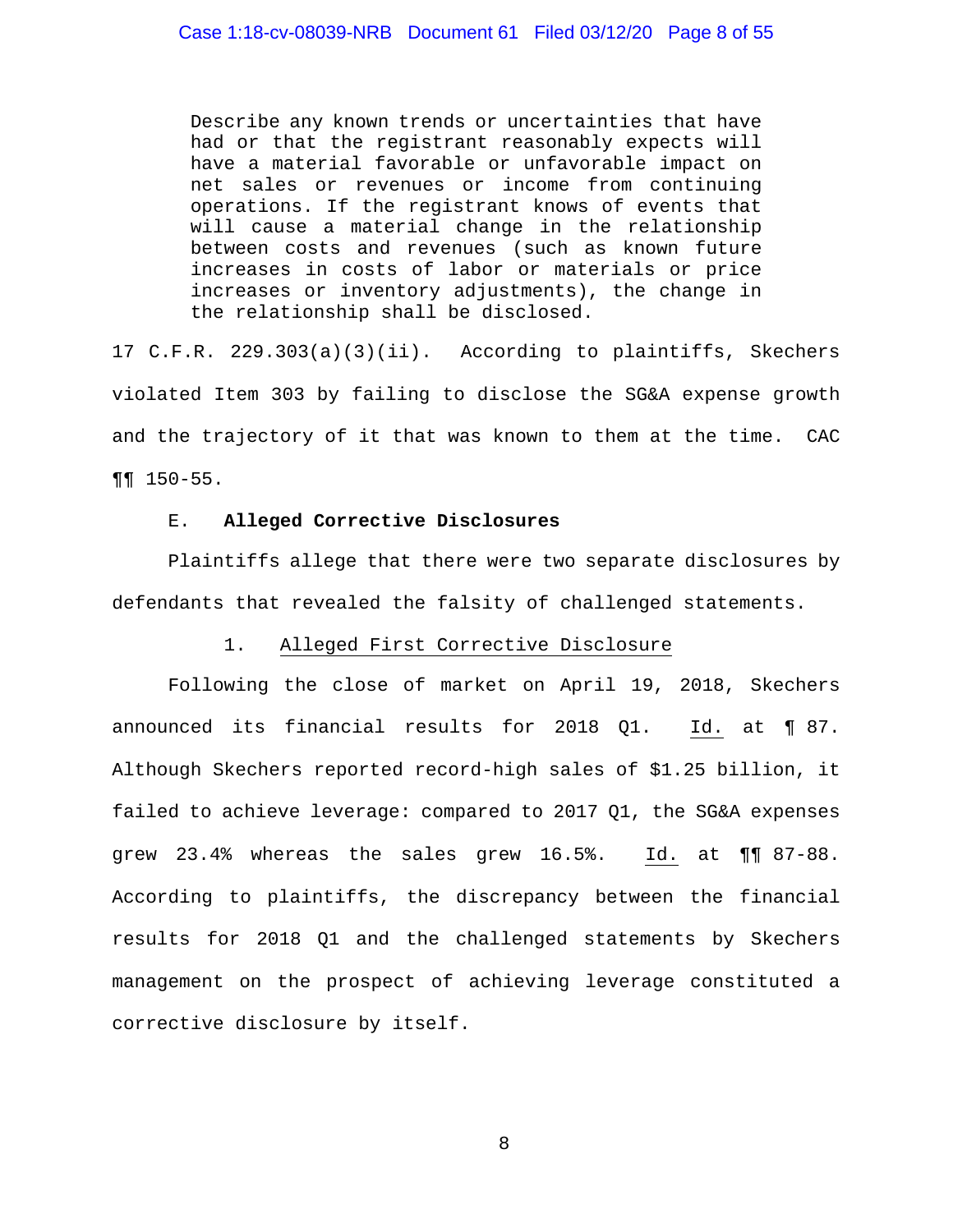#### 2. Alleged Second Corrective Disclosure

Following the close of market on July 19, 2018, Skechers announced its financial results for 2018 Q2. Id. at ¶ 98. Skechers again failed to achieve leverage: compared to 2017 Q2, the sales grew only 10.6% whereas the SG&A expenses grew 19.7%. Id. at ¶ 98. Following this announcement of results, on the same day, Skechers management hosted an earnings call to discuss the Company's performance during 2018 Q2. Id. at ¶ 101. During the earnings call, in response to a Cowen and Company analyst's question on how an effort to achieve greater profitability would affect the Company's sales growth, Weinberg stated:

> We just don't necessarily think that way. We're<br>into growth. We think that transition to We think that transition to sacrificing top line growth for EBIT will happen when a marketplace tell us  $-$  as we get into  $-$  closer to a saturation point. Right now, we are built for growth. We have the capital for growth. We wouldn't leave anything on the table . . . .

Id. at ¶ 102. According to plaintiffs, through this statement, defendant Weinberg "made it abundantly clear that, in contrast to their prior statements, [d]efendants were not in any way concerned with increasing the Company's profits, or managing its expenses, and were solely focused on top line growth." Id.

#### F. **Procedural History**

On September 4, 2018, Laborers Local 235 Benefit Funds commenced this action by filing a class action complaint against defendants. See ECF No. 1. On October 17, 2018, plaintiff Steven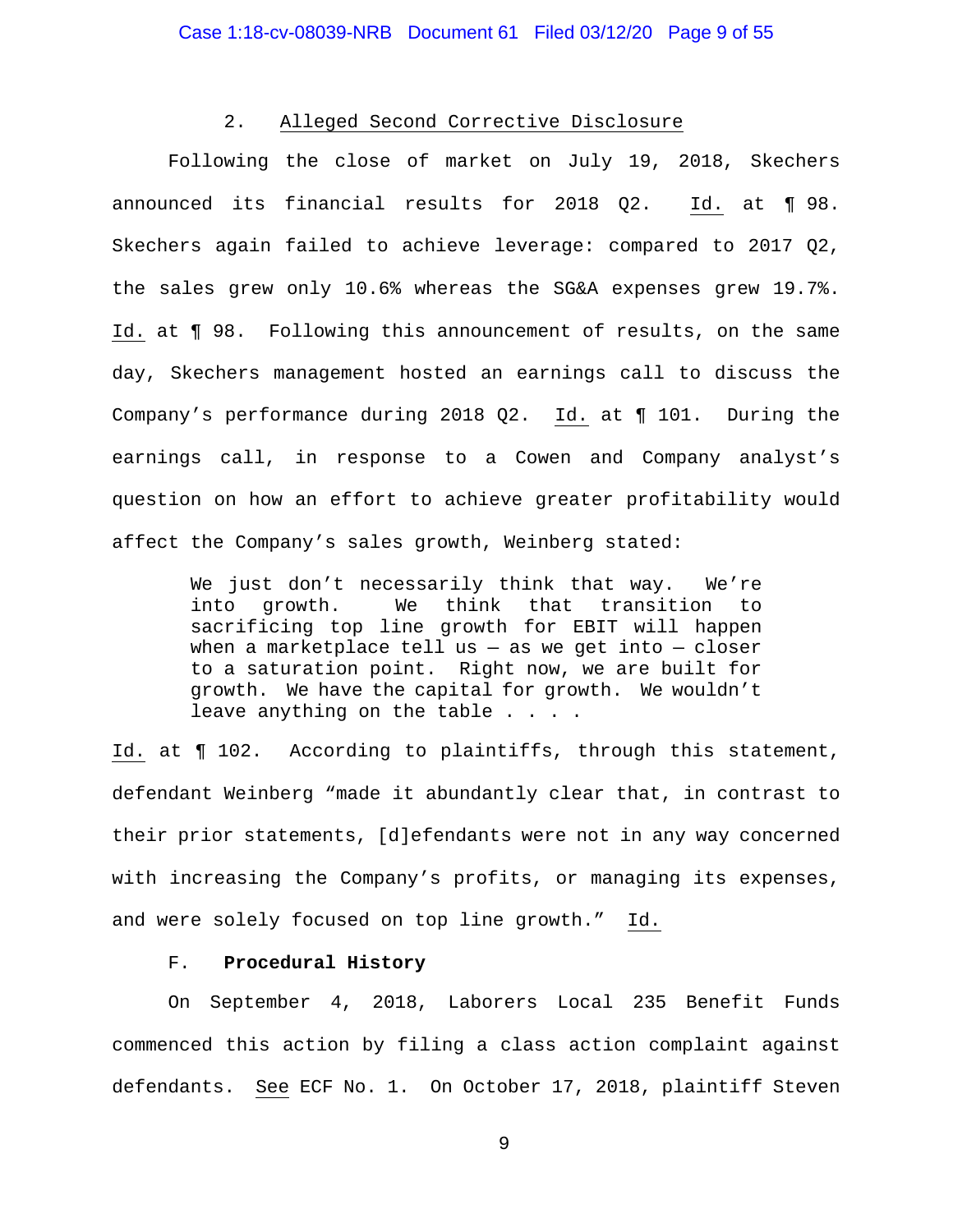## Case 1:18-cv-08039-NRB Document 61 Filed 03/12/20 Page 10 of 55

S. Fishman filed a separate class action complaint, alleging essentially the same claims against defendants. See 18 Civ. 9510, ECF No. 1.

On November 5, 2018, three separate groups of plaintiffs moved to consolidate the two actions, appoint themselves as the lead plaintiff, and appoint their respective counsel as the lead counsel in the consolidated action. See ECF Nos. 8; 11. On November 20, 2018, the Court granted the Pension Fund Plaintiffs' motion, appointed the Pension Fund Plaintiffs as the lead plaintiffs, and approved the lead plaintiffs' selection of Robbins Geller Rudman & Dowd LLP as the lead counsel in the consolidated action. See ECF No. 21.

Pursuant to the schedule consented to by the parties and endorsed by the Court, see ECF No. 27, plaintiffs filed the consolidated amended class action complaint on January 22, 2019. See ECF No. 32. After reviewing the parties' pre-motion letters of March 25, 2019 and April 8, 2019, the Court granted defendants leave to make their proposed motion to dismiss the CAC. See ECF No. 39. On May 13, 2019, defendants moved to dismiss the CAC in its entirety pursuant to Federal Rule of Civil Procedure 12(b)(6). See ECF No. 45. The Court heard oral argument on this motion on January 23, 2020. See ECF No. 57.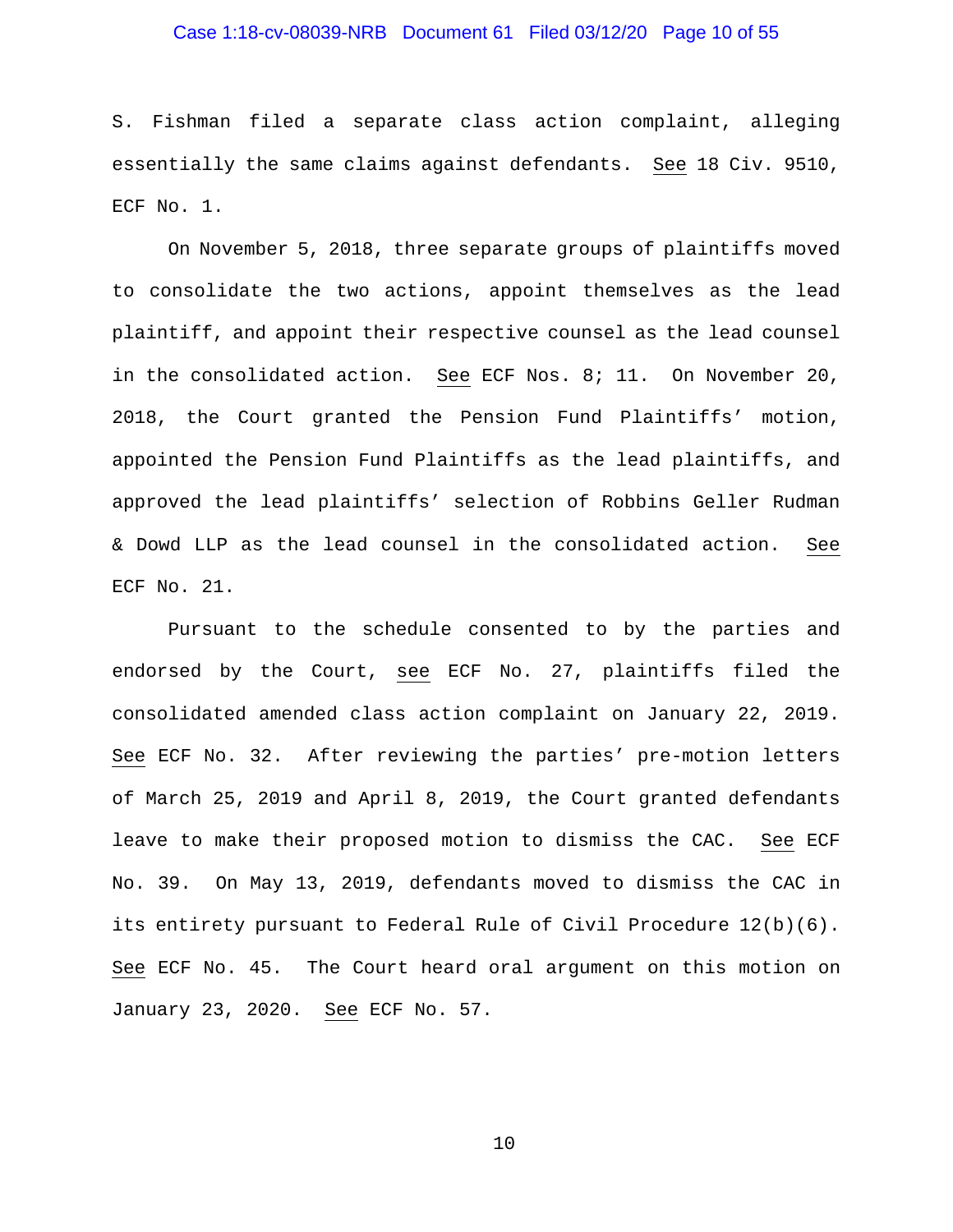#### **II. Discussion**

#### A. **Legal Standards**

#### 1. Federal Rule of Civil Procedure 12(b)(6)

On a motion to dismiss under Rule  $12(b)(6)$ , the Court must accept as true all factual allegations in the complaint and draw all reasonable inferences in plaintiffs' favor. City of Providence v. BATS Glob. Mkts., Inc., 878 F.3d 36, 48 (2d Cir. 2017). However, the Court is "not bound to accept as true a legal conclusion couched as a factual allegation," Ashcroft v. Iqbal, 556 U.S. 662, 678 (2009), and "[t]hreadbare recitals of the elements of a cause of action, supported by mere conclusory statements, do not suffice." Brown v. Daikin Am., Inc., 756 F.3d 219, 225 (2d Cir. 2014). "Factual allegations must be enough to raise a right of relief above the speculative level, on the assumption that all of the allegations in the complaint are true." Bell Atl. Corp. v. Twombly, 550 U.S. 544, 555 (2007). Thus, plaintiffs must allege "enough facts to state a claim to relief that is plausible on its face." Id. If plaintiffs "have not nudged their claims across the line from conceivable to plausible, their complaint must be dismissed." Id.

## 2. Heightened Pleading Standard for Claims under Section 10(b) of the Exchange Act and Rule 10b-5

To state a claim under Section 10(b) of the Exchange Act and Rule 10b-5 promulgated thereunder, plaintiffs must also satisfy the heightened pleading requirements under the Federal Rule of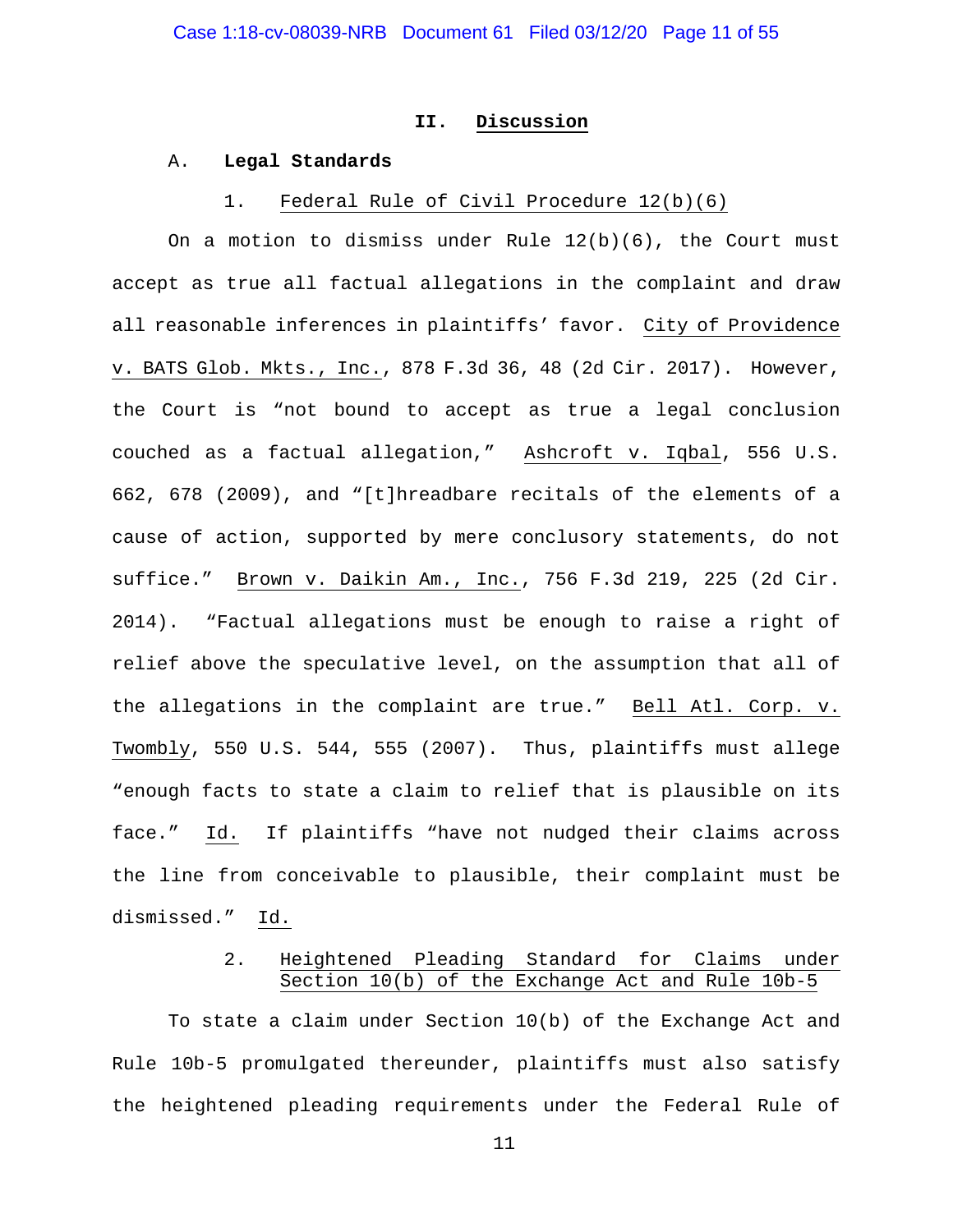## Case 1:18-cv-08039-NRB Document 61 Filed 03/12/20 Page 12 of 55

Civil Procedure 9(b) and the Private Securities Litigation Reform Act of 1995 ("PSLRA"). ATSI Comm., Inc. v. Shaar Fund, Ltd., 493 F.3d 87, 99 (2d Cir. 2007); 15 U.S.C. § 78u-4(b). Rule 9(b) requires plaintiffs asserting securities fraud claims to "(1) specify the statements that the plaintiff[s] contend[] were fraudulent, (2) identify the speaker, (3) state where and when the statements were made, and (4) explain why the statements were fraudulent." Rombach v. Chang, 355 F.3d 164, 170 (2d Cir. 2004).

"The PSLRA expanded on the Rule 9(b) standard, requiring that securities fraud complaints specify each misleading statement; that they set forth the facts on which a belief that a statement is misleading was formed; and that they state with particularity facts giving rise to a strong inference that the defendant acted with the required state of mind." Anschutz Corp. v. Merrill Lynch & Co., 690 F.3d 98, 108 (2d Cir. 2012) (internal quotation marks and alterations omitted). The PSLRA further provides that, "if an allegation regarding the statement or omission is made on information and belief, the complaint shall state with particularity all facts on which that belief is formed." 15 U.S.C.  $$78u-4(b)(1)$ .

# 3. Requirements for Stating a Claim under Section 10(b) of the Exchange Act and Rule 10b-5

For claims of securities fraud under Section 10(b) of the Exchange Act and Rule 10b-5, plaintiffs must allege that defendants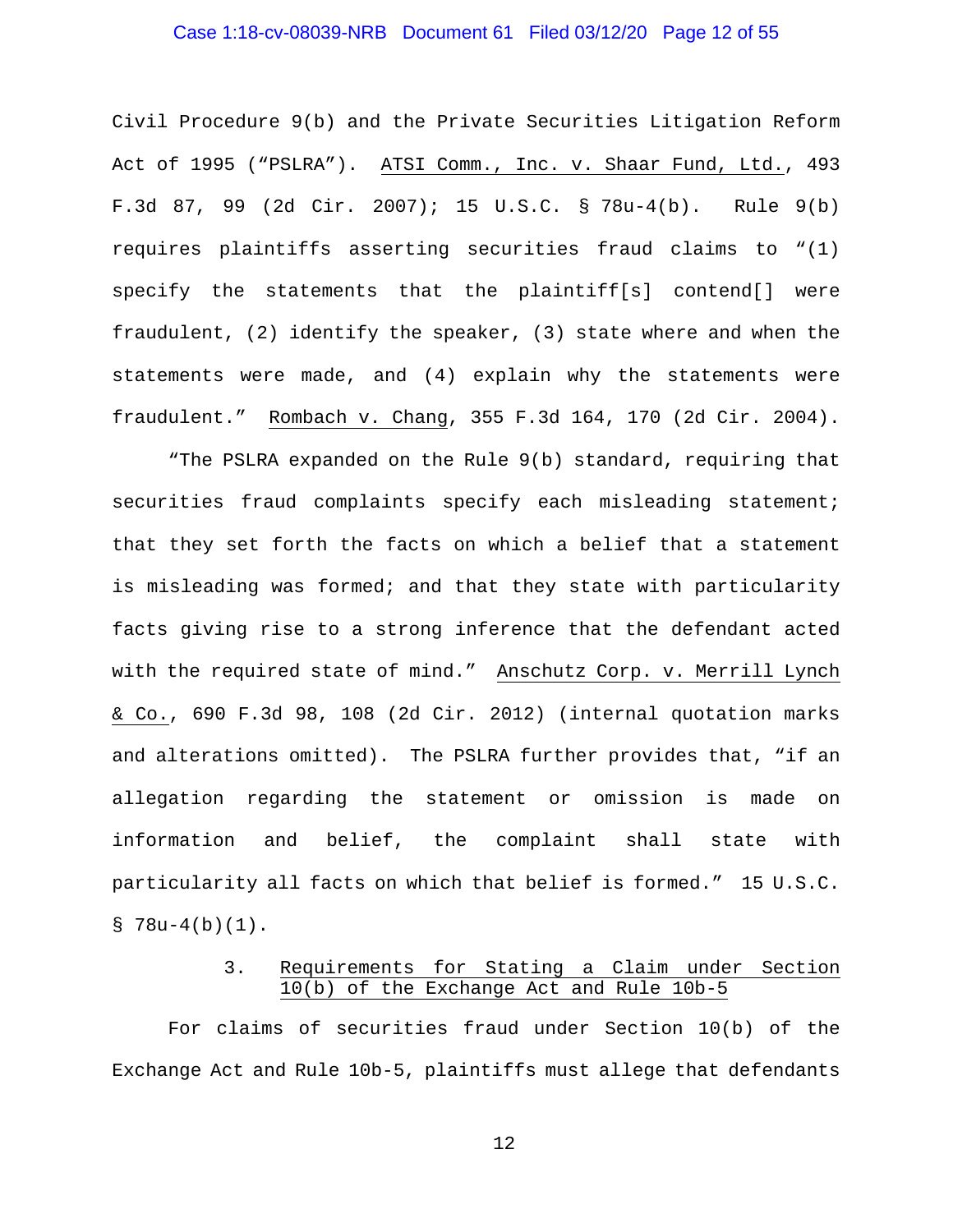## Case 1:18-cv-08039-NRB Document 61 Filed 03/12/20 Page 13 of 55

"(1) made misstatements or omissions of material fact; (2) with scienter; (3) in connection with the purchase or sale of securities; (4) upon which plaintiffs relied; and (5) that plaintiffs' reliance was the proximate cause of their injury." Gamm v. Sanderson Farms, Inc., 944 F.3d 455, 463 (2d Cir. 2019).

## a) **Misstatement or Omission of Material Fact**

For a statement to be actionable under Section 10(b) of the Exchange Act and Rule 10b-5, it must be both (1) false, and (2) material. In re Lululemon Sec. Litig., 14 F. Supp. 3d 553, 571 (S.D.N.Y. 2014). A statement is false for the purpose of Section 10(b) and Rule 10b-5 if it was false "at the time it was made." Id. To state a claim, "plaintiffs must do more than say that the statements [at issue] were false and misleading; they must demonstrate with specificity why and how that is so." Rombach, 355 F.3d at 174. "Statements regarding projections of future performance may be actionable under Section 10(b) or Rule 10b-5 if they are worded as guarantees or are supported by specific statements of fact, or if the speaker does not genuinely or reasonably believe them." In re IBM Corp. Sec. Litig., 163 F.3d 102, 107 (2d Cir. 1998) (internal quotation marks and citations omitted).

An omission is also actionable under Section 10(b) and Rule 10b-5, but only when the defendants had a duty to disclose the allegedly omitted information. Levitt v. J.P. Morgan Sec., Inc.,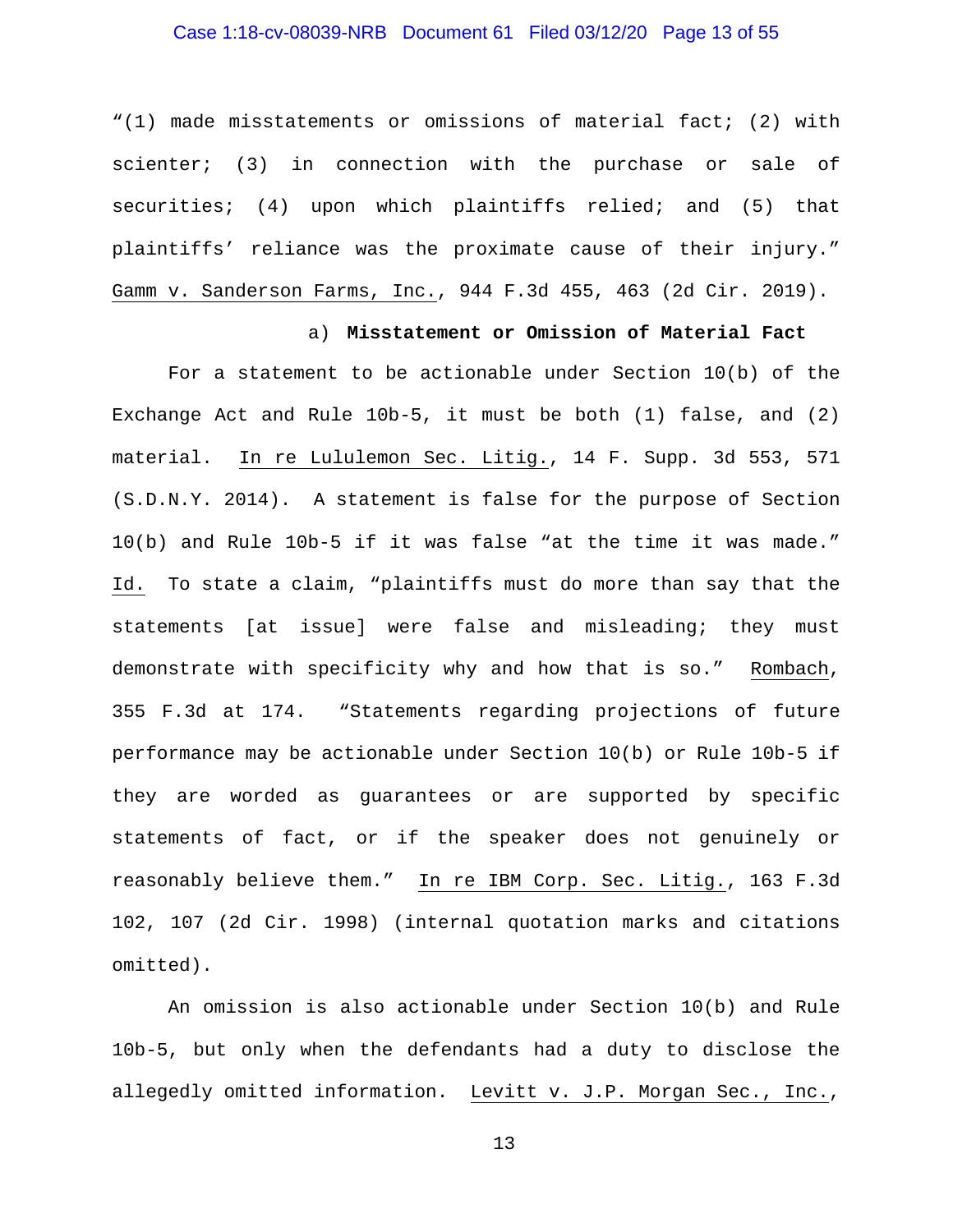## Case 1:18-cv-08039-NRB Document 61 Filed 03/12/20 Page 14 of 55

710 F.3d 454, 465 (2d Cir. 2013). Such duty to disclose "may arise when there is a corporate insider trading on confidential information, a statute or regulation requiring disclosure, or a corporate statement that would otherwise be inaccurate, incomplete, or misleading." Stratte-McClure, 776 F.3d at 101.

To be actionable under Section 10(b) and Rule 10b-5, the alleged misstatement or omission must also be material. This requirement is satisfied if "there is a substantial likelihood that a reasonable person would consider [the allegedly misstated or omitted fact] important in deciding whether to buy or sell" the securities at issue. Azrielli v. Cohen Law Offices, 21 F.3d 512, 518 (2d Cir. 1994). "When contingent or speculative future events are at issue, the materiality of those events depends on a balancing of both the indicated probability that the event will occur and the anticipated magnitude of the event in light of the totality of company activity." Castellano v. Young & Rubicam, Inc., 257 F.3d 171, 180 (2d Cir. 2001).

#### b) **Scienter**

When deciding a motion to dismiss pursuant to Rule  $12(b)(6)$ , a court must decide "whether all of the facts alleged, taken collectively, give rise to a strong inference of scienter, not whether any individual allegations, scrutinized in isolation, meets that standard." Tellabs, Inc. v. Makor Issues & Rights, Ltd., 551 U.S. 308, 323 (2007). "[T]he inference of scienter must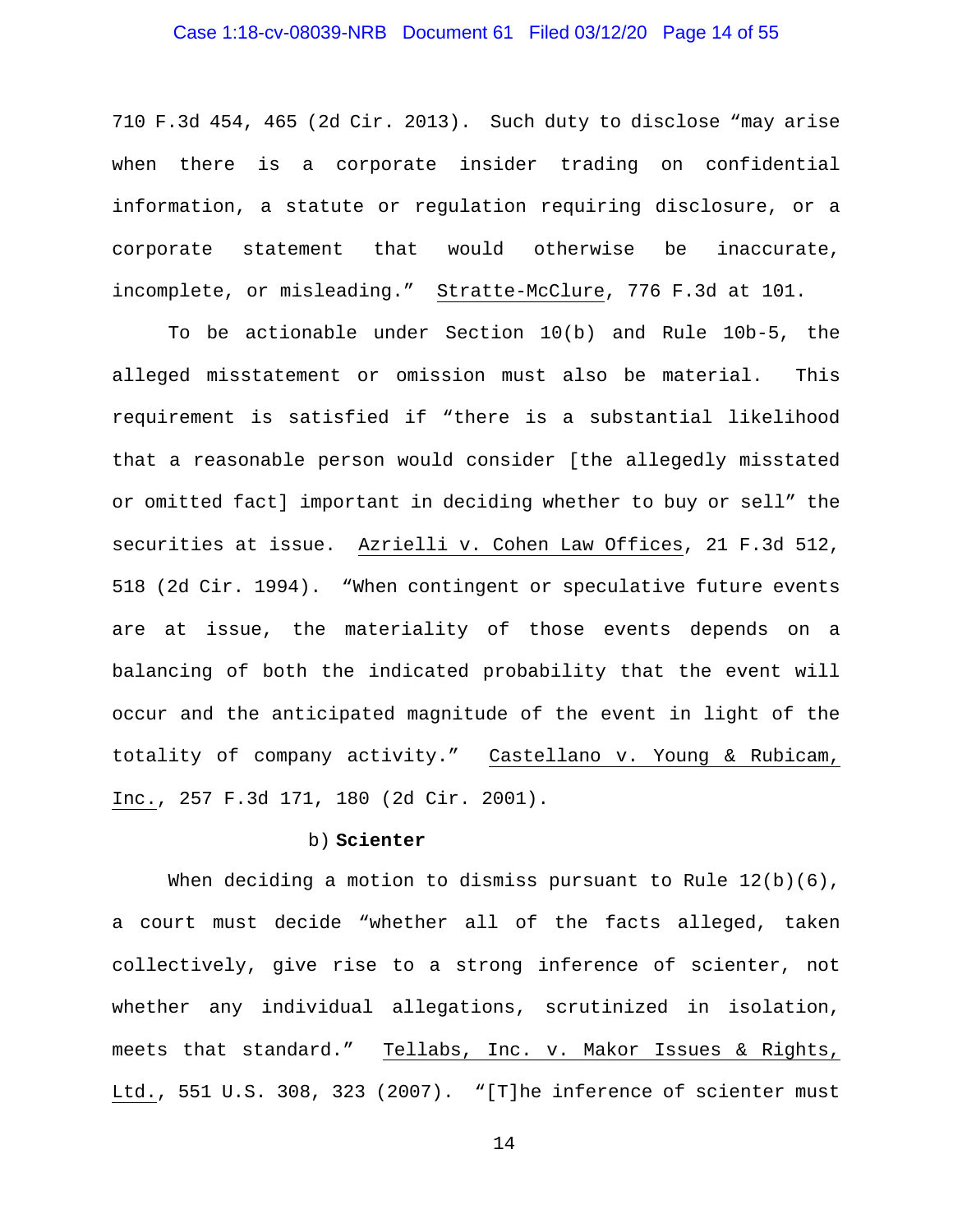## Case 1:18-cv-08039-NRB Document 61 Filed 03/12/20 Page 15 of 55

be more than merely 'reasonable' or 'permissible'—it must be cogent and compelling, thus strong in light of other explanations." Id. at 324. "A complaint will survive . . . only if a reasonable person would deem the inference of scienter cogent and at least as compelling as any opposing inference one could draw from the facts alleged." Id.

Plaintiffs can satisfy this standard (1) "by alleging facts to show that defendants had both motive and opportunity to commit fraud," or (2) "by alleging facts that constitute strong circumstantial evidence of conscious misbehavior or recklessness." ECA, Local 134 IBEW Joint Pension Trust of Chicago v. JP Morgan Chase Co., 553 F.3d 187, 198 (2d Cir. 2009). "Motive . . . could be shown by pointing to the concrete benefits that could be realized from one or more of the allegedly misleading statements or nondisclosures; opportunity could be shown by alleging the means used and the likely prospect of achieving concrete benefits by the means alleged." South Cherry Street, LLC v. Hennessee Group LLC, 573 F.3d 98, 108 (2d Cir. 2009). As to the circumstantial evidence prong, the Second Circuit has observed:

at least four circumstances that may give rise to a strong inference of the requisite scienter: where the complaint sufficiently alleges that the defendants (1) benefited in a concrete and personal way from the purported fraud; (2) engaged in deliberately illegal behavior; (3) knew facts or had access to information suggesting that their public statements were not accurate; or (4) failed to check information they had a duty to monitor.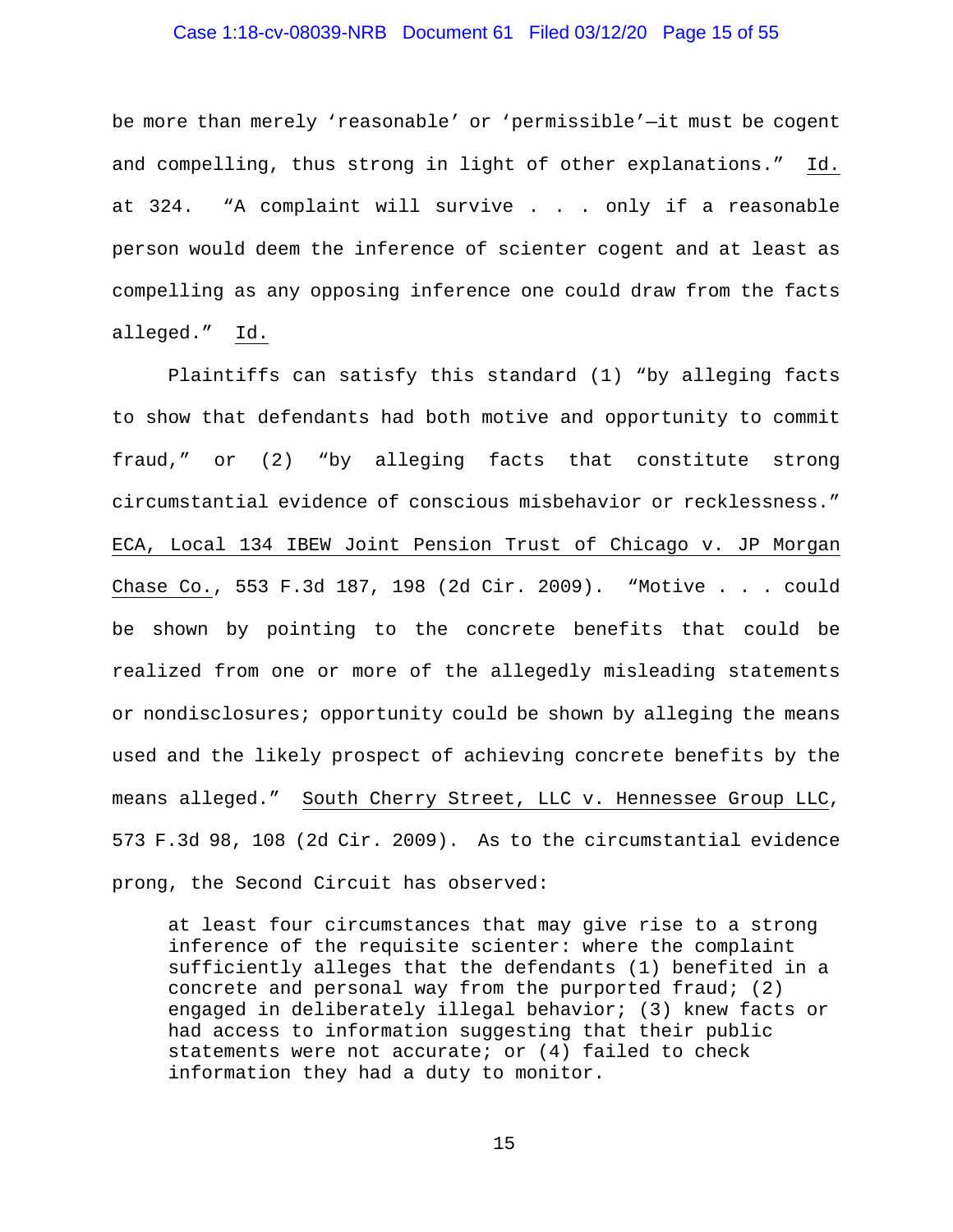ECA, 553 F.3d at 198-99.

#### c) **Loss Causation**

To plead loss causation, plaintiffs must allege "that the subject of the fraudulent statement or omission was the cause of the actual loss suffered." Suez Equity Inv., L.P. v. Toronto-Dominion Bank, 250 F.3d 87, 95 (2d Cir. 2001). Plaintiffs may adequately plead loss causation by alleging either (1) "the existence of cause-in-fact on the ground that the market reacted negatively to a corrective disclosure of the fraud," or (2) "that the loss was foreseeable and caused by the materialization of the risk concealed by the fraudulent statement." Carpenters Pension Tr. Fund of St. Louis v. Barclays PLC, 750 F.3d 227, 232-33 (2d Cir. 2014).

#### 4. PSLRA Safe Harbor

The PSLRA established a statutory safe harbor for forwardlooking statements. Under the safe harbor, a defendant "shall not be liable with respect to any forward-looking statement," which, in relevant part, is defined as a statement:

Identified as a forward-looking statement, and is accompanied by meaningful cautionary statements identifying important factors that could cause actual results to differ materially from those in the forward-looking statement.

15 U.S.C. §78u-5(c)(1)(A)(i). "To avail themselves of safe harbor protection under the meaningful cautionary language prong, defendants must demonstrate that their cautionary language was not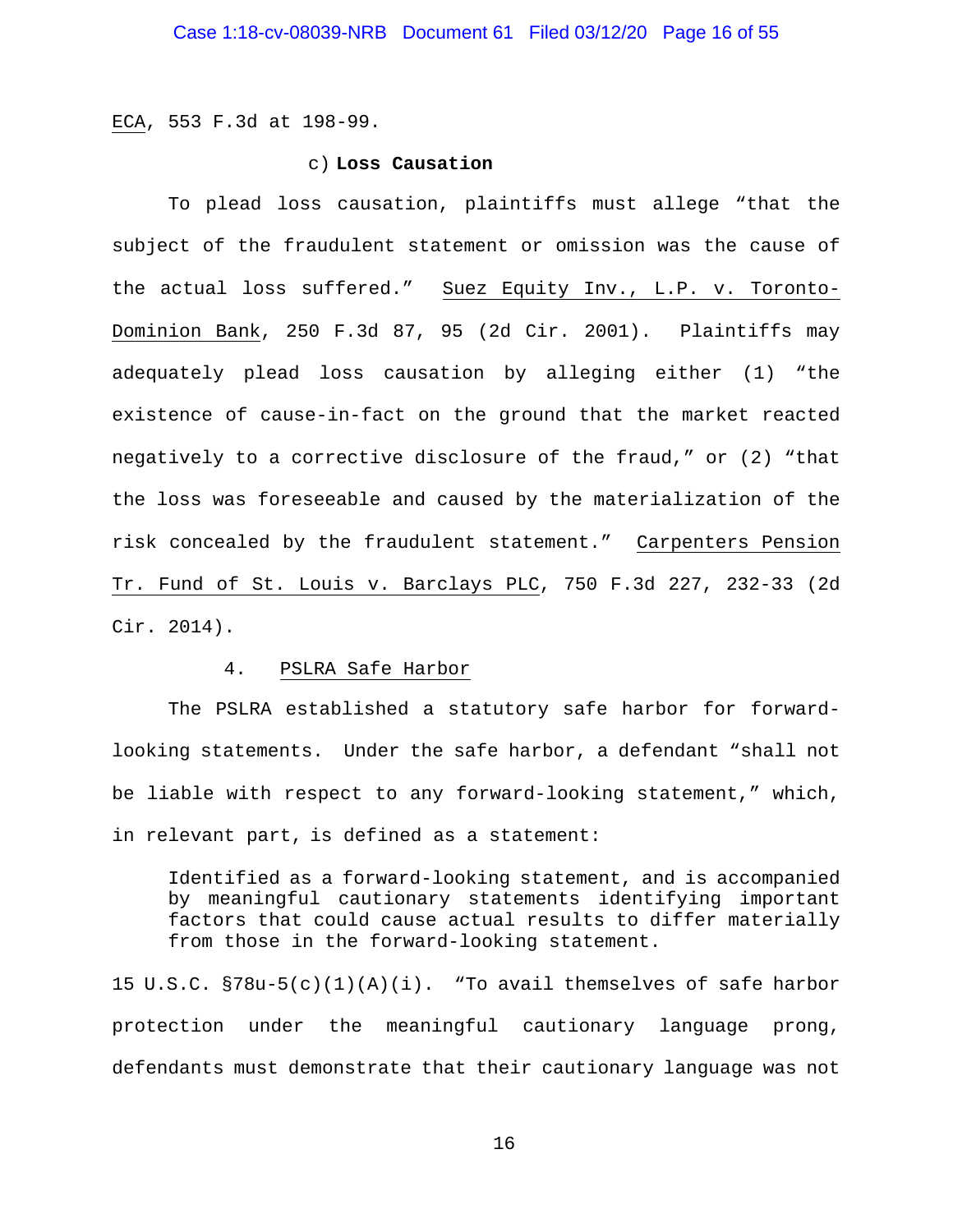## Case 1:18-cv-08039-NRB Document 61 Filed 03/12/20 Page 17 of 55

boilerplate and conveyed substantive information." Slayton v. Am. Exp. Co., 604 F.3d 758, 772 (2d Cir. 2010). "To determine whether cautionary language is meaningful, courts must first 'identify the allegedly undisclosed risk' and then 'read the allegedly fraudulent materials — including the cautionary language — to determine if a reasonable investor could have been misled into thinking that the risk that materialized and resulted in his loss did not actually exist.'" In re Delcath Sys., Inc. Sec. Litig., 36 F. Supp. 3d 320, 333 (S.D.N.Y. 2014) (quoting Halperin v. eBanker USA.com,Inc., 295 F.3d 352, 359 (2d Cir. 2002)). "Cautionary language that did not expressly warn of or did not directly relate to the risk that brought about plaintiffs' loss is insufficient." Gregory v. ProNAi Therapeutics Inc., 297 F. Supp. 3d 372, 398 (S.D.N.Y. 2018).

#### B. **Analysis**

#### 1. Overview of the Case

At the outset, we provide a big picture overview of plaintiffs' case and defendants' position in response to it. At the center of the parties' dispute are a number of statements about "leverage" that Skechers' management made during earnings calls and in the Company's SEC filings. In essence, plaintiffs contend that Skechers management was not honest in suggesting that the Company would likely achieve leverage in the near future. According to plaintiffs, such optimism was problematic because the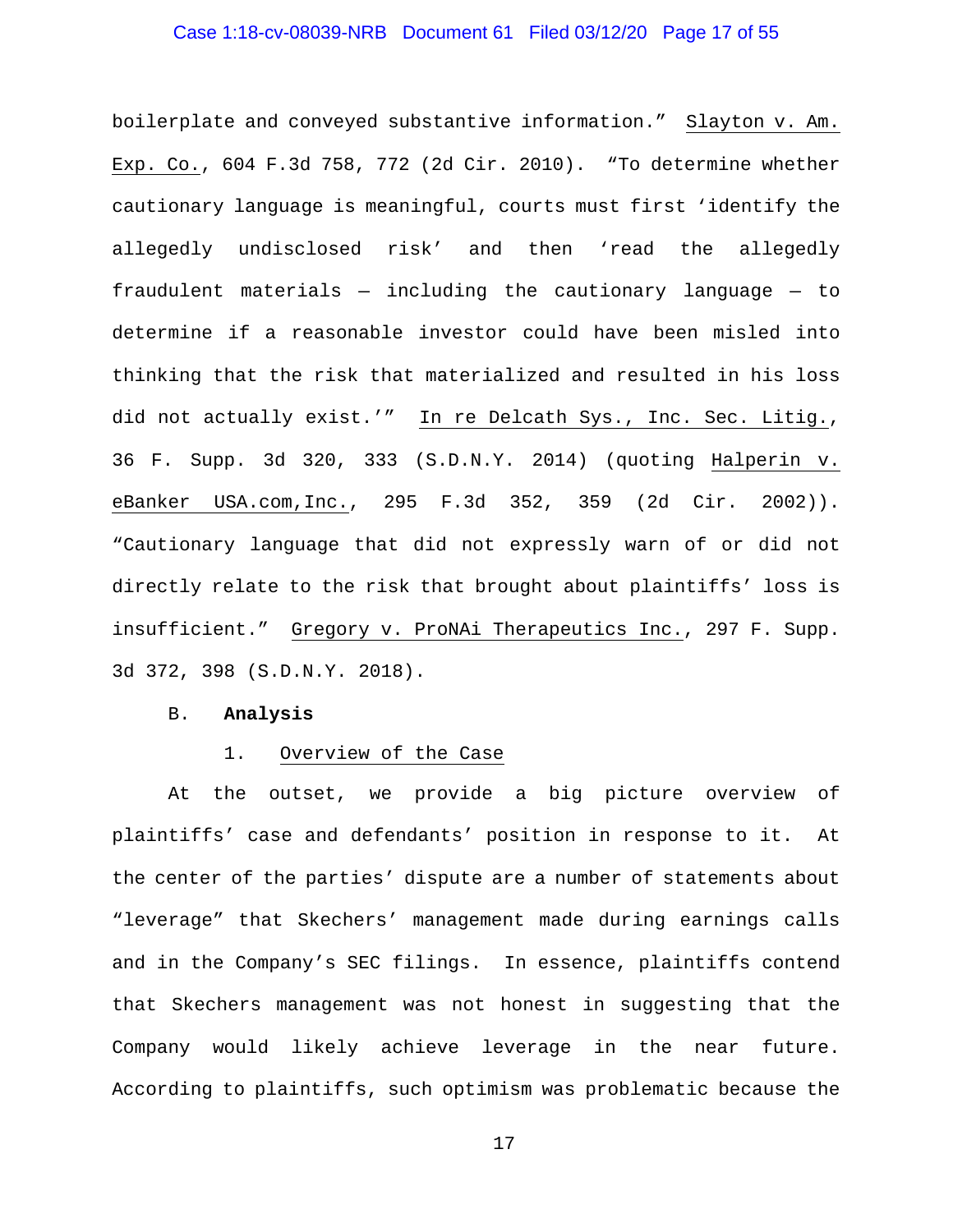## Case 1:18-cv-08039-NRB Document 61 Filed 03/12/20 Page 18 of 55

management was aware of, but suppressed, the fact that the Company would not be able to achieve any leverage given the expenses already committed to the planned expansions. Defendants maintain that there is no basis to infer that management suppressed any information and that plaintiffs are distorting the meaning of challenged statements by isolating them from their full context. We now proceed to address the specific arguments raised by the parties.

#### 2. Applicability of PSLRA Safe Harbor

The Court first addresses whether the challenged statements are protected under the PSLRA's safe harbor for forward-looking statements. As discussed above, to invoke the safe harbor protection under the PSLRA, the statements at issue must be accompanied by meaningful cautionary language that is "not boilerplate and convey[s] substantive information." Slayton, 604 F.3d at 772. Defendants contend that eight of the ten statements at issue satisfy this requirement. The cautionary statements defendants refer to in support of this contention are the two statements in Skechers' 10-K for the fiscal year ending December 31, 2016: (1) "our expenses may be disproportionately large relative to our revenues, and we may be unable to adjust spending in a timely manner to compensate for any unexpected revenue shifts, which could have a material adverse effect on our operating results," and (2) that Skechers faced uncertainty from global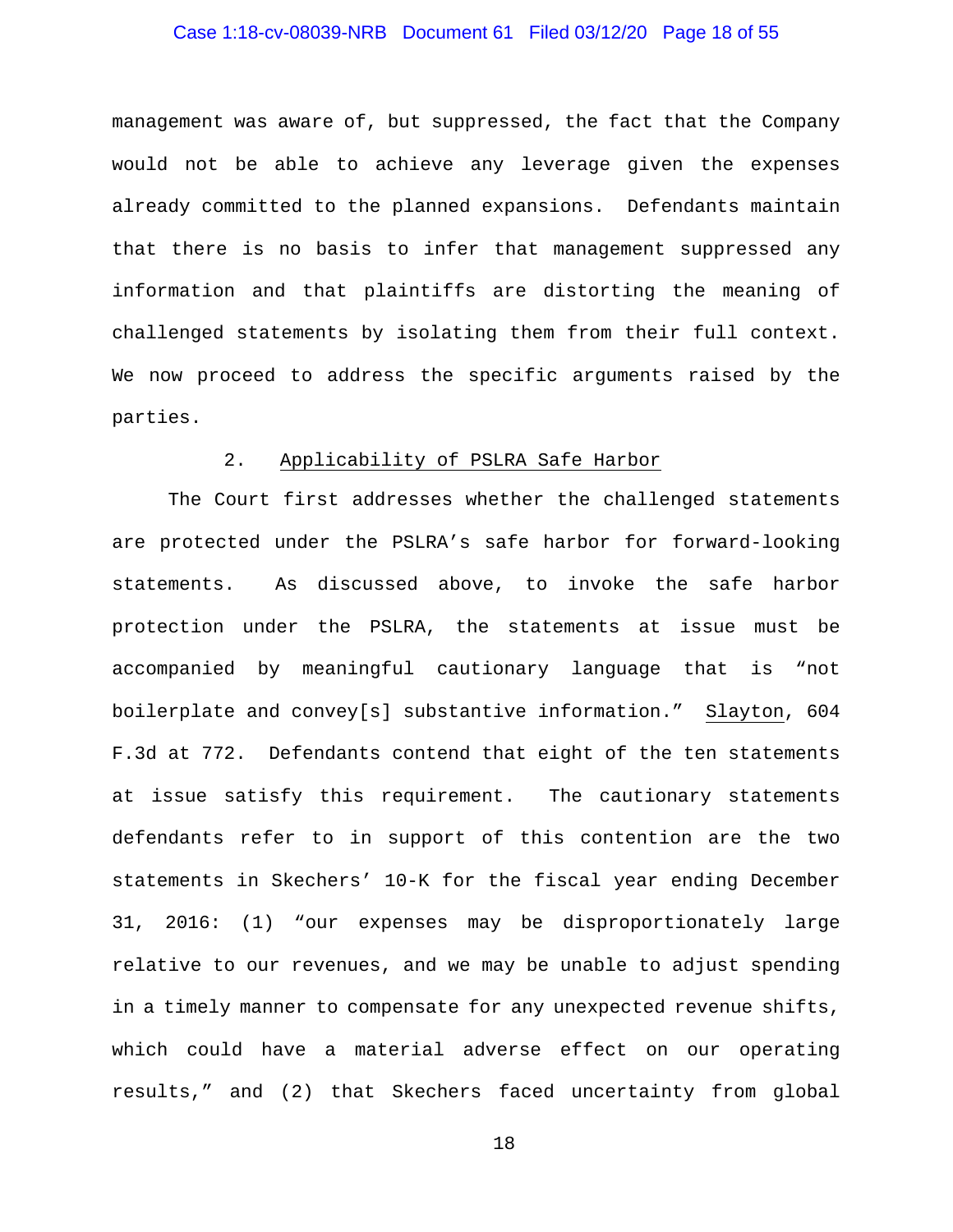## Case 1:18-cv-08039-NRB Document 61 Filed 03/12/20 Page 19 of 55

market conditions, including "controlling . . . expenses." Defs.' Mem. of Law (ECF No. 46) at 9-10.

Even assuming arguendo that statements in a company's regulatory filings could serve as the basis for triggering the PSLRA safe harbor protection by the virtue of being referenced at the beginning of an earnings call, the statements in Skechers' 10- K cited by defendants do not provide sufficiently meaningful information about the specific risks addressed by the alleged misstatements to invoke the safe harbor under the PSLRA. Plaintiffs claim that eight of the ten challenged statements pertained to Skechers' expansion of retail stores and reliance on expensive third-party operators to distribute its products in China, which allegedly precluded Skechers from achieving leverage. CAC ¶¶ 59-60. The cautionary statements cited by defendants essentially provide that the Company's sales may fluctuate due to various uncertainties and therefore the relationship between its sales and expenses-i.e., leverage-may fluctuate as well. See Rudzin Decl. (ECF No. 47), Ex. V at 17-18. Although these statements address the central subject of the parties' dispute here, they do not address the specific risk that plaintiffs cite in this action, namely, the Company's operational structure in China. Moreover, the cautionary statements cited by defendants discuss the risks associated with the Company's sales only in general terms that do not provide sufficiently meaningful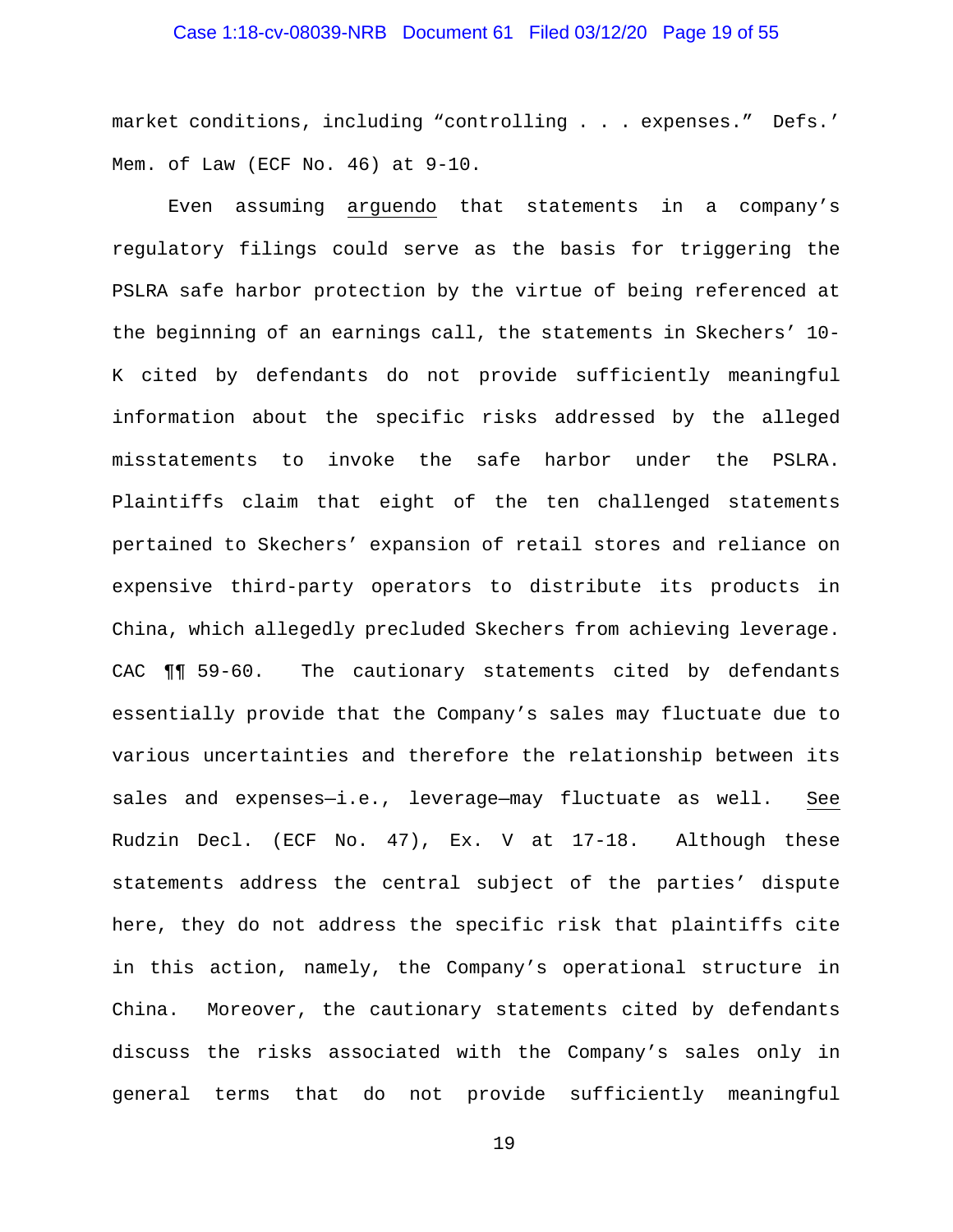# Case 1:18-cv-08039-NRB Document 61 Filed 03/12/20 Page 20 of 55

information about the effect of fluctuations in sales on leverage given the Company's operational structure. Under the circumstances, the cautionary statements cited by defendants are insufficient to invoke the safe harbor protection under the PSLRA. See In re Salix Pharmaceuticals, Ltd., 14 Civ. 8925 (KMW), 2016 WL 1629341, at \*11 (S.D.N.Y. Apr. 22, 2016) ("Defendants cannot escape liability by referring generally to every factor that has ever been mentioned in any one of their public statements or SEC filings, because such a broad disclaimer fails to alert investors to the specific risks they are facing.").

#### 3. Alleged Misstatements of Material Facts

Defendants argue that plaintiffs have failed to allege facts sufficient to establish the falsity of the alleged misstatements. Defendants also argue that the alleged misstatements, with the exception of defendant Weinberg's statement during the 2018 Q1 earnings call regarding the divergence between the Company's previous guidance on SG&A expenses for 2018 Q1 and the actual outcome ("2018 Q1 SG&A Explanation Statement"), are not actionable under Section 10(b) and Rule 10b-5 because they are either predictions without any guarantee or mere puffery.

#### a) **Earnings Call Statements**

An examination of the statements made during the management earnings calls provides ample support for defendants' position that they are non-actionable predictions. Specifically, in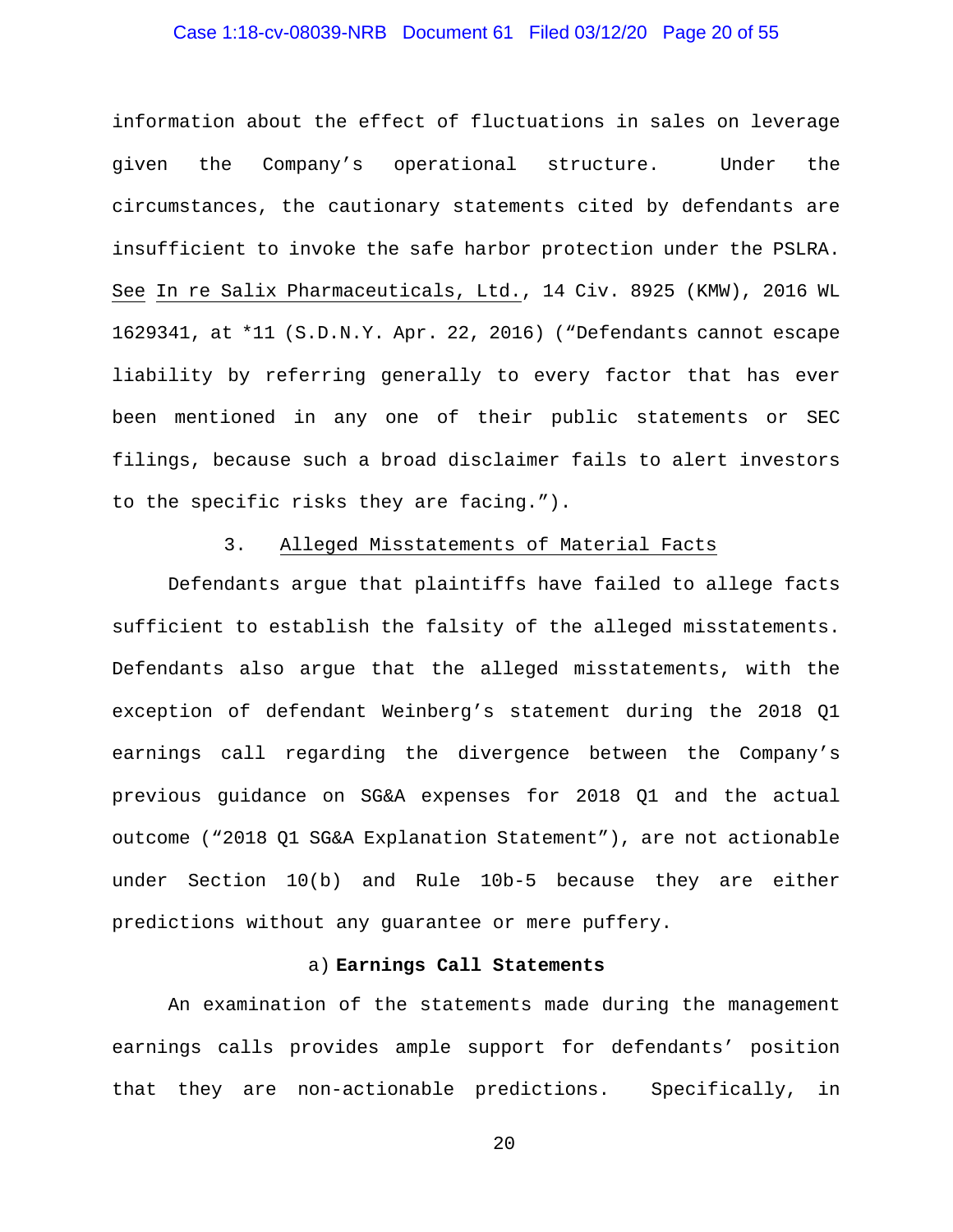## Case 1:18-cv-08039-NRB Document 61 Filed 03/12/20 Page 21 of 55

response to analysts' questions during the 2017 Q3 earnings call, Weinberg stated,

- "I would tell you the anticipation here is that the rate of growth certainly in the G&A piece will come down from this year, as we end the year there are no new pieces to pick up," CAC ¶ 114, and
- "But I think your last characterization of for the most part, yeah, most of the scenarios are positive leverage, I think that's correct." Id. at ¶ 116.

Similar are defendants Weinberg and Vendemore' statements that were made in response to analysts' questions during the 2017 Q4 and 2018 Q1 earnings calls:

- "we anticipate that the rate of growth will continue to slow as it has in the past, and we'll be able to leverage them," id. at ¶ 125,
- "And then from an SG&A perspective, we think it will begin to show the leverage that we've experienced in  $Q4$ ," id. at  $\P$  127, and
- "So we do believe that we will catch up, that the top line will be such and that we will be able to again start to leverage again in Q3. It should be a very positive time for us." Id. at ¶ 139.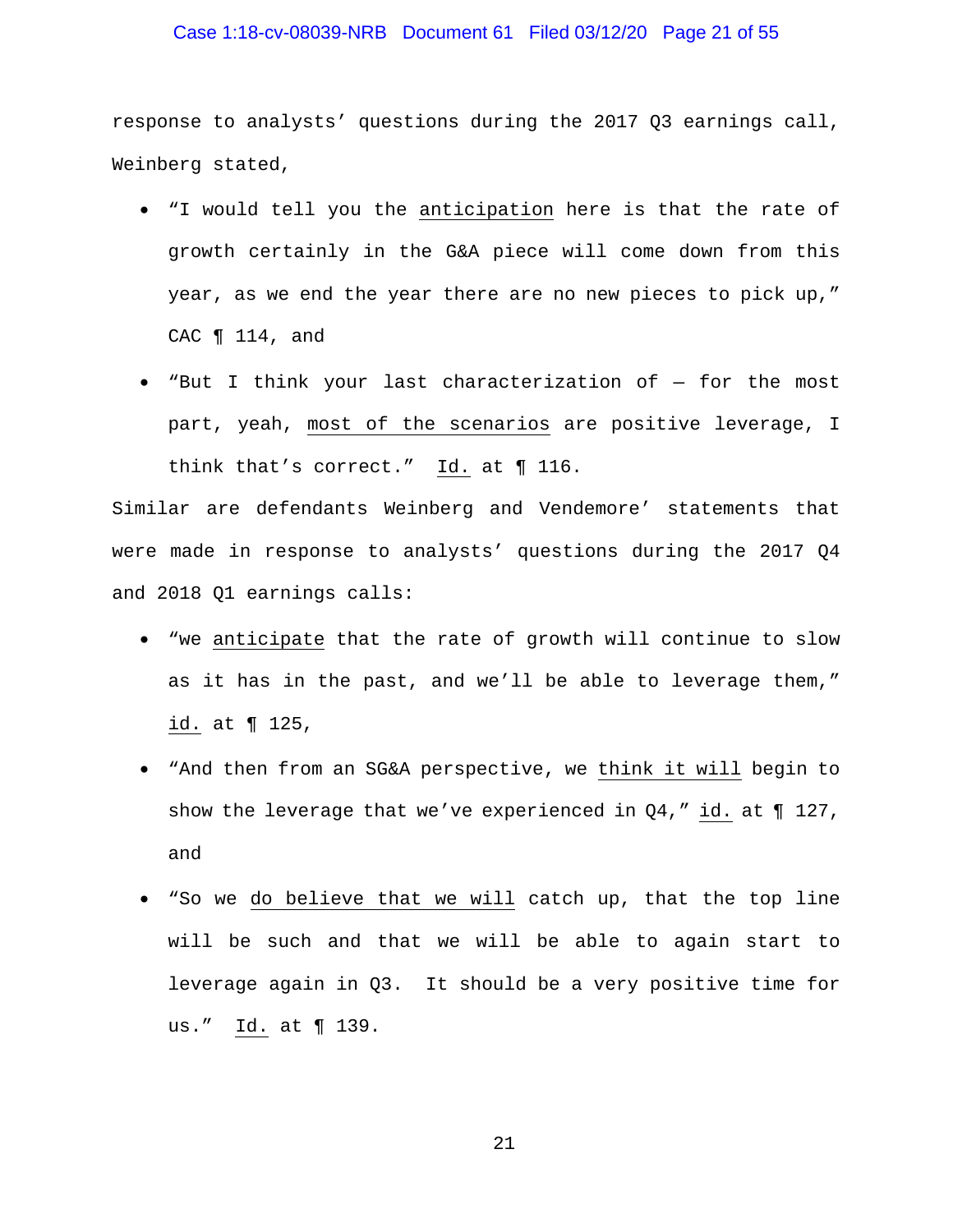# Case 1:18-cv-08039-NRB Document 61 Filed 03/12/20 Page 22 of 55

The common theme of these statements is that the management was expecting the Company to achieve leverage in the future. These statements provide the management's predictions and opinions about the SG&A expenses and the prospect of achieving leverage in the coming quarters, but do not promise or guarantee the investors to achieve any specific level of leverage by any specific point of time.

Although Weinberg's statement during the 2017 Q3 earnings call—"Yeah, all right, so they will certainly continue into the first quarter. I think that's where the big possibilities are," id. at ¶ 112—when considered in isolation, may appear to provide something more than the management's prediction due to the word "certainly," this statement falls far short of providing any guarantee to investors when it is put in context. Weinberg's statement at issue was made during the following exchange:

> **Corinna Gayle Van der Ghinst** (Vice President & Small-Cap and Mid-Cap Analyst at Citigroup, Inc.): Okay. And then, could you provide us with your updated SG&A expectations for the fourth quarter? Are there any changes to your previous expectation that SG&A growth should start to slow down starting in Q1 of next year?

> **Weinberg** (CFO, COO, Executive Vice President & Director at Skechers): Yes. I actually think it starts to slow down a little bit in Q4 because we  $will$  – the biggest impact to that would have been Korea and that will start to lap it in the fourth quarter so — to that degree. So I would anticipate, on a year-over-year basis, we've actually slowed down the growth a little bit of the expenses.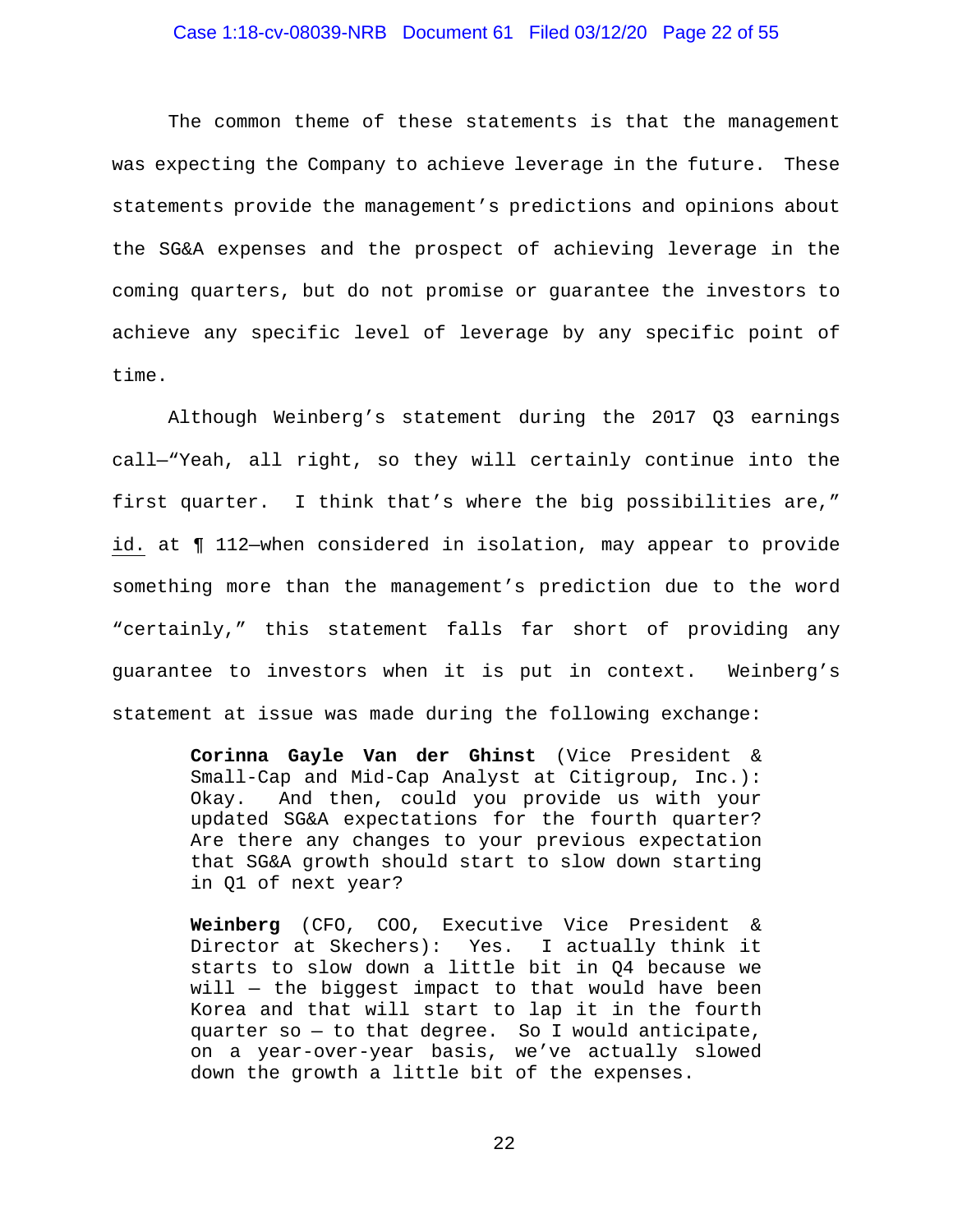**Corinna Gayle Van der Ghinst**: Okay. Great. And then, my follow-up — sorry.

**Weinberg**: Yes. All I said was it will certainly continue into the first quarter. I think that's where the big possibilities are.

Id. at ¶ 112. As obvious from the exchange above, Weinberg provided the statement at issue in response to a Citigroup analyst's question: "Are there any changes to your previous expectation that SG&A growth should start to slow down starting in Q1 of next year?" CAC ¶ 112. Moreover, Weinberg made the statement at issue as a summary of his answer, which provides no more than his opinion and anticipation about the trend of SG&A expenses going forward. Id. In short, despite the word "certainly," an investor could not have reasonably interpreted Weinberg's statement at issue as a guarantee rather than a prediction unless one chose to disregard the context in which the statement was made. The key question in considering the misleading nature of a statement is "whether defendants' representations, taken together and in context, would have misle[d] a reasonable investor," McMahan & Co. v. Wherehouse Ent., Inc., 900 F.2d 576, 579 (2d Cir. 1990), not whether it is susceptible to any interpretation that could generate misleading impressions when read in isolation.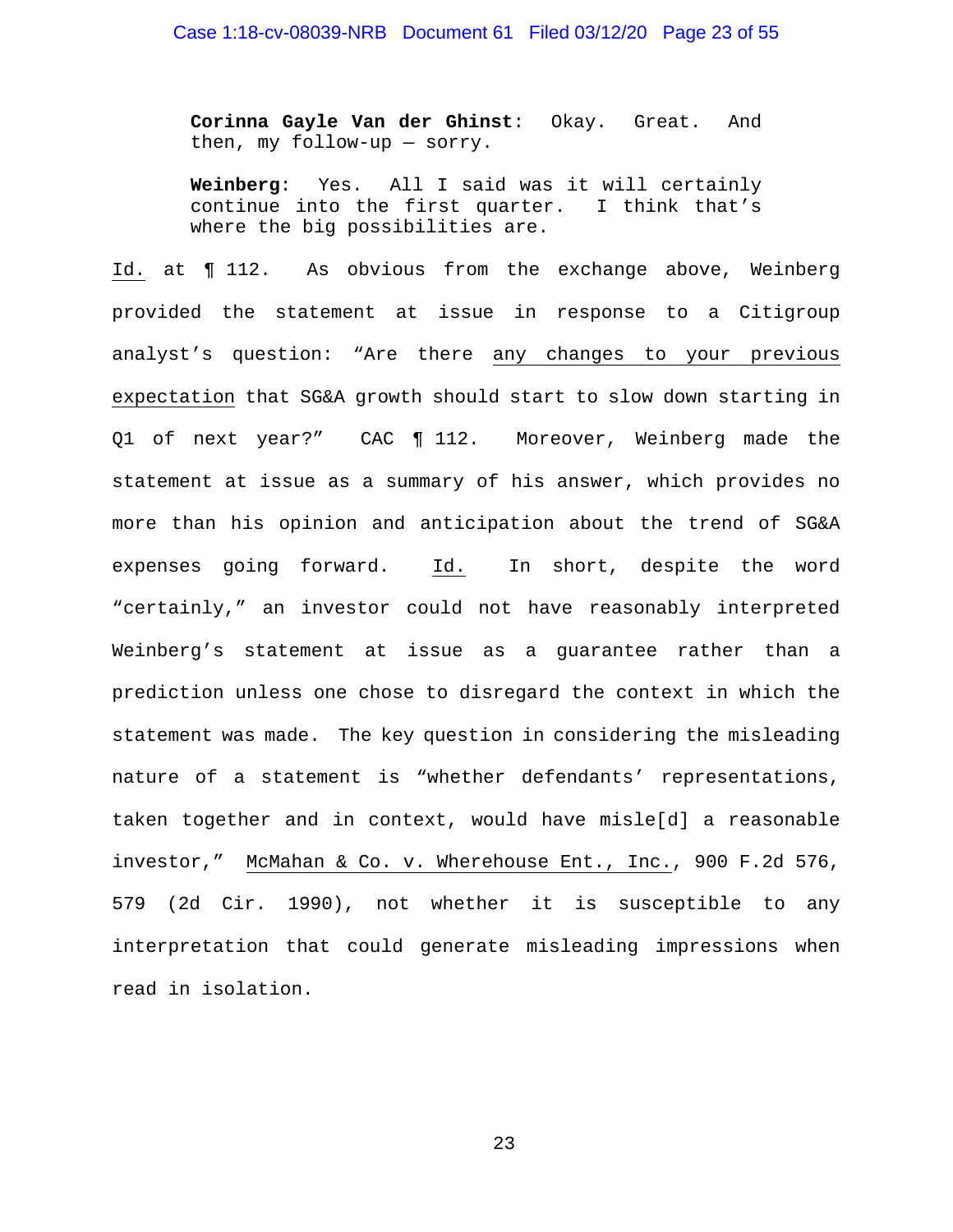#### b) **2018 Q1 SG&A Explanation Statement**

During the earnings call for 2018 Q1, a Susquehanna Financial Group analyst presented the following question to the Company's management:

> [A]bout six weeks ago or whenever you announced or eight weeks ago announced Q4, you guided the SG&A to a certain level and the G&A came in well higher. And I guess, the question is, was — how much of the incremental spend was last-minute to support, like, sort of, when did you know, when did this arise, the need to—for this additional spend?

CAC ¶ 137. In response, Weinberg stated:

Well it was a later event. As [Vendemore] said, it has to do with the distribution costs and by far March was a much bigger month and a much bigger by average which is why we were higher than our initial guidance as far as business was concerned, both in the U.S. and Europe and in China, which had a bigger piece coming through their franchises and their online businesses.

Id. Plaintiffs contend that this 2018 Q1 SG&A Explanation Statement was materially false and misleading because the increase in SG&A expenses could not be a "later event" given that Skechers had forecasted its sales—and accordingly the corresponding expenses—well ahead and had previously boasted about its relationship with its logistics partners to carefully monitor and forecast inventory needs. Id. at ¶ 138.

The Court disagrees. It is noteworthy that this statement by Weinberg was made in response to an analyst's question about "how much of the incremental spend was last-minute," id. at ¶ 137, and his statement was an after-the-fact explanation about the G&A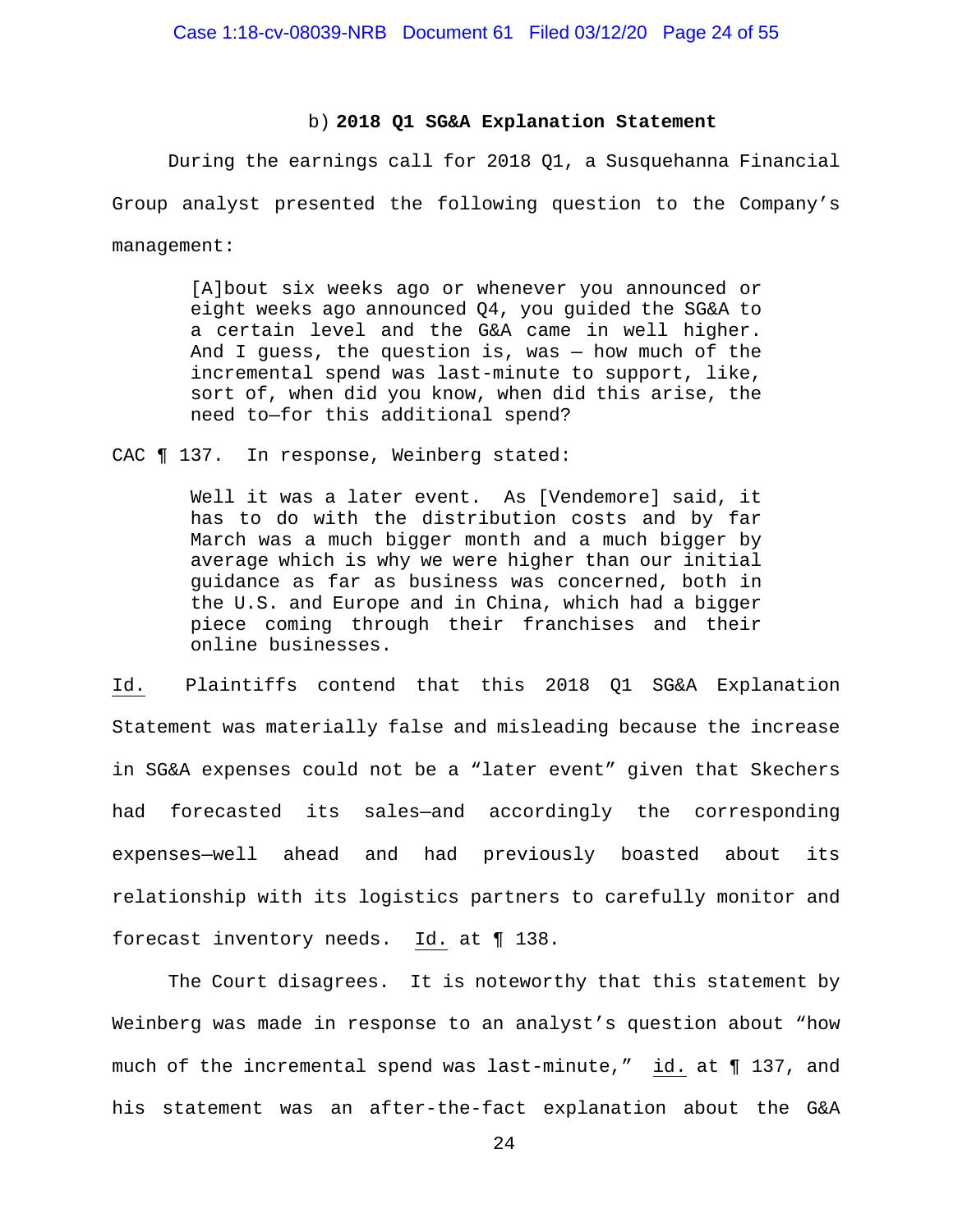## Case 1:18-cv-08039-NRB Document 61 Filed 03/12/20 Page 25 of 55

expenses for 2018 Q1.<sup>[6](#page-24-0)</sup> Accordingly, the accuracy of this statement depends on whether the divergence between the Company's previous guidance on expenses for 2018 Q1 and the actual result was indeed caused by a "later event," not whether defendants could have anticipated such increase in advance. However, the CAC is devoid of any allegation, and plaintiffs do not raise any argument in their motion papers, about the underlying causes of the divergence at issue. Therefore, plaintiffs have failed to adequately plead a claim predicated on the 2018 Q1 SG&A Explanation Statement.

#### c) **Statements in SEC Filings**

As mentioned above, defendants contend that the challenged statements in Skechers' SEC filings are non-actionable puffery. Statements are "puffery" if they "are too general to cause a reasonable investor to rely upon them." ECA, Local 134 IBEW Joint Pension Tr. of Chicago v. JP Morgan Chase Co., 553 F.3d 187, 206 (2d Cir. 2009). The Court agrees with defendants that the challenged statements in the Company's 10-Qs for 2017 Q3 and 2018 Q1 are non-actionable puffery. They simply state that, during the remainder of the respective year, management "intend[s] to focus on . . . (ii) continuing to manage [the Company's] . . . expenses

<span id="page-24-0"></span>The Court further notes an internal inconsistency within the question presented by the Susquehanna International Group analyst, which asked to reconcile the discrepancy between the Company's previous guidance on SG&A expenses and the G&A expenses result for 2018 Q1. Given the internal inconsistency in the question presented, it is questionable whether Weinberg's answer to it could be regarded as delivering any meaningful information that could render it an actionable misstatement.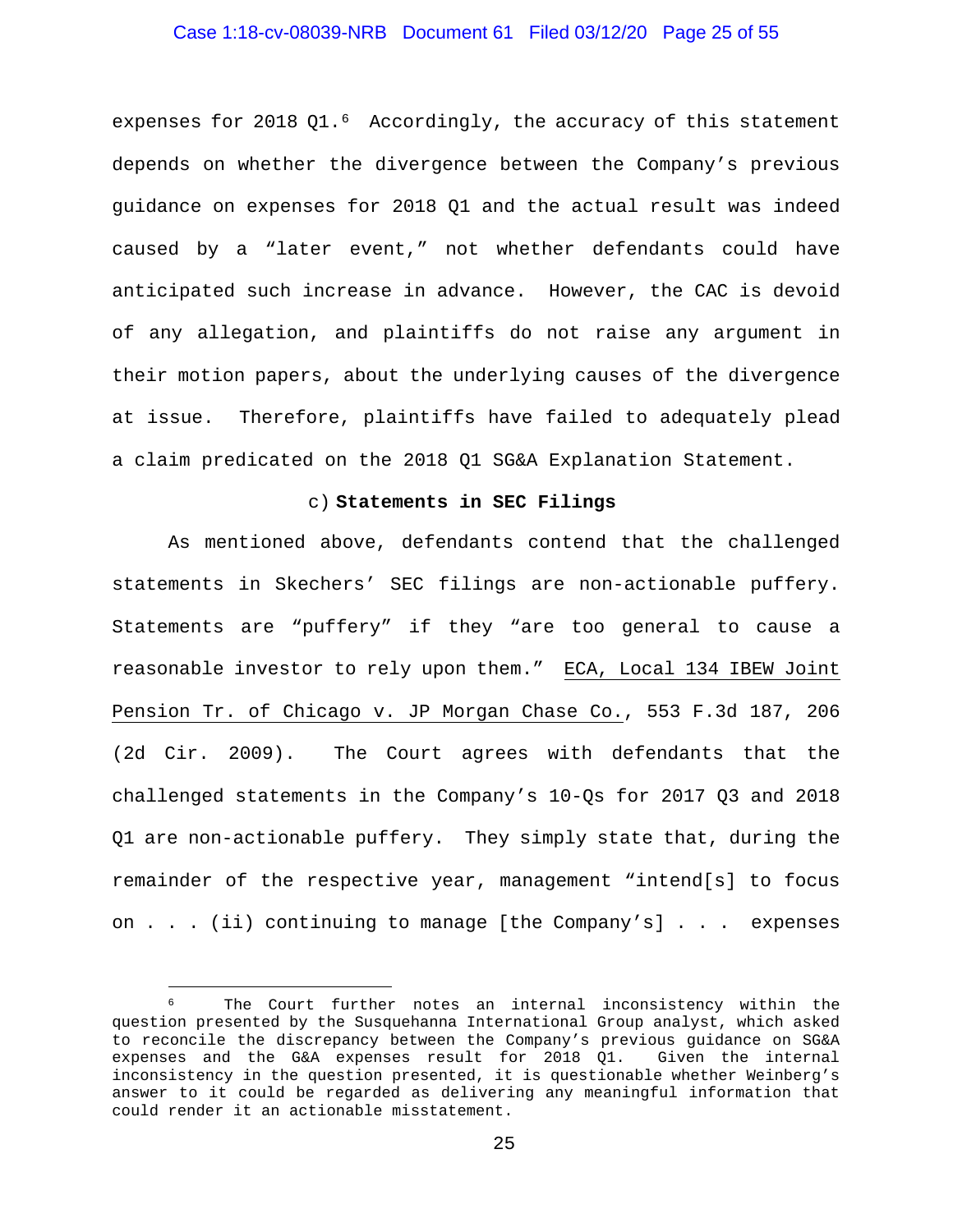## Case 1:18-cv-08039-NRB Document 61 Filed 03/12/20 Page 26 of 55

to be in line with expected sales levels." CAC ¶¶ 119, 142. These statements suggest that the ratio between expenses and sales is one of management's macroscale objectives in operating the Company. However, the statements do not suggest that management had any set target ratio. Although the frequency of securities analysts asking about the Company's predictions on various components of its expenses and leverage suggests that the market was interested in the Company's expenses and leverage, these statements are too general to generate any concrete form of expectation that management would run the Company in a certain manner or achieve any specific outcome.<sup>[7](#page-25-0)</sup>

The challenged statement in the Company's 10-K for the fiscal year 2017 is slightly different in that it is stated in past tense as a summary of the management's objectives during the past year: "During 2017, we continued to focus on managing our balance sheet and bringing our marketing expenses and general and administrative expenses in line with expected sales." Id. at ¶ 130. Plaintiffs rely on two arguments to support their position of falsity: first, that defendants were "solely focused on growing Skechers' topline . . . without any regard to the SG&A expenses that were necessary

<span id="page-25-0"></span>Given that the challenged statements in Skechers' 10-Os simply recite a fundamental business principle that managing expenses in line with sales is necessary for realizing any profit, to even suggest those statements as actionable misstatements is somewhat sketchy. In the absence of well-pled scienter, which for the reasons infra has not been accomplished, reliance on these statements is a non-starter for pleading securities fraud.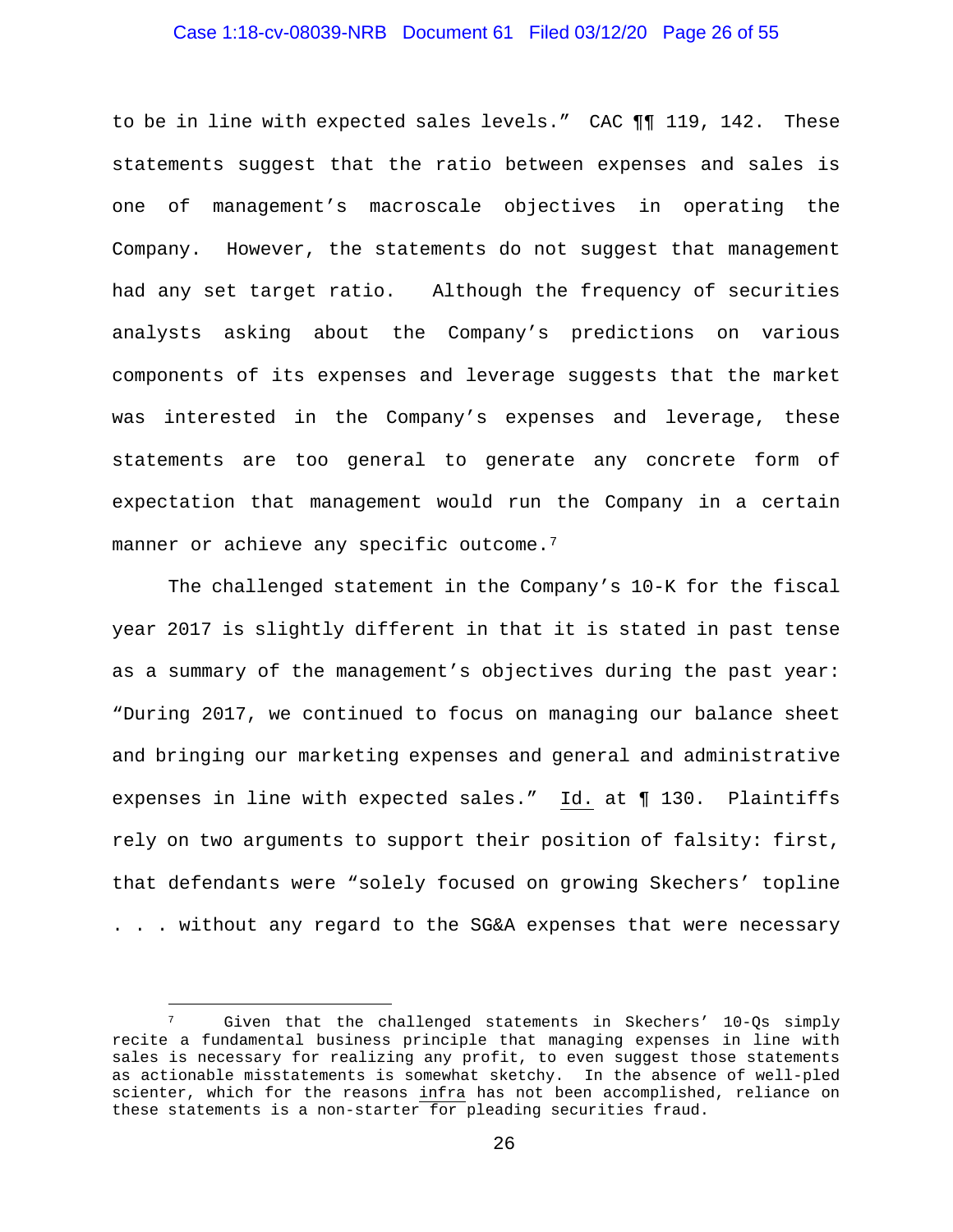## Case 1:18-cv-08039-NRB Document 61 Filed 03/12/20 Page 27 of 55

to achieve an increase in sales numbers," and second that, given the Company's reliance on third-party operations and alreadyplanned expansion of retail operations in China, management should have expected that the expenses would grow at a higher rate than the sales. Id. at ¶ 131. As to the first argument, the only allegation about Skechers' management's focus on sales figure in the CAC is the "[w]e're into growth" statement by defendant Weinberg during the earnings call for 2018 Q2: the alleged second corrective disclosure. Id. at ¶ 102. The "[w]e're into growth" statement, however, was made on July 19, 2018 whereas Skechers' 10-K for the fiscal year 2017, which contained the alleged misstatement, was filed on March 1, 2018. CAC ¶¶ 98, 102, 129. Nothing in the CAC provides a basis to relate Weinberg's "[w]e're into growth" statement back to 2017. Therefore, plaintiffs have failed to allege any fact showing the falsity of challenged statement in Skechers' 10-K for 2017 at the time it was made.

Further, it is far from clear whether the alleged second corrective disclosure—the "[w]e're into growth" statement by Weinberg—even supports plaintiffs' contention that Skechers' management exclusively focused on sales when considered in context. The alleged second corrective disclosure, as alleged in the CAC, appears to be a product of selective—and somewhat dubious quotation of Weinberg's answer to an analyst's question. The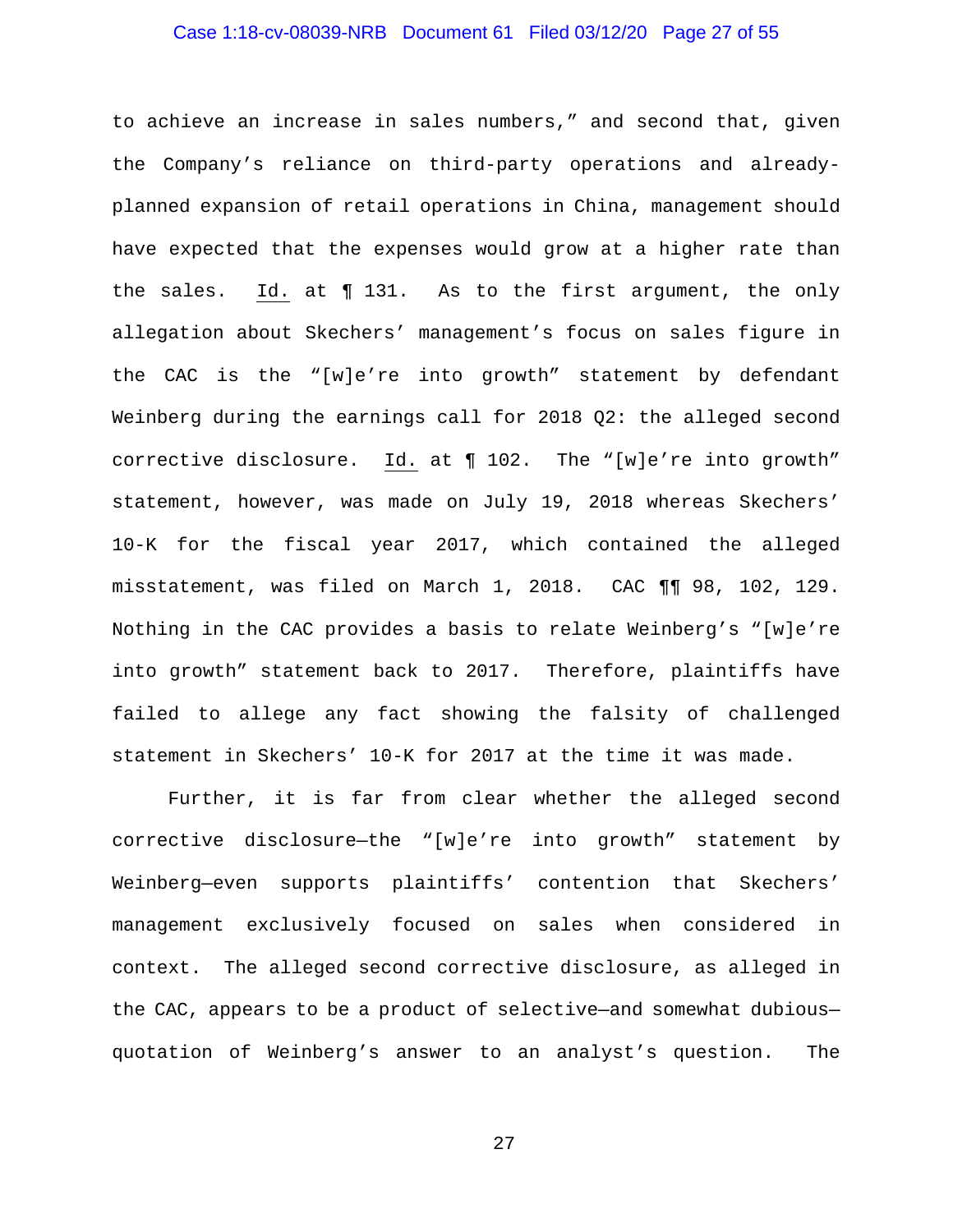"[w]e're into growth" statement was made during the following exchange:

> **John David Kernan** (Managing Director and Senior Research Analyst at Cowen and Company LLC): All right. So I guess, my final question is a bigger picture question. There has been well over \$1 billion in total top line growth. The past couple of years just there has not been much growth in EBIT. So I'm just wondering at what point do you think you will trade top line growth with ability to start growing top line in a more significant rate? Do you think — if you pull back on G&A expenses, do you think the top line would decelerate significantly in line with that?

> **Weinberg**: We just don't necessarily think that way. We're into growth. We think that transition to sacrificing top line growth for EBIT will happen when a marketplace tell us  $-$  as we get into  $-$  closer to a saturation point. Right now, we are built for growth. We have the capital for growth. We wouldn't leave anything on the table. And we still, like we said, have significant areas where we're underpenetrated such as South America, such as Japan, such as India, which is starting to grow very nicely and will contribute to EBITDA by the back half of this year. So there's a lot of positive things happen. I think we will have better results from it if you look at an EBITDA basis as we get through the end of the year and into next year because a lot of the heavy lifting will be done. We still have something to do with the distribution  $center$  in China, which will be a benefit  $-$  which will benefit the EBITDA line in China and make them more efficient. So we still got some ways to go, but we do think, as we get through the end of this year into next year, we should start to leverage unless there is some outgrowth averages growth in a couple of big territories that we have to invest in.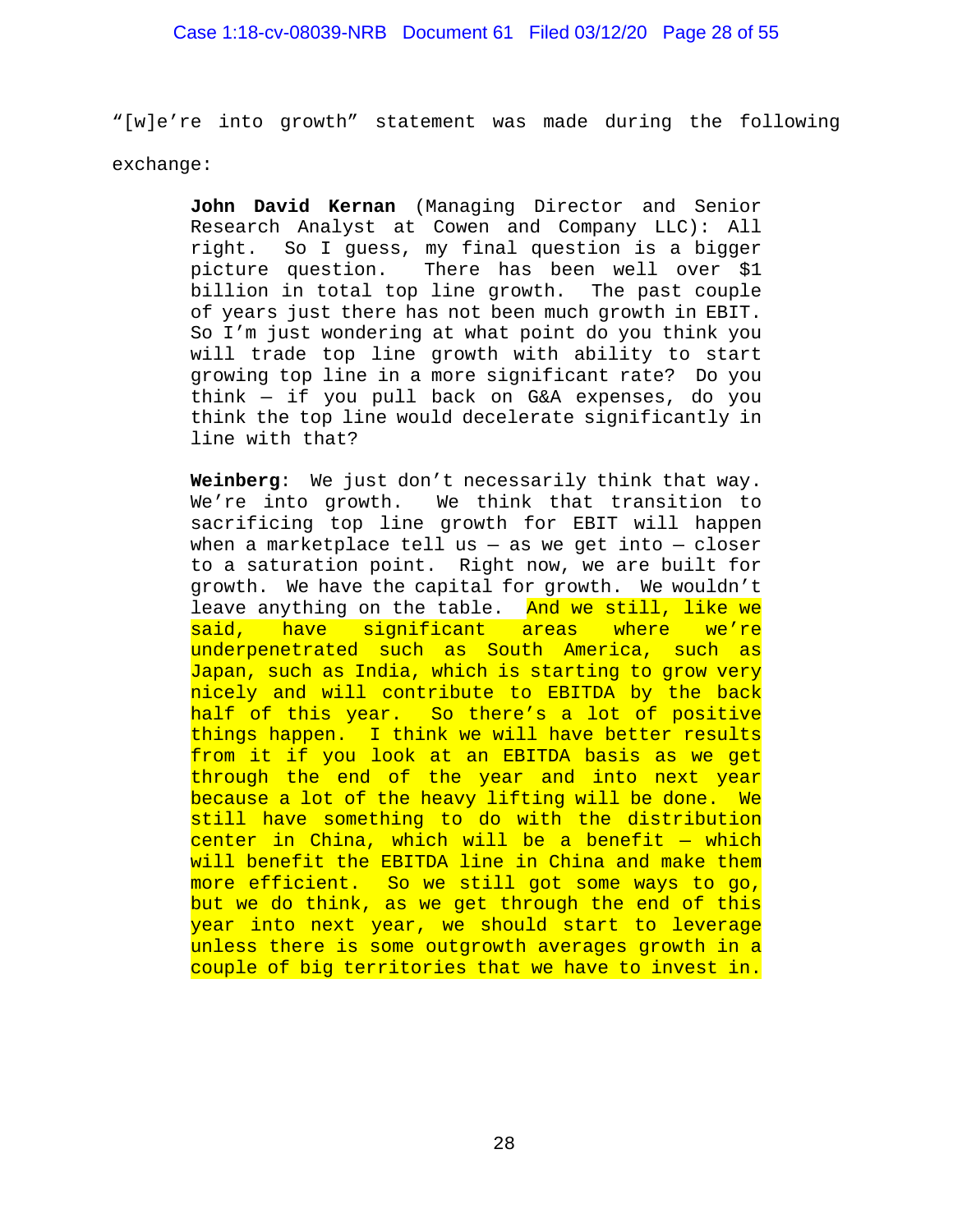## Case 1:18-cv-08039-NRB Document 61 Filed 03/12/20 Page 29 of 55

Rudzin Decl. (ECF No. 47), Ex. Y at 12 (highlighted part indicating the portion of Weinberg's answer that was omitted in the CAC).<sup>[8](#page-28-0)</sup> Weinberg's answer, if considered in its entirety, does not suggest that Skechers' management was interested only in sales without any regard for the Company's profit. Instead, Weinberg's answer provides a broad overview of the Company's strategy for achieving leverage and thereby increasing profitability. The phrase "[w]e're into growth" was used simply as a means to indicate which phase in that strategy the Company was then passing through.

The second proffered contention—that, given the Company's reliance on third-party operations and already-planned expansion of retail operations in China, management should have expected that the expenses would grow at a higher rate than the sales—is simply inapposite. This contention pertains only to the management's expectations on expenses and does not even tangentially touch on the issue of whether management actually "focus[ed] on managing [the Company's] balance sheet and bringing [its] marketing expenses and general and administrative expenses in line with expected sales." Id. at ¶ 130. That management should have anticipated large expenses has no implication on what it actually did to balance the expenses in line with expected sales.

<span id="page-28-0"></span>The quoted statement by Weinberg is identical in both parties' versions of the July 19, 2018 earnings call transcript.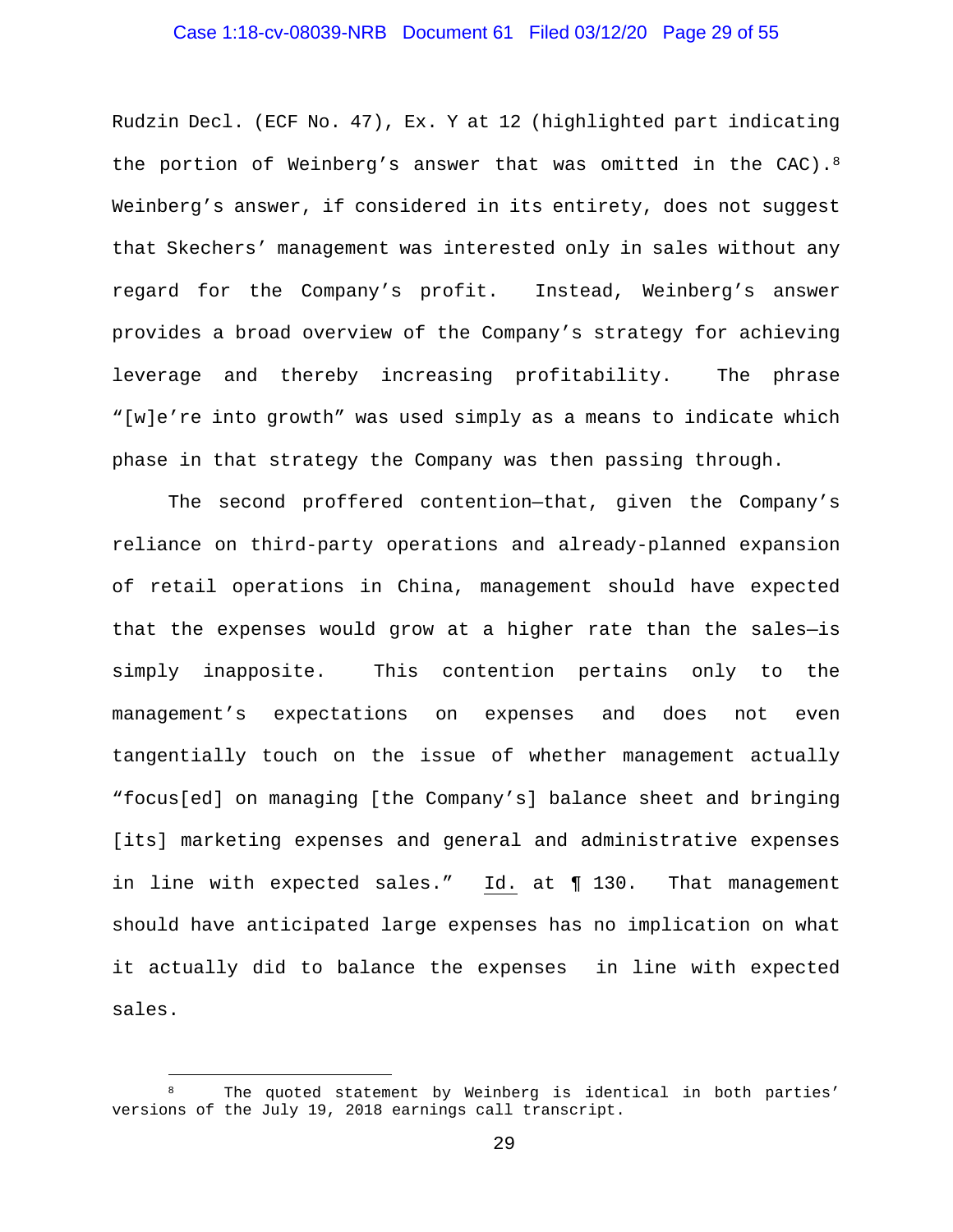# Case 1:18-cv-08039-NRB Document 61 Filed 03/12/20 Page 30 of 55

Further, to show the falsity of this statement, information about expected sales is required because the statement at issue does not address management of expenses generally but management of expenses only "in line with expected sales." Id. However, the CAC is devoid of any allegation about the Company's contemporaneous projection of sales. Therefore, plaintiff's endeavor amounts to no more than an untethered argument. Since this defect in plaintiffs' pleading applies equally to other challenged statements, we further address this issue in the following section.

#### d) **Absence of Allegations about Sales**

The only facts alleged by plaintiffs as establishing the falsity of the challenged statements, including the one in 2017 10-K that we just discussed, but with the exception of 2018 Q1 SG&A Explanation Statement, are that Skechers' SG&A expenses were planned and often contractually committed six to nine months in advance and that the expenses for Skechers' operations in China had been continuously increasing, primarily for operating monobranded retail stores and satisfying online orders through thirdparty logistics partners. According to plaintiffs, given these aspects of Skechers' operations, its management should have known that the Company would not be able to achieve any leverage, which would render the challenged statements not only false, but also actionable.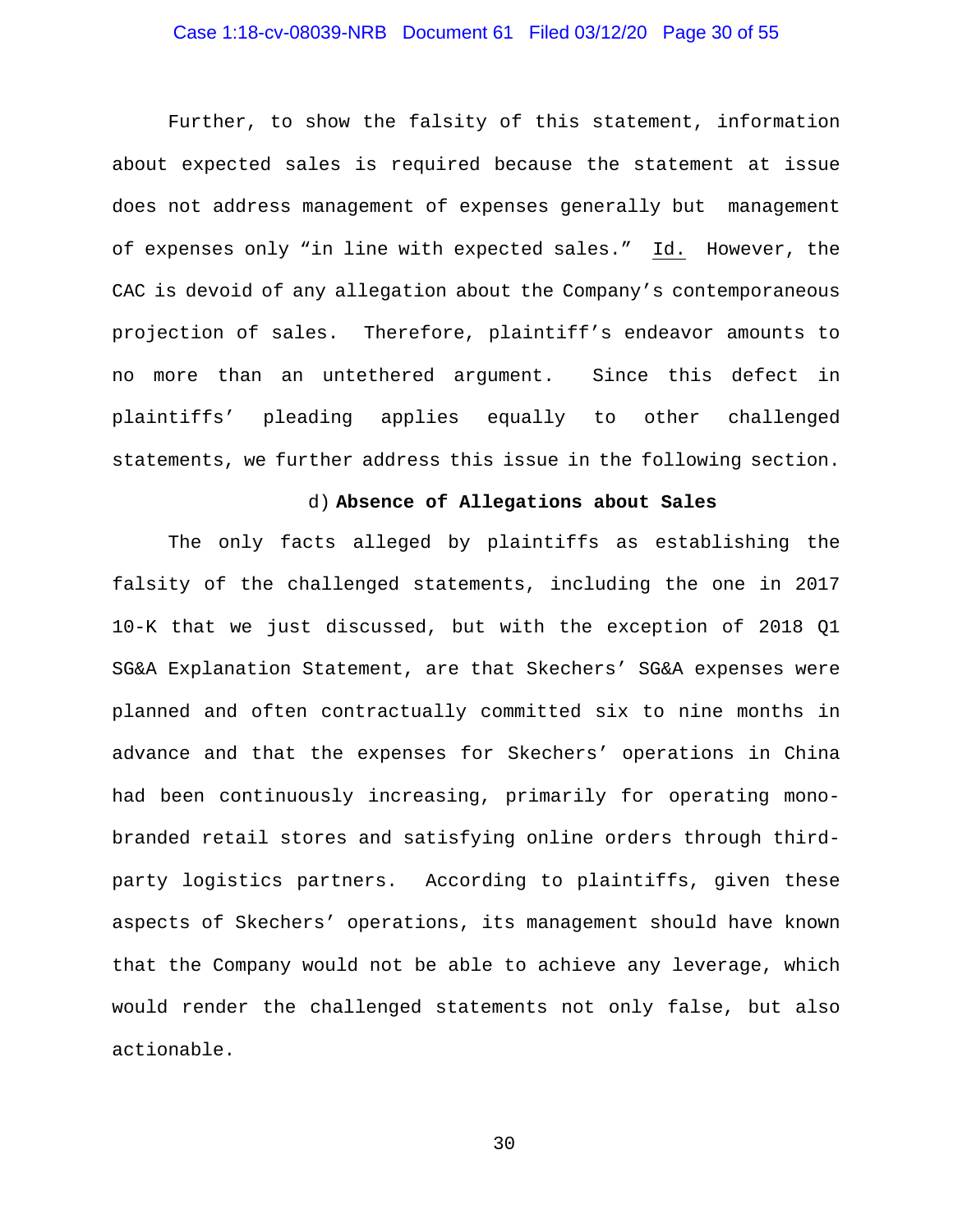## Case 1:18-cv-08039-NRB Document 61 Filed 03/12/20 Page 31 of 55

The allegations in the CAC, however, speak to only half of the story: the other half is completely missing. The subject of challenged statements is "leverage": the ratio between respective growth rates of SG&A expenses and sales. Despite the reality that both Skechers' SG&A expenses and sales figures would affect leverage, the CAC is completely devoid of any allegation about Skechers' projections of its sales. To establish falsity of the challenged statements, plaintiffs must allege facts that, if assumed true, would undermine the genuineness of management's belief that the SG&A expenses would grow at a rate lower than the projected sales growth rate. Even if we were to assume that management was expecting the SG&A expenses to grow at a significant rate due to the Company's contractual commitments and operational structure in China, the challenged statements would not necessarily be false if management was simultaneously expecting its sales to grow at a higher rate. Not only have plaintiffs failed to allege any facts that discount this possibility about sales projections, but plaintiffs also ignore other portions of management's statements made during the earnings calls quoted in the CAC that are consistent with having highly optimistic sales growth projections. For example, in response to Morgan Stanley analyst's question during the earnings call for 2017 Q3, Weinberg stated that "we're about to pick up the pace in India, which is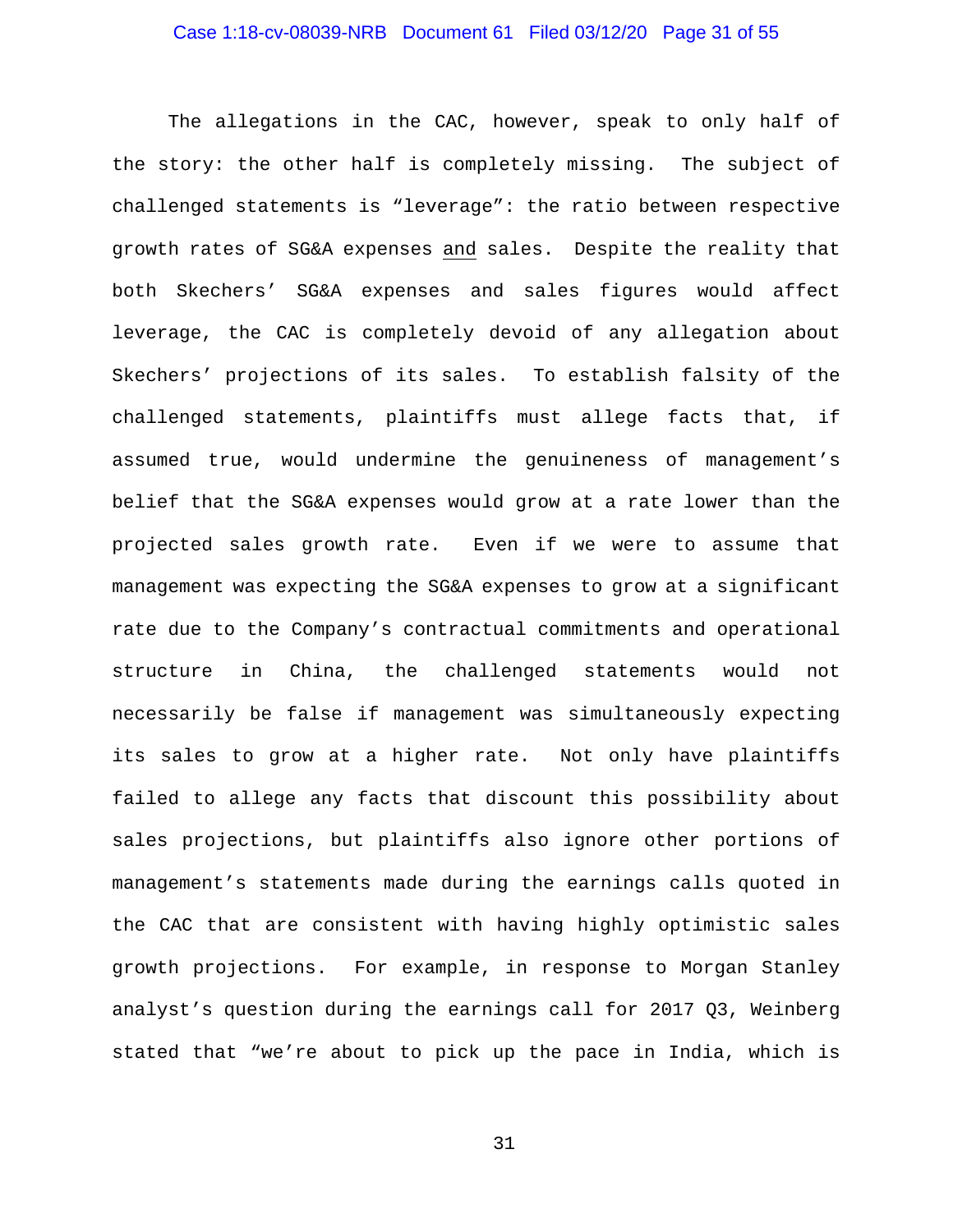## Case 1:18-cv-08039-NRB Document 61 Filed 03/12/20 Page 32 of 55

starting to grow very, very well for us" and "Europe has picked up well, we're looking for more stores on the continent."<sup>[9](#page-31-0)</sup> CAC ¶ 114.

In short, plaintiffs have failed to adequately plead any actionable misstatement of material fact under the heightened pleading standard of Rule 9(b) and PSLRA. Except for 2018 Q1 SG&A Explanation Statement, each of the challenged statements is either a non-actionable prediction or puffery. As to 2018 Q1 SG&A Explanation Statement, plaintiffs have failed to plead facts sufficient to establish its falsity.

#### e) **Analysts' Reports**

Both in the CAC and during the oral argument, plaintiffs repeatedly referred to reports published by securities analysts discussing the earnings calls at issue as evidence in support of their case. See, e.g., CAC ¶¶ 74, 85; see also Oral Arg. Tr. at 6-7, 19-20. Despite plaintiffs' extensive quotation of analysts' reports, the significance of those reports with respect to plaintiffs' claims is not readily apparent from the CAC.[10](#page-31-1) During

<span id="page-31-0"></span>Further, the allegations about expenses in China alone are insufficient to establish the falsity of the alleged misstatements. As conceded by plaintiffs, Skechers has been operating across the world. See, e.g., CAC<br> $\P$  64 ("as Skechers has increased its global footprint"). However, the ¶ 64 ("as Skechers has increased its global footprint"). However, the challenged statements address projections about the leverage for the entire Company that include its operations across the world and not limited to China. None of the challenged statements provide any separate prediction about the leverage as to the Company's Chinese operations. Therefore, the CAC's lack of allegations about the percentage of the Company's operations in China in relation to its global operations is fatal to plaintiffs' pleading of the

<span id="page-31-1"></span> $10$  In Novak v. Kasaks, 216 F.3d 300, 314 (2d Cir. 2000), the Second Circuit suggested that a plaintiff may assert a securities fraud claim under Section 10(b) and Rule 10b-5 of the Exchange Act against corporate officials based on false and misleading information disseminated through analysts' reports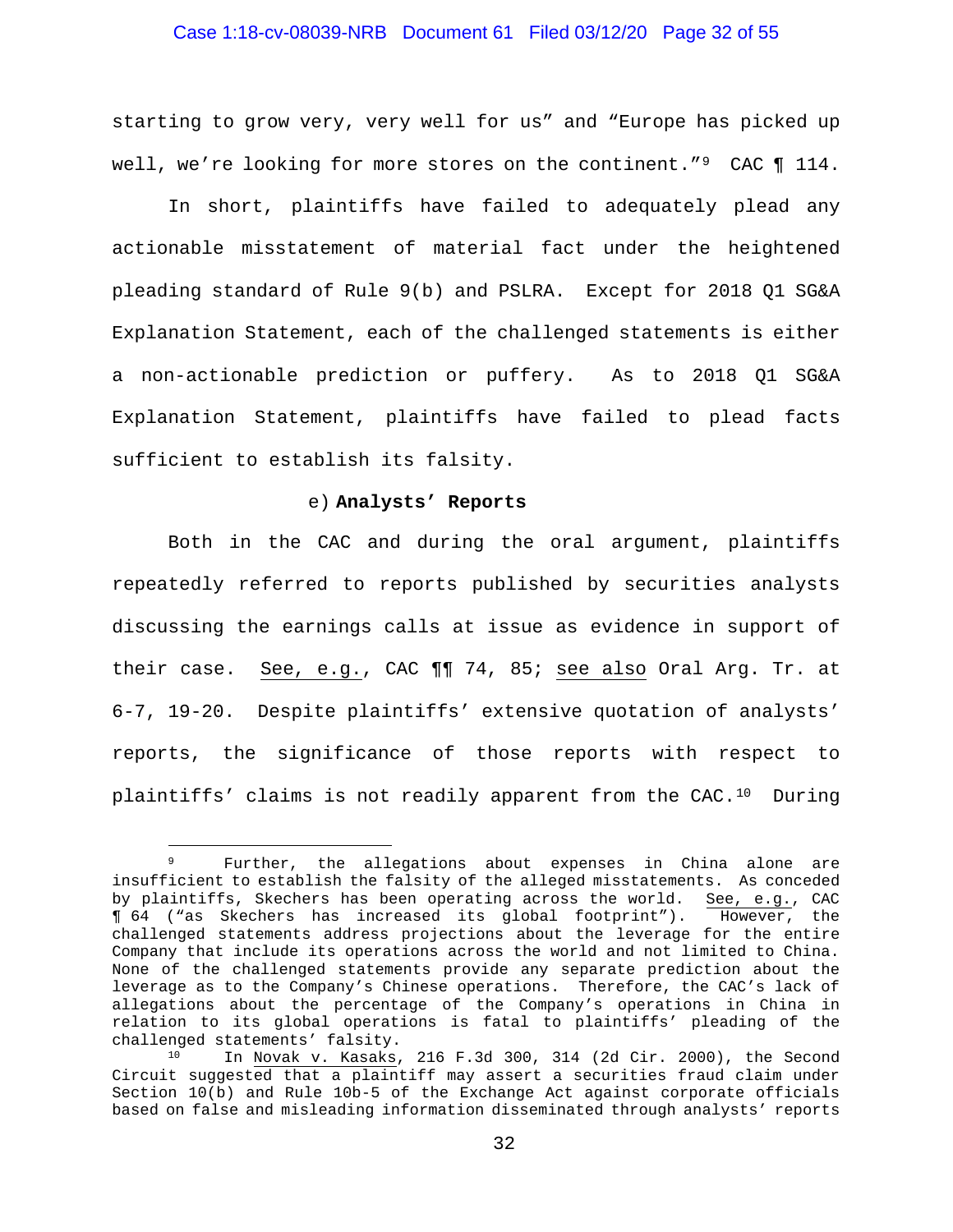## Case 1:18-cv-08039-NRB Document 61 Filed 03/12/20 Page 33 of 55

oral argument, plaintiffs' counsel argued that, because those reports reveal the securities analysts' perception of themselves being misled by the management's statements at issue, the reports are strong evidence of those statements constituting actionable misstatements.[11](#page-32-0)

Another court in this District has already rejected the plaintiffs' theory in the context of an omission claim. In Plumbers and Steamfitters Local 137 Pension Fund v. Am. Express Co., No. 15 Civ. 5999 (PGG), 2017 WL 4403314, at \*14 (S.D.N.Y. Sept. 30, 2017), the plaintiff, represented by the same counsel as plaintiffs here, sought to use poor predictions from a number of analysts to establish an omission of a material fact. In rejecting this theory, Judge Gardephe reasoned:

> [T]he Amended Complaint does not reveal how the analysts it cites were selected, how large a group they were selected from, or whether these analysts' poor predictions are representative of broader

by alleging that the officials either: "(1) intentionally fostered a mistaken belief concerning a material fact that was incorporated into reports; or (2) adopted or placed their 'imprimatur' on the reports." However, nowhere in the CAC and their motion papers do plaintiffs appear to even suggest that they intend to assert this type of claim. Even if were we to assume such an intent, plaintiffs' have failed to adequately plead such a claim. All of the analysts' reports quoted in the CAC simply parrot the alleged misstatements by defendants, which we have already concluded are non-actionable predictions without guarantees. See supra at 20-23. Accordingly, it would be challenging for plaintiffs to argue that the Individual Defendants intended to foster a mistaken belief about any material fact in analysts' mind through those statements. Moreover, plaintiffs do not allege in the CAC that the Individual Defendants<br>endorsed or expressed any position as to those reports.

<span id="page-32-0"></span> $11$  The CAC also quotes some reports that are not directly related to any of the earnings calls at issue. See, e.g., CAC ¶¶ 85 (Buckingham Research Group report based on the meetings with defendants Weinberg and Vandemore that it hosted on March 12, 2018); 86 (Susquehanna Financial analysts report, providing a "preview" of Skechers 2018 Q1 results). These reports are irrelevant to this motion because they do not proffer any statement by defendants as required by PSLRA.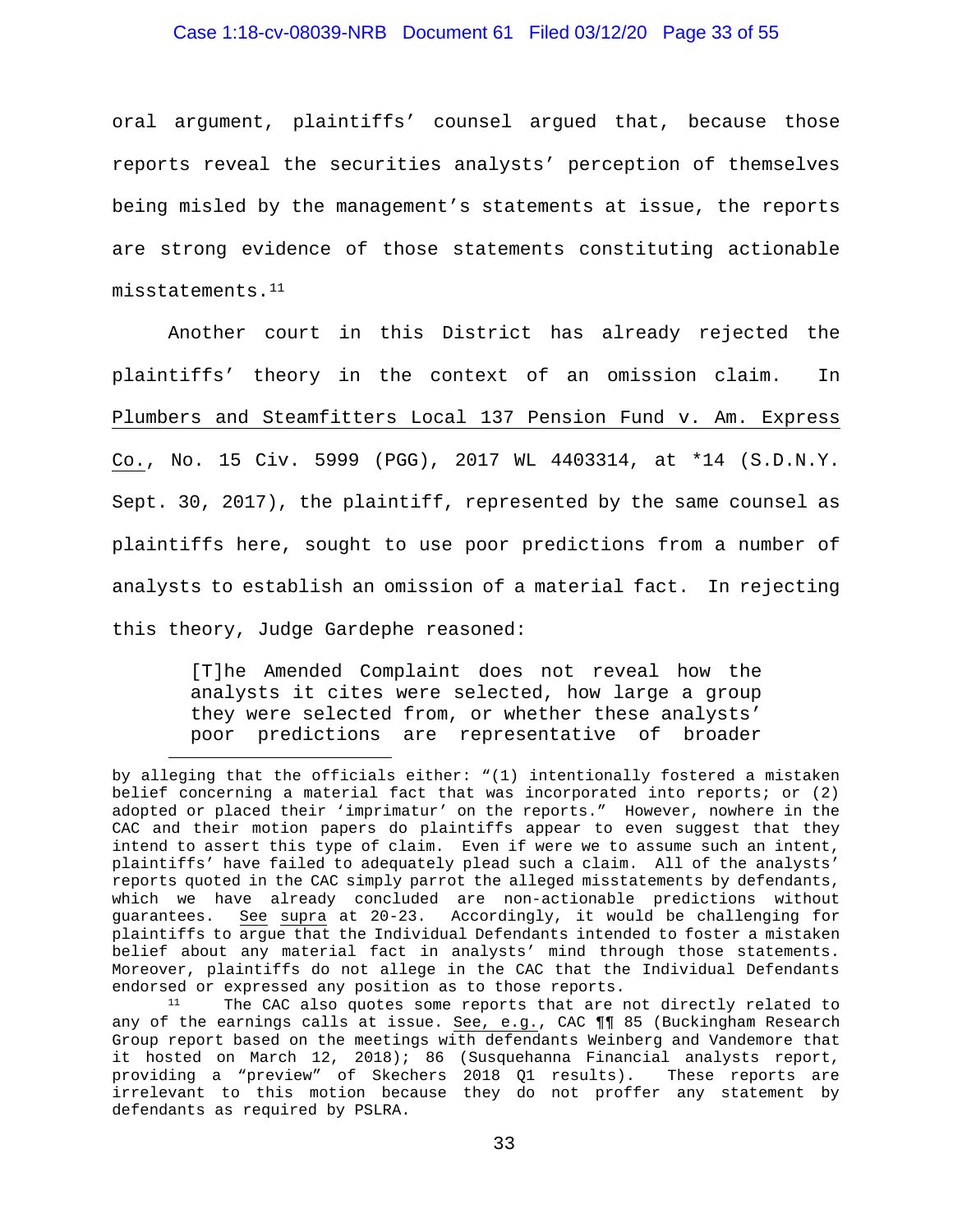financial analysis at the relevant time. Absent such information, it is impossible to determine whether the analysts who are cited are the few who were wrong, or whether their mistaken estimates are indicative of a broader market understanding.

Id. Judge Gardephe further suggested that securities analysts' reactions would be irrelevant when the statements at issue are clear on their face. Id. ("that a few analysts might have ignored the context in which Amex's statements were made—and relied on data from five years earlier—in attempting to estimate the financial significance of the Costco U.S. relationship to Amex, does not make Amex's statements misleading where the language and import of Amex's statements are plain.").

The Court finds Judge Gardephe's reasoning equally applicable to the theory advanced by plaintiffs here. It is not clear from the CAC that the broader market perceived the alleged misstatements as the quoted securities analysts did. Further, we have already concluded that the alleged misstatements, when considered in context, plainly did not amount to a quarantee or promise.<sup>[12](#page-33-0)</sup> What the analysts' reports at most can establish is that at least a portion of the market was paying attention to the trend of Skechers' SG&A expenses. To infer an actionable misstatement from

<span id="page-33-0"></span><sup>12</sup> We further note that the portions of analysts' reports emphasized by plaintiffs in the CAC generally discuss the analysts' own projections based on Skechers' management's statements. See, e.g., CAC ¶¶ 74 ("But now we anticipate the stock will break out as all three components of the P&L start to work in tandem."); 75 ("Management expects, and we agree, that SG&A will lever in 2018."); 79 ("We believe SKX has likely hit an inflection point and the SG&A leverage experienced in 4Q17 will continue for the foreseeable future (at least through FY18 and possibly into FY19)").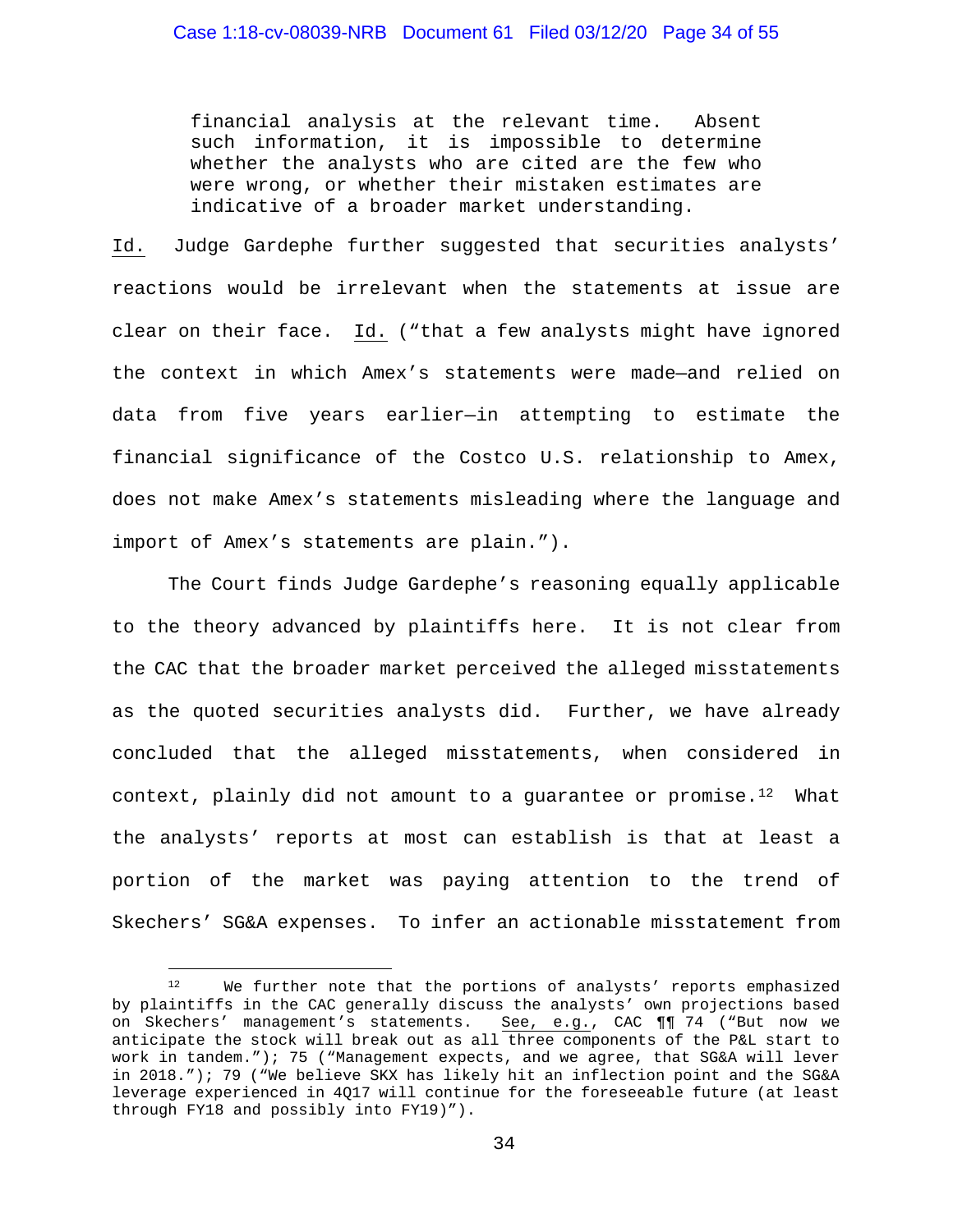## Case 1:18-cv-08039-NRB Document 61 Filed 03/12/20 Page 35 of 55

this proposition would be inconsistent with the established doctrine that pleading a securities fraud claim requires both the existence of an actionable misstatement or omission of a material fact and reliance on that misstatement or omission as discrete elements. See supra at 13. Therefore, we reject plaintiffs' effort to reverse-engineer a non-actionable statement into an actionable misstatement based on the securities analysts' interpretation or reaction.

#### 4. Alleged Omissions of Material Facts

As discussed above, an omission is actionable under Section 10(b) and Rule 10b-5 if a defendant had a duty to disclose the allegedly omitted information, Levitt v. J.P. Morgan Sec., Inc., 710 F.3d 454, 465 (2d Cir. 2013), and such duty to disclose "may arise when there is a corporate insider trading on confidential information, a statute or regulation requiring disclosure, or a corporate statement that would otherwise be inaccurate, incomplete, or misleading." Stratte-McClure v. Morgan Stanley, 776 F.3d 94, 101 (2d Cir. 2015) (internal quotation marks omitted). Nowhere in the CAC or their motion papers do plaintiffs suggest that omission claims they seek to assert are predicated on Skechers' insiders trading on confidential information.

However, in their opposition brief, plaintiffs argue that Skechers was required to disclose its future SG&A expenses to prevent defendant Weinberg's statement that the Company's SG&A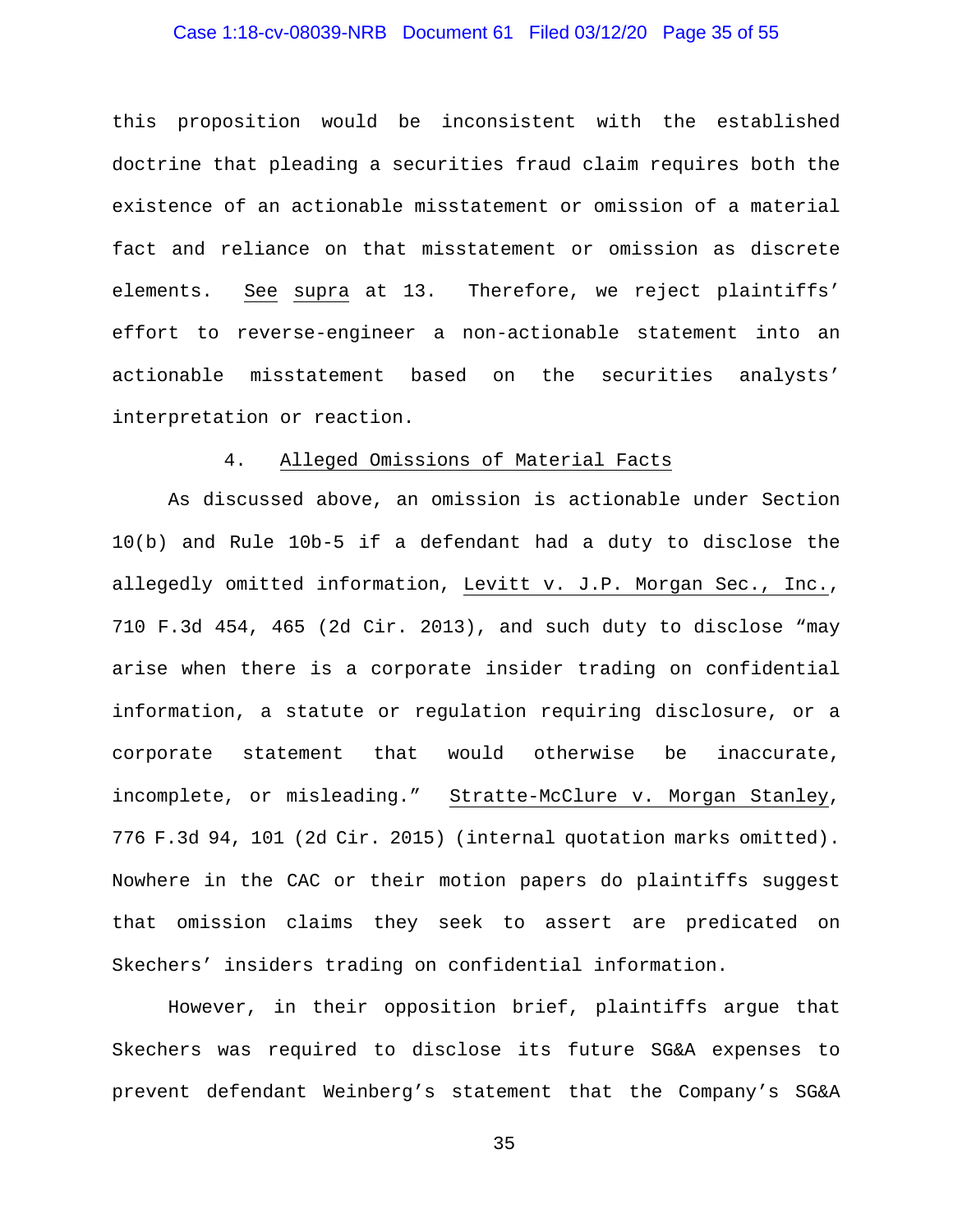# Case 1:18-cv-08039-NRB Document 61 Filed 03/12/20 Page 36 of 55

expense growth slowdown "will certainly continue" into 2018 Q1 during the earnings call for 2017 Q3 from becoming misleading. See Pls.' Opp'n (ECF No. 49) at 13. This argument fails for multiple reasons. First, we have already concluded that the statement cited by plaintiffs was a non-actionable projection of future performance. See supra at 22-23. Second, the CAC does not contain sufficient facts to show that, had Skechers disclosed all future expenses then known, Weinberg's statement would have provided a meaningfully different understanding to a reasonable investor. Tangue v. Sanofi, 816 F.3d 199, 210 (2d Cir. 2016) (citing Omnicare, Inc. v. Laborers Dist. Council Const. Indus. Pension Fund, 135 U.S. 1318, 1332 (2015)). As discussed previously, the CAC only mentions advance commitment of expenses associated with opening new retail stores, and the timeline for that process is not described in any more detail than "six to nine months." Also, the CAC neither addresses expenses other than opening of new retail stores nor provides any information as to the percentage of those expenses in relation to the Company's total expenses. Under the circumstances, plaintiffs have failed to allege sufficient facts to establish that disclosure of allegedly omitted information would have altered the significance of the challenged statements to a reasonable investor. Therefore, plaintiffs have failed to adequately plead an omission claim predicated on the challenged statements.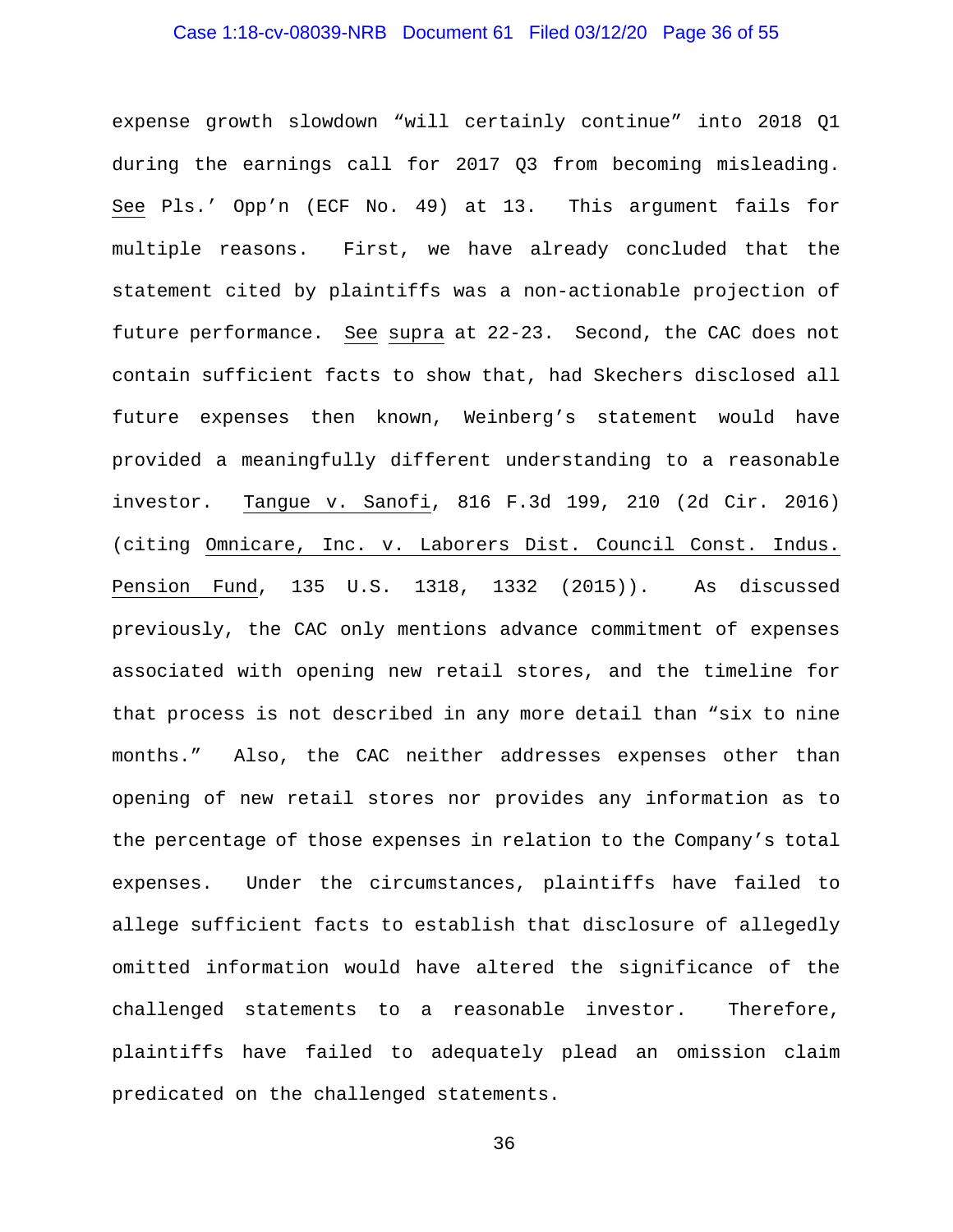## Case 1:18-cv-08039-NRB Document 61 Filed 03/12/20 Page 37 of 55

Plaintiffs' omission claim predicated on Item 303 also fails. To state an omission claim predicated on Item 303, plaintiffs must plead that (1) defendant failed to comply with Item 303 in a SEC filing, and (2) the omitted information was material under Section 10(b) and Rule 10b-5. Stratte-McClure, 776 F.3d at 103. As discussed above, Item 303 requires disclosure of a trend or uncertainty that is "known" to the management. 17 C.F.R. § 229.303(a)(3)(ii). Plaintiffs allege that Skechers violated Item 303 by failing to disclose the upward trend of Skechers' SG&A expenses in its 10-Qs and 10-K filed during the Class Period. CAC ¶ 154. In advancing this contention, plaintiffs essentially argue that the management should have been aware of the Company's future expenses because new retail stores, and financial projections associated with them, are "planned at least six to nine months prior to [their actual] openings." CAC ¶¶ 7, 60. This argument fails for virtually the same reasons as do their omission claim predicated on the challenged statements. The CAC does not contain any facts that allow us to relate the alleged six-to-nine-month advance commitment of expenses to the Company's aggregate SG&A expenses at any specific point of time in the future. The CAC simply does not provide sufficient facts to infer Skechers'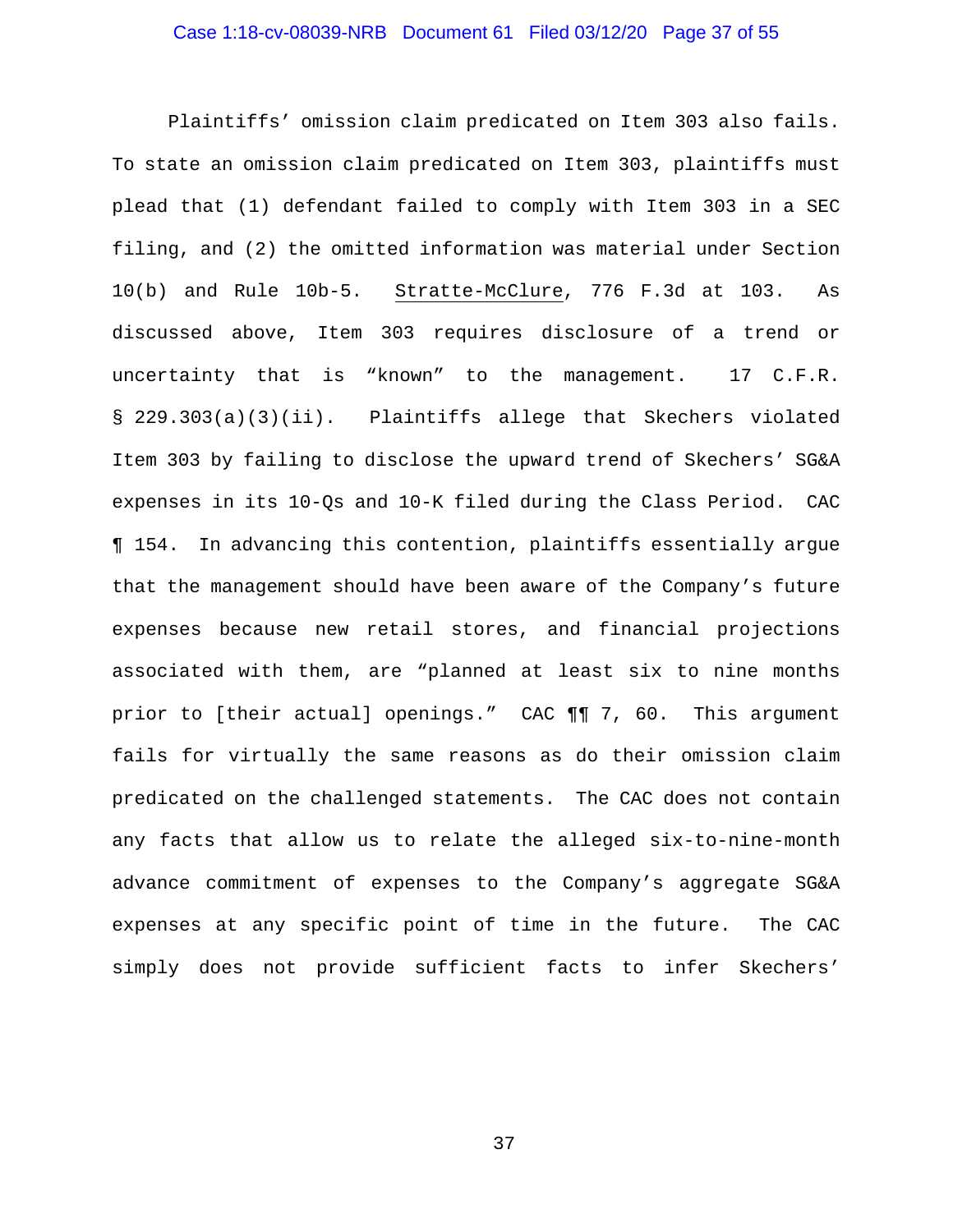## Case 1:18-cv-08039-NRB Document 61 Filed 03/12/20 Page 38 of 55

capability to extract any meaningful trend in its global expenses for any specific period of time during the Class Period.[13](#page-37-0)

## 5. Pleading of Scienter as to Individual Defendants

To summarize the discussion so far, plaintiffs have failed to adequately plead any actionable misstatement or omission of material facts to sustain their purported securities fraud claims. This conclusion is sufficient for resolving this motion. Nevertheless, for completeness, we will assume arguendo an adequate pleading of a misstatement or omission and then address whether plaintiffs have adequately pled scienter as plaintiffs' complaint relies heavily on not implausible assertions about defendants' knowledge of future expenses.

As previously discussed, plaintiffs can adequately plead scienter (1) "by alleging facts to show that defendants had both motive and opportunity to commit fraud," or (2) "by alleging facts

<span id="page-37-0"></span><sup>13</sup> Insofar as plaintiffs seek to assert an Item 303 omission claim predicated on the trend or uncertainty involving leverage—expense growth in relation to sales growth—they have failed to plead one. As discussed above in Section B.3.d), the CAC is devoid of any allegation about the Company's<br>projections of future sales. Accordingly, no inference about management's Accordingly, no inference about management's knowledge of future leverage can be made. Moreover, even if we were to regard plaintiffs' purported claim as simply alleging a failure to disclose "everincreasing SG&A expense growth," CAC ¶ 153, it still fails. The Court's review of Skechers 10-Qs and 10-K during the Class Period reveals that each of those filings contains financial statements that provide not only the expense figures for the applicable period but also those figures for the corresponding period of the prior fiscal year. See, e.g., Skechers 10-Q for 2017 Q3 at 4, available at: [https://www.sec.gov/Archives/edgar/data/1065837/000156459017021466/skx-10q](https://www.sec.gov/Archives/edgar/data/1065837/000156459017021466/skx-10q_20170930.htm) [\\_20170930.htm.](https://www.sec.gov/Archives/edgar/data/1065837/000156459017021466/skx-10q_20170930.htm) Given those disclosures, any reasonable investor could have calculated the allegedly omitted trend of ever-increasing SG&A expense growth. It is particularly noteworthy that those figures appear in the same regulatory filings that contain some of the challenged statements. Plaintiffs cannot simply ignore the more specific items disclosed in regulatory filings while seeking to assert securities fraud claims based on the more general statements in the same filings.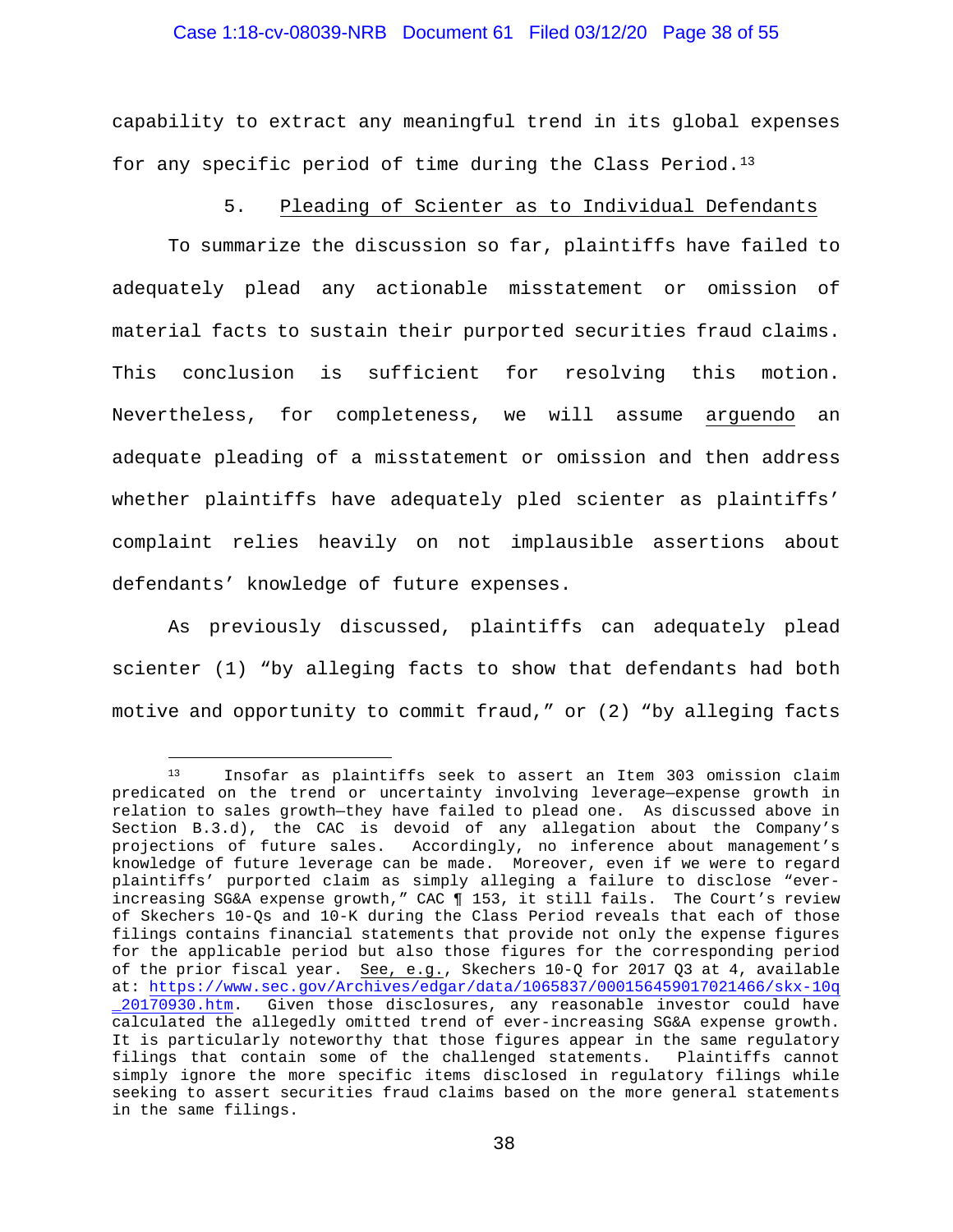## Case 1:18-cv-08039-NRB Document 61 Filed 03/12/20 Page 39 of 55

that constitute strong circumstantial evidence of conscious misbehavior or recklessness." ECA, 553 F.3d at 198. Plaintiffs argue that they have adequately pled scienter as to the Individual Defendants by proffering allegations about: (1) the Individual Defendants' sale of Skechers' stock during the Class Period; (2) their incentive-based compensation structure; and (3) their access to and knowledge of information contradicting the alleged misstatements. The Court addresses each alleged basis of scienter in turn and considers these bases collectively as well.

#### a) **Stock Sales**

According to plaintiffs, the Individual Defendants' sales of Skechers stock during the Class Period provide a basis to infer that they had substantial motives for not disclosing the continued increase of Skechers' future SG&A expenses.

"Motive can be shown when corporate insiders allegedly make a misrepresentation in order to sell their own shares at a profit." Nguyen v. New Link Genetics Corp., 297 F. Supp. 3d 472, 493 (S.D.N.Y. 2018). However, "[t]he mere fact that insider stock sales occurred does not suffice to establish scienter." In re Bausch & Lomb, Inc. Sec. Litig., 592 F. Supp. 2d 323, 344 (S.D.N.Y. 2008). Rather, plaintiffs must establish that the sales at issue were "unusual" or suspicious. See, e.g., Acito v. IMCERA Grp., Inc., 47 F.3d 47, 54 (2d Cir. 1995); In re Health Mgmt. Sys., Inc. Sec. Litig., No. 97 Civ. 1865 (HB), 1998 WL 283286, at \*6 (S.D.N.Y.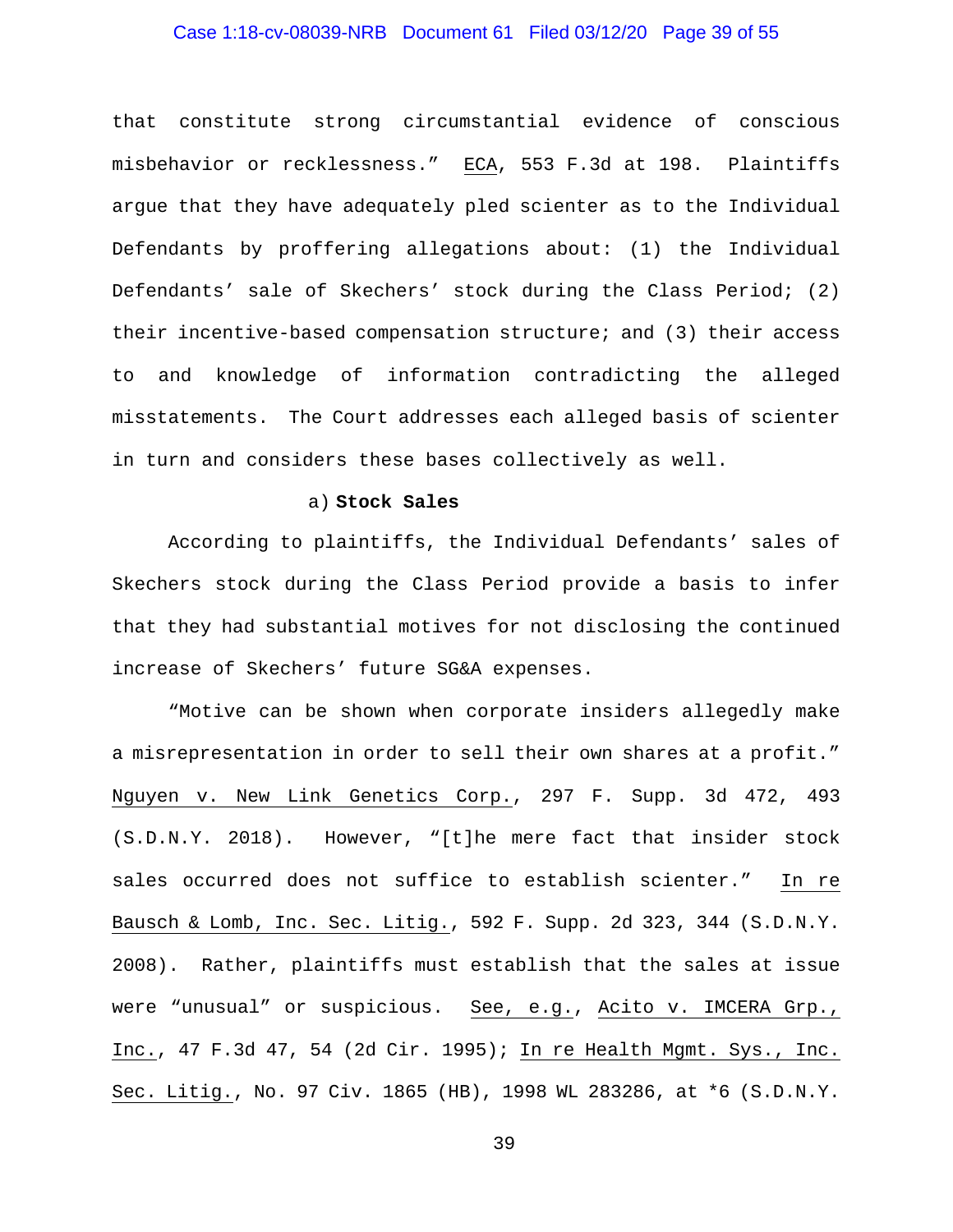## Case 1:18-cv-08039-NRB Document 61 Filed 03/12/20 Page 40 of 55

June 1, 1998) ("Unusual insider trading activity during the class period may permit an inference of scienter; however, plaintiffs bear the burden of showing that any such sales are in fact unusual."). Whether the trading activities at issue were "unusual" or "suspicious" turns on a number of factors: (1) the amount of net profits realized from the sales; (2) the percentages of holdings sold; (3) the change in volume of insider defendant's sales; (4) the number of insider defendants selling; (5) whether sales occurred soon after statements defendants are alleged to have known were misleading; (6) whether sales occurred shortly before corrective disclosures or materialization of the alleged risk; and (7) whether sales were made pursuant to trading plans such as Rule 10b5-1 plans. Glaser v. The9, Ltd., 772 F. Supp. 2d 573, 587 (S.D.N.Y. 2011).

Plaintiffs allege that trading activities by defendants Greenberg and Weinberg were unusual and suspicious. CAC ¶ 162. The alleged transactions by those defendants are (1) defendant Weinberg's sale of 23,183 and 25,210 shares on March 2, and May 2, 2018, respectively; (2) defendant Greenberg's sale of 37,814 shares on March 2, 2018; and (3) defendant Greenberg's sale of 500,000 shares between December 19 and 20, 2017. Id. at ¶¶ 161- 68. These transactions yielded total proceeds of approximately \$22 million. Id. Upon consideration of all relevant facts, the Court concludes that these sales were not unusual or suspicious.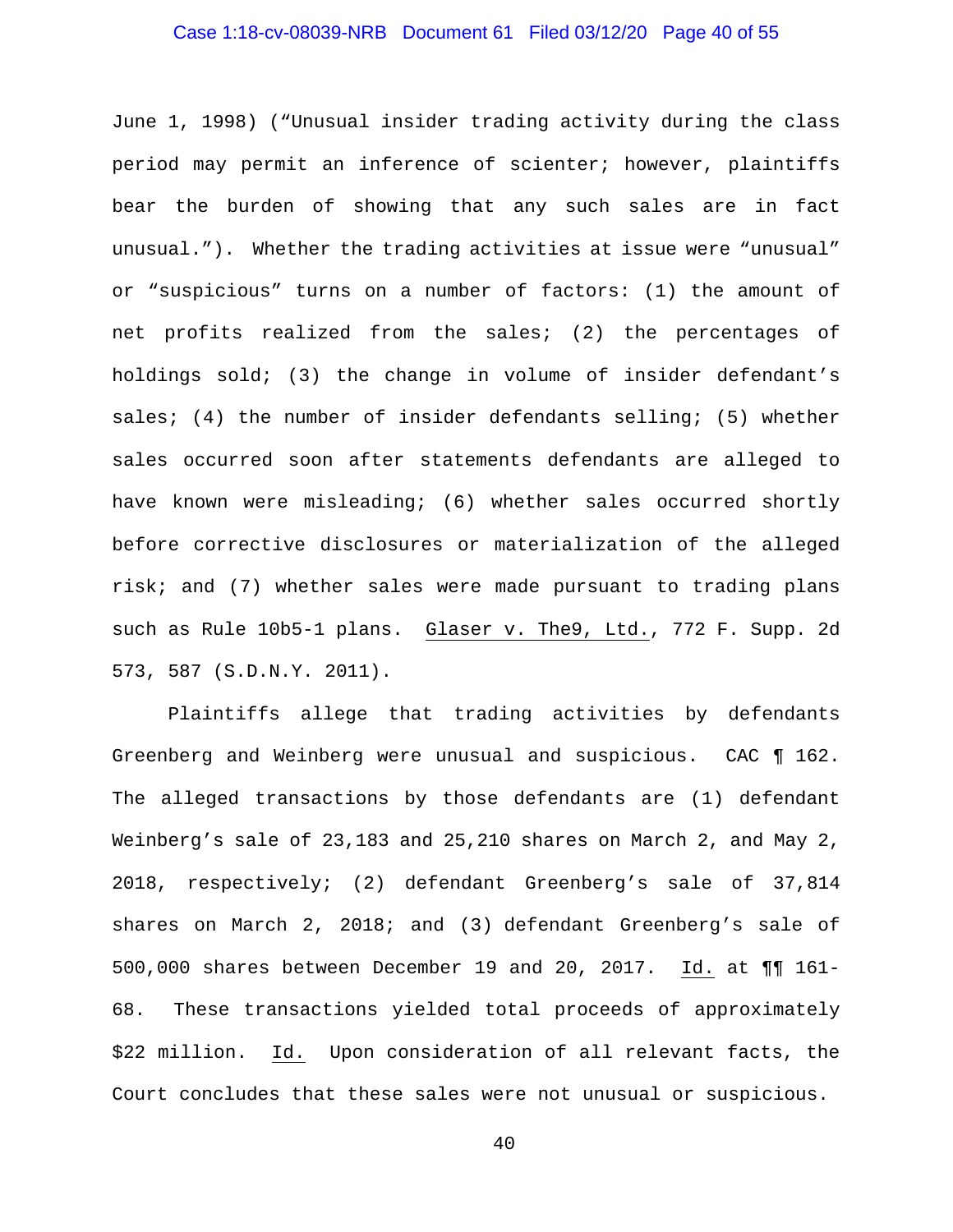## Case 1:18-cv-08039-NRB Document 61 Filed 03/12/20 Page 41 of 55

We address defendant Weinberg's trading activities first. The CAC alleges only two transactions by defendant Weinberg: sale of 23,183 shares on March 2, 2018, and another sale of 25,210 shares on May 2, 2018. CAC ¶ 161. These sales yielded over \$1.6 million in total proceeds. Id. at ¶ 165. However, the CAC does not include any allegation about the profit defendant Weinberg earned through these sales. Moreover, the number of shares defendant Weinberg disposed through these sales represented only 4.9% and 5.9% of then his current holdings of Skechers shares, percentages well-below the numbers that have been held by other courts as not unusual or suspicious.[14](#page-40-0) See, e.g., Acito, 47 F.3d at 54 (selling 11% of defendant's holdings not unusual); In re Gildan Activewear, Inc. Sec. Litig., 636 F. Supp. 2d 261, 271 (S.D.N.Y. 2009) (selling 22.5% and 4.9% of defendants' holdings not unusual); In re eSpeed, Inc. Sec. Litig., 457 F. Supp. 2d 266, 291 (S.D.N.Y. 2006) (selling 17.4% of defendants' holding, inclusive of shares and exercisable option, not unusual).

Plaintiffs seek to counter these facts by pointing to the timing of sales by defendant Weinberg, namely, that March 2, 2018 was the day after defendant Weinberg signed Skechers' 10-K for the

<span id="page-40-0"></span><sup>14</sup> The Court has drawn from the SEC's website the information of Skechers insiders' shareholding at various points of time. See In re Sina Corp. Sec. Litig., No. 05 Civ. 2154 (NRB), 2006 WL 2742048, at \*11 (S.D.N.Y. Sept. 26, 2006) ("[T]he Court is entitled to take judicial notice of [the Company's] filings with the SEC, enabling us to conclusively determine that the Individual Defendants' trading activity during the Class Period was not at all unusual when compared with their prior activity.").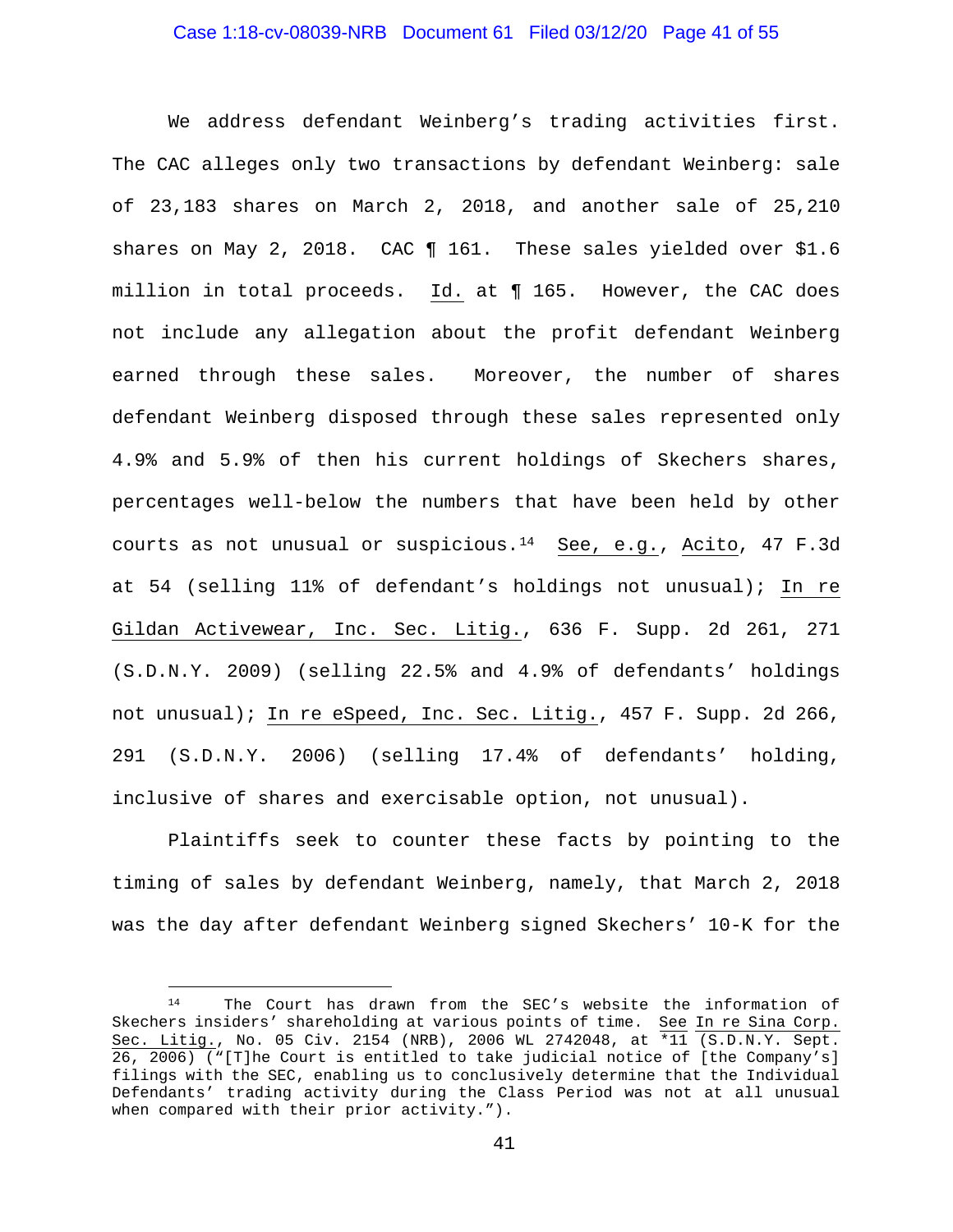## Case 1:18-cv-08039-NRB Document 61 Filed 03/12/20 Page 42 of 55

fiscal year 2017 and that May 2, 2018 was less than two weeks after an alleged misstatement on the Company's SG&A expenses was made during the Earnings Call for 2018 Q1. Id. at ¶¶ 166-67. The timing of those sales alone, however, is insufficient to generate a strong inference of scienter. Although the March 2, 2018 sale took place the day after Weinberg signed the Company's 10-K for 2017 that contained one of the challenged statements, that sale represented less than 5% of the defendant Weinberg's total holdings at the time including his indirect holdings through the David Weinberg Trust, of which defendant Weinberg was the sole beneficiary. Moreover, the sale preceded the alleged first corrective disclosure by at least a month and half. The May 2, 2018 sale also represented only approximately 6.2% of the defendant Weinberg's aggregate holding at the time and preceded the second corrective disclosure by more than two months. Upon consideration of all relevant circumstances, the Court concludes that the allegations involving defendant Weinberg's stock sales do not support an inference that those sales were unusual or suspicious.

We now evaluate stock sales by defendant Greenberg, addressing first his March 2, 2018 sale. Although plaintiffs allege that defendant Greenberg obtained "more than \$1.5 million" in proceeds by selling 37,814 shares of Skechers common stock on March 2, 2018, the day after he signed Skechers 10-K for the fiscal year 2017, the CAC again contains no allegation about how much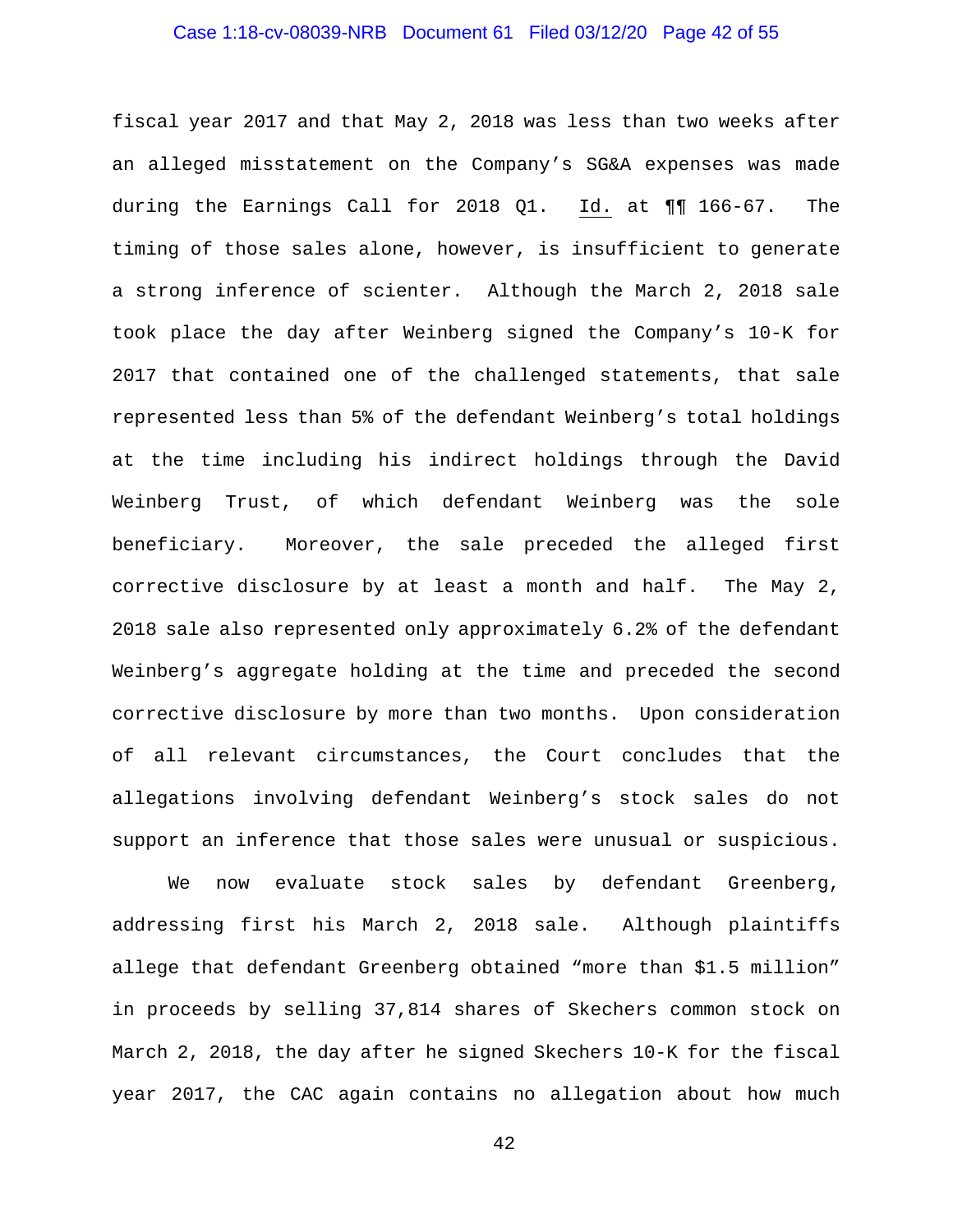## Case 1:18-cv-08039-NRB Document 61 Filed 03/12/20 Page 43 of 55

profit defendant Greenberg earned through this sale. Moreover, this sale constituted 5.4% of his total holding of Skechers common stock at the time, an amount well below the amounts that courts generally find unusual. See supra at 41.

We next address Greenberg's sale of 500,000 shares of Skechers common stock between December 19 and 20, 2017, CAC ¶ 161. We acknowledge that the number of shares sold, which amounted to 65% of Greenberg's total holdings at the time, is sufficiently large to merit close scrutiny. However, a close inspection of all other relevant circumstances dispels concern. As we have noted in the context of other alleged stock sales, the CAC is completely devoid of any allegation about the profits defendant Greenberg obtained through this alleged sale; rather, plaintiffs only recite the amount of proceeds Greenberg obtained, which by itself says "nothing about [his] motive." See Glaser, 772 F. Supp. 2d at 592. Also, Greenberg's sale of 500,000 shares took place around the temporal midpoint between November 3, 2017—the date Skechers 10-Q for 2017 Q3, which contained an alleged misstatement, was filed and February 8, 2018—the date the Earnings Calls for 2017 Q4, during which some of the alleged misstatements were made. This sale also preceded the alleged first corrective disclosure by approximately five months, see In re Take-Two Interactive Sec. Litig., 551 F. Supp. 2d 247, 279 (S.D.N.Y. 2008) (concluding that lapse of "approximately four months between these substantial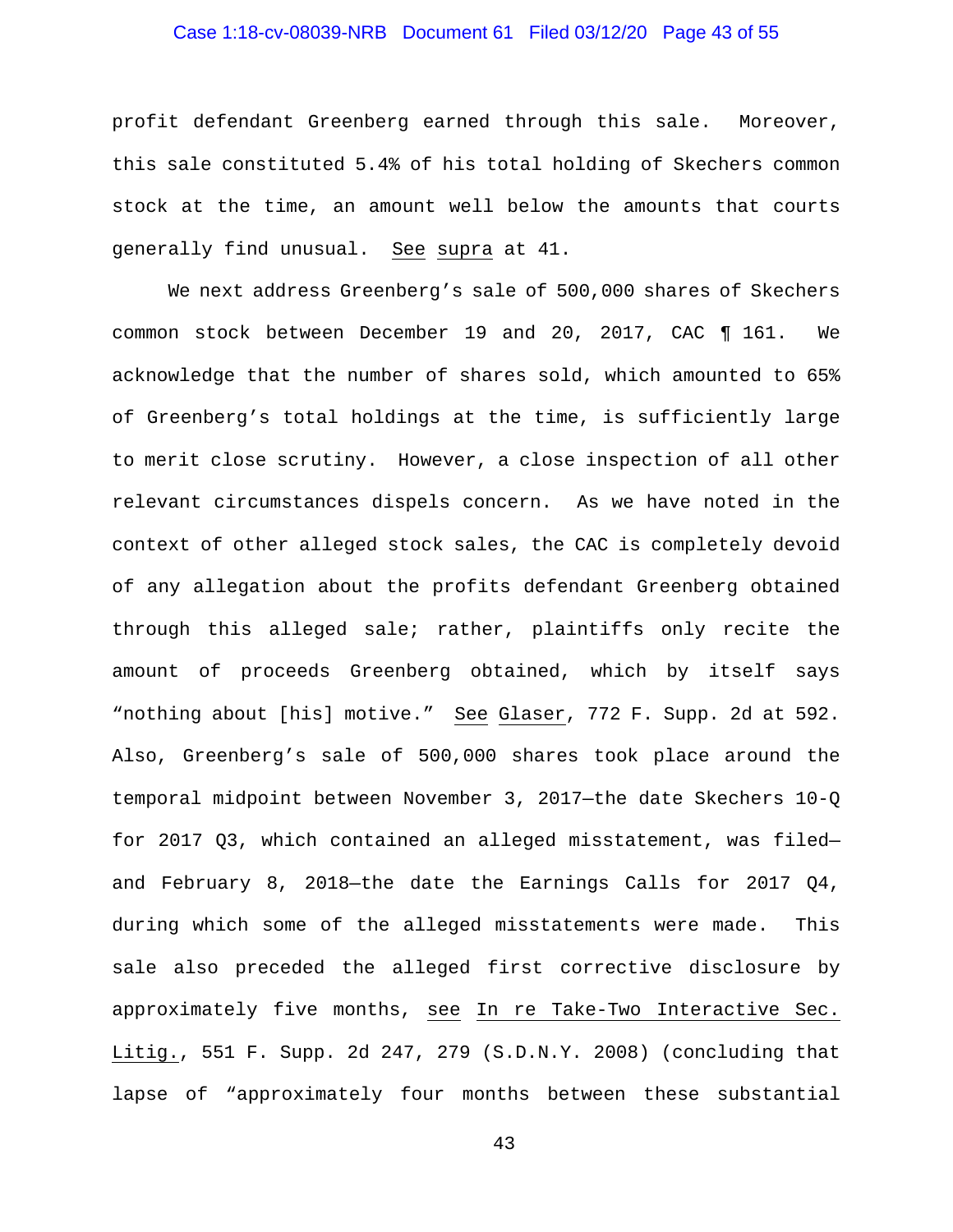## Case 1:18-cv-08039-NRB Document 61 Filed 03/12/20 Page 44 of 55

sales and the revelation of the alleged falsity, inescapably attenuates any inference of scienter that may be drawn in [plaintiffs'] favor"), and preceded the end of Class Period by more than seventh months. See City of Brockton Retirement Sys. v. Shaw Grp. Inc., 540 F. Supp. 2d 464, 475 (S.D.N.Y. 2008) ("[the individual defendant] did not sell his stock at the end of the putative class period, when insiders would have rushed to cash out before the financial statements were restated.") (internal quotation marks omitted). Moreover, Greenberg engaged in similar trading well prior to this sale: between May 13 and 16, 2016, Greenberg disposed all shares of Skechers stock—300,000 shares that he indirectly owned through Greenberg Family Trust, which amounted to 51.9% of his aggregate holding at the time. See SEC Form 4 by Robert Greenberg, dated May 17, 2016, available at: [https://www.sec.gov/Archives/edgar/data/1065837/0001209191161206](https://www.sec.gov/Archives/edgar/data/1065837/000120919116120694/xslF345X03/doc4.xml) [94/xslF345X03/doc4.xml.](https://www.sec.gov/Archives/edgar/data/1065837/000120919116120694/xslF345X03/doc4.xml) Although Greenberg's sale between December 19 and 20, 2017 amounted to 65.1% of his holding at the time, once again Greenberg disposed of all shares of Skechers Stock that he indirectly owned through Greenberg Family Trust. See SEC Form 4 by Robert Greenberg, dated December 21, 2017, available at: [https://www.sec.gov/Archives/edgar/data/1065837/0001209191170667](https://www.sec.gov/Archives/edgar/data/1065837/000120919117066766/xslF345X03/doc4.xml) [66/xslF345X03/doc4.xml.](https://www.sec.gov/Archives/edgar/data/1065837/000120919117066766/xslF345X03/doc4.xml) Furthermore, Greenberg still owned 666,583 shares of Skechers common stock when the alleged first corrective disclosure was made on April 19, 2018, and 654,681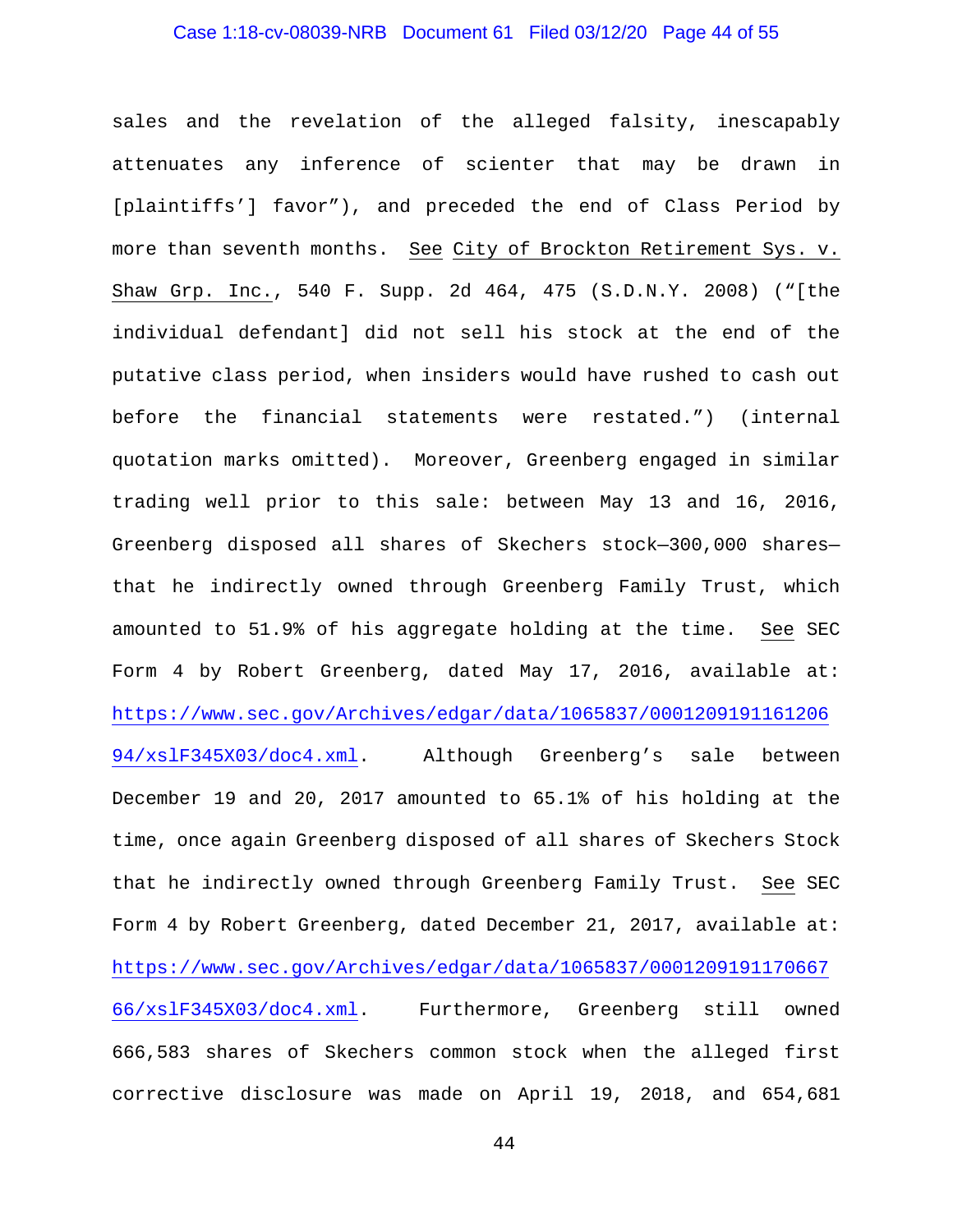## Case 1:18-cv-08039-NRB Document 61 Filed 03/12/20 Page 45 of 55

shares when the alleged second corrective disclosure was made on July 19, 2018. Given all these facts, defendant Greenberg's sale between December 19 and 20, 2017 was are not sufficiently unusual or suspicious to allow a strong inference of scienter. See In re Health Mgmt., 1998 WL 283286, at \*6 n.3 (concluding that sales by the individual defendants, including the sale by one of them that amounted to 81.9% of his then holding, were not suspicious when viewed in light of other relevant factors).[15](#page-44-0) 

#### b) **Incentive-Based Compensation**

Plaintiffs also argue that the structure of Individual Defendants' incentive-based compensation constituted a motive for committing the alleged fraud. Plaintiffs allege that Individual Defendants' incentive-based compensation was calculated on a quarterly basis by "multiplying net sales growth, which is the amount by which net sales for the applicable quarter exceeded net sales for the corresponding quarter in the prior year, by the percentages that were pre-approved by the Compensation Committee." CAC ¶ 170. Under this incentive-based compensation structure, defendant Greenberg would receive 0.5% and defendant Weinberg would receive 0.15% of net sales growth as cash bonuses. Id. at

<span id="page-44-0"></span><sup>15</sup> Plaintiffs' endeavor to plead scienter based on the Individual Defendants' stock sales fails in any event. Given that Weinberg's trading activities are not even remotely suspicious, Greenberg is the only Skechers insider with potentially problematic trading activities. However, "a significant stock sale by just one corporate insider is insufficient to support" an inference of scienter. Frankfurt-Tr. Inv. Luxemburg AG v. United Tech. Corp., 336 F. Supp. 3d 196, 218 (S.D.N.Y. 2018).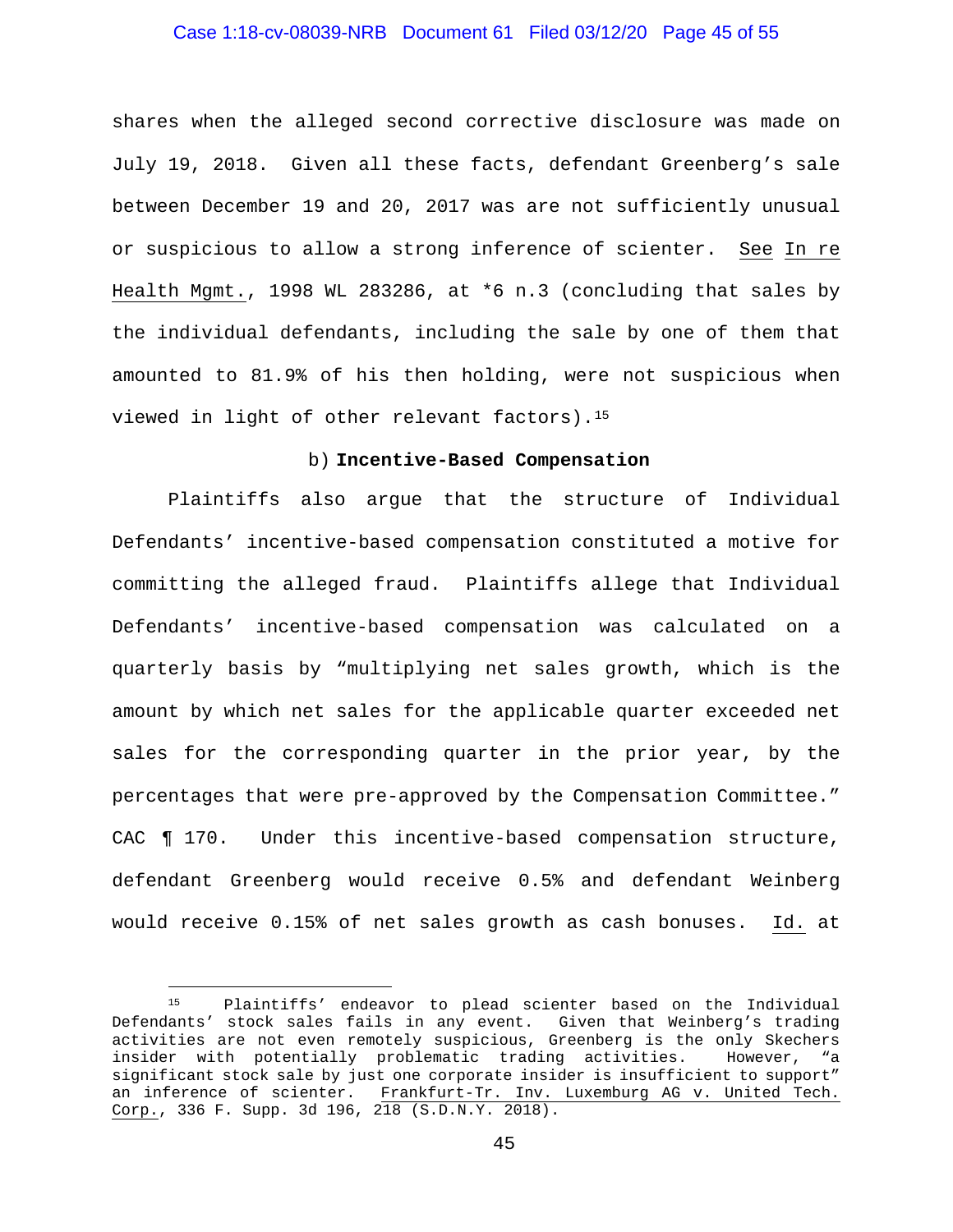## Case 1:18-cv-08039-NRB Document 61 Filed 03/12/20 Page 46 of 55

¶ 171. The rate for defendant Weinberg was subsequently increased to 0.165% for the fiscal year 2018. Id. at ¶ 172. According to plaintiffs, this incentive-based compensation structure motivated defendants Greenberg and Weinberg to focus on growing sales, which inevitably led the SG&A expenses to grow. Pls.' Opp'n at 23-24. However, plaintiffs have failed to explain how a motive to achieve greater sales can evolve into a motive to make the alleged misstatements about the trend of the Company's SG&A expenses.[16](#page-45-0) Even assuming that the former somehow generates the latter, the Court concludes that plaintiffs' allegations about the structure of Individual Defendants' incentive-based compensation are insufficient to plead scienter.

Wholly apart from the flawed logic of plaintiffs' argument, it must be evaluated in the context of the Second Circuit's case law, which clearly provides that an incentive-based compensation system is generally insufficient to support a strong inference of scienter. See, e.g., Kalnit v. Eichler, 264 F.3d 131, 140 (2d Cir. 2001) ("an allegation that defendants were motivated by a desire to maintain or increase executive compensation is insufficient because such a desire can be imputed to all corporate officers."). In an effort to avoid this case law, plaintiffs cite

<span id="page-45-0"></span><sup>&</sup>lt;sup>16</sup> Broadly speaking, the proposition plaintiffs appear to advance is of dubious validity. The doctrine of economies of scale supports the conclusion that defendants could have plausibly expected to decelerate the growth of expenses by achieving greater sales.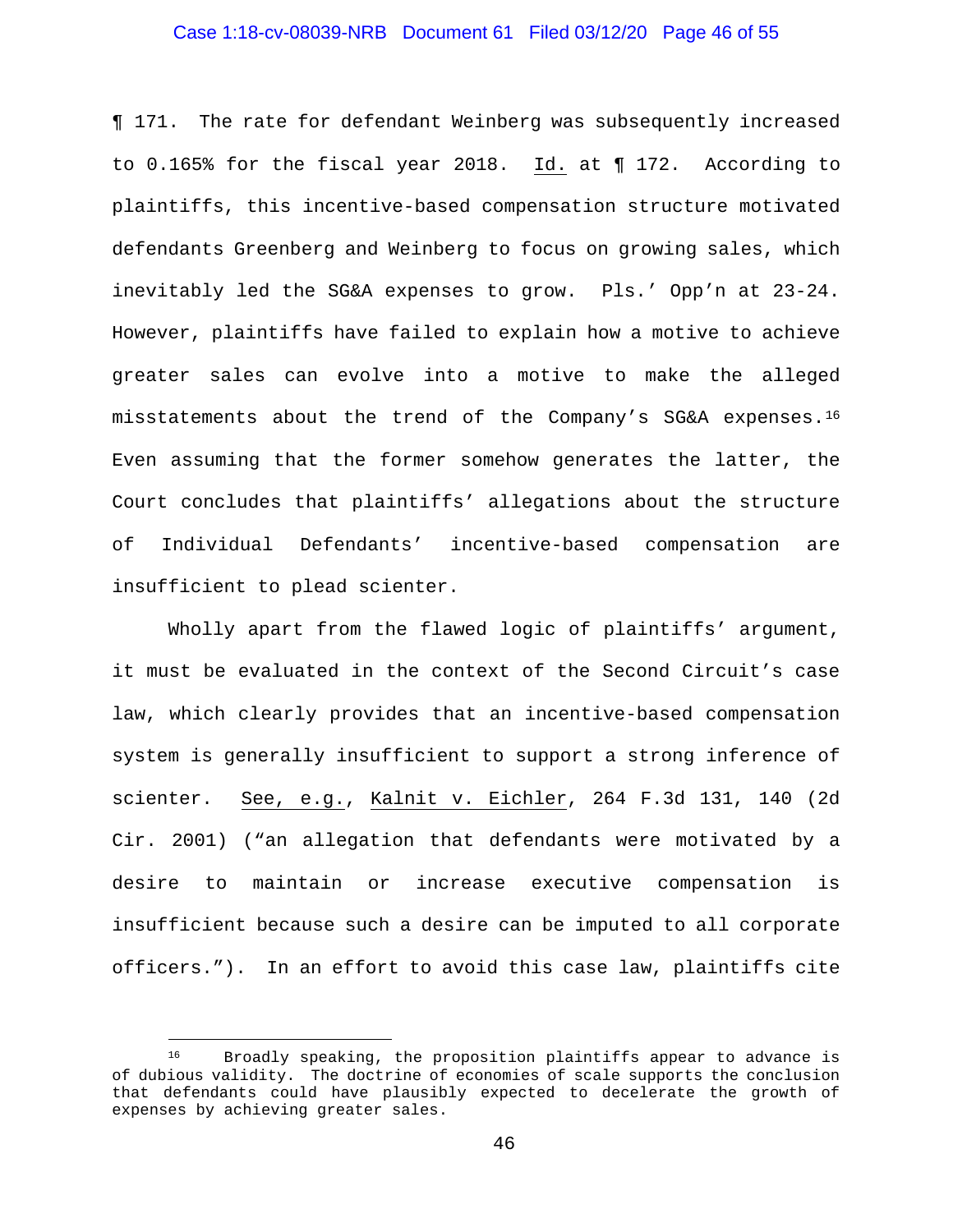## Case 1:18-cv-08039-NRB Document 61 Filed 03/12/20 Page 47 of 55

In re Vivendi Universal, S.A., 381 F. Supp. 2d 158, 185 (S.D.N.Y. 2003). However, Vivendi is readily distinguishable. In Vivendi, the court concluded that the plaintiffs adequately pled scienter by alleging two "concrete benefits": (1) the artificially inflated stock price allowed the defendant Company to keep pursuing its acquisition of other companies, and (2) the Company's CEO received a bonus that was about two and half times of his normal salary for boosting the Company's EBITDA by more than 30% during a fiscal year. Id. The fraud alleged here has no bearing on what Skechers as a company could achieve. Moreover, the Individual Defendants' incentive-based cash bonuses alleged here did not amount to an extraordinary opportunity to reap financial benefits as it was the case in Vivendi. The Company's April 12, 2018 Proxy Statement which plaintiffs refer to in Paragraph 171 of the CAC—indicates that, during the fiscal year 2017, defendant Greenberg received \$4,230,769 in the base salary and \$3,004,252 in the incentivebased cash bonus, and defendant Weinberg received \$2,480,769 in the base salary and \$901,277 in the incentive-based cash bonus. The level of ratio between incentive-based bonus to base salary that was present in Vivendi is not present here.<sup>17</sup>

<span id="page-46-0"></span><sup>17</sup> Plaintiffs also cite In re Nevsun Resources Ltd., No. 12 Civ. 1845 (PGG), 2013 WL 6017402, at \*13 (S.D.N.Y. Sept. 27, 2013) in their brief. Although the court in Nevsun mentioned the plaintiffs' allegations about cash bonuses that the individual defendants received as a result of the alleged fraud, it did not address whether those allegations were sufficient to plead scienter. Rather, the court addressed the adequacy of scienter pleading only with respect to the allegations about the individual defendants' stock sales and what the company could achieve because of the inflated stock price. Id.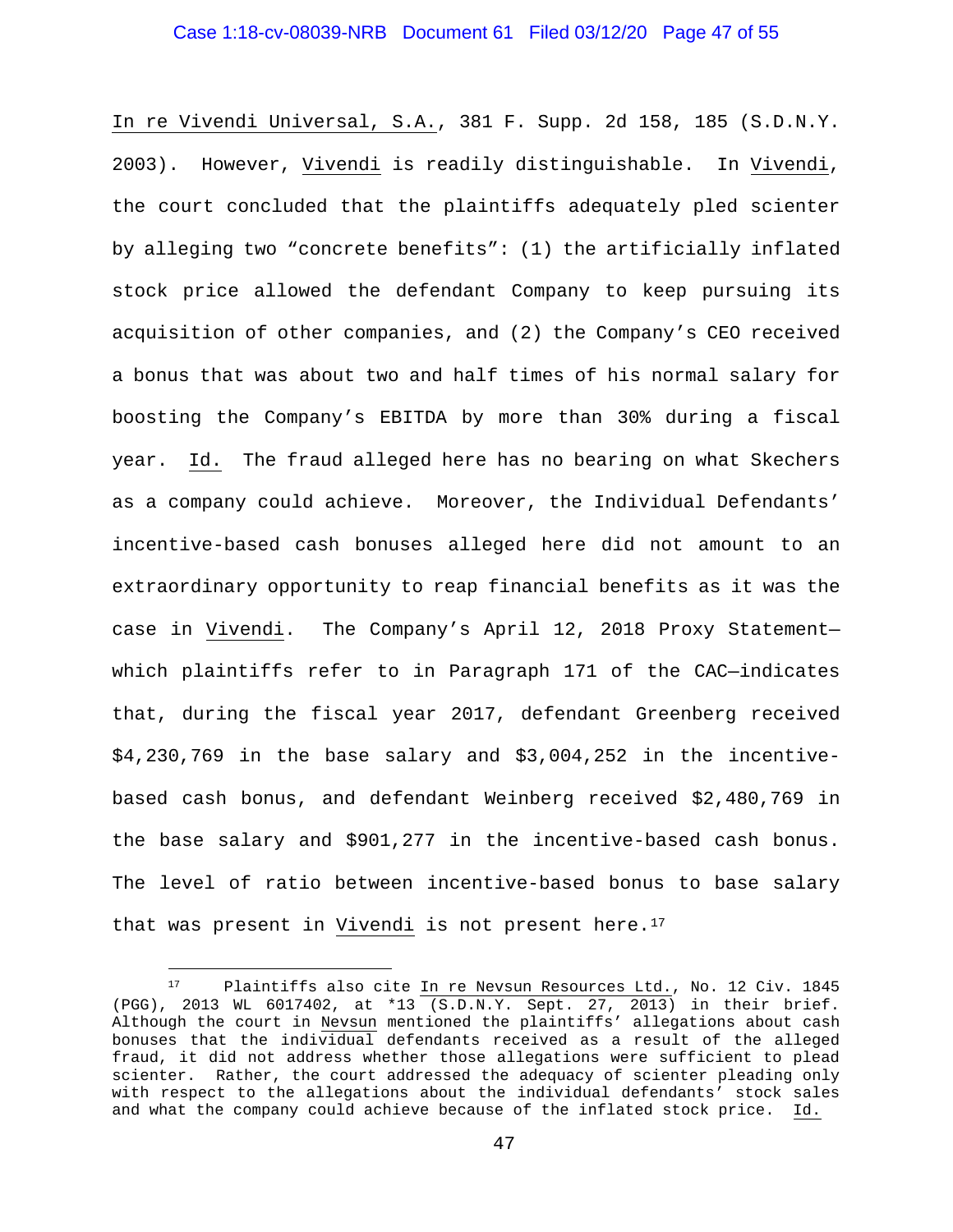## Case 1:18-cv-08039-NRB Document 61 Filed 03/12/20 Page 48 of 55

In short, plaintiffs have pled "no facts that would remove [Skechers'] compensation plan from [the] general rule" that a performance-based compensation as evidence of motive is insufficient to support a strong inference of scienter. In re Bristol-Myers Squibb Sec. Litig., 312 F. Supp. 2d 549, 561 (S.D.N.Y. 2004). Additionally, in reaching this conclusion, we note that there was nothing particular about the Class Period that would have motivated the Individual Defendants to commit the alleged fraud: Skechers' SEC filings indicate that the alleged incentive-based compensation structure has been in place since the fiscal year 2012,[18](#page-47-0) and nothing in the CAC or the Company's SEC filings suggests that the alleged incentive-based compensation structure was set to expire in the near future. See ECA, 553 F.3d at 201 ("In Fla. State Bd. of Admin. v. Green Tree Fin. Corp., 270 F.3d 645, 661-62 (8th Cir. 2001), the plaintiffs made a showing of a direct link between the compensation package and the fraudulent statements because of the magnitude of the compensation and the defendants' motive to sweep problems under the rug given one defendant's expiring contract."(emphasis added)).

<span id="page-47-0"></span><sup>18</sup> In their motion papers, defendants claim that an incentive-based compensation system based on the net sales growth has been in place since 2006. Defs.' Mem. of Law (ECF No. 46) at 20. However, Skechers' SEC filings reflect that the incentive-based compensation system between the fiscal years 2006 and 2011 provided not only a bonus as a percentage of net sales growth but also a lump-sum amount of cash for achieving a positive EBITDA. For the period between 2006 and 2011, the incentive-based compensation would have been favorably impacted by controlling expenses through the direct effect on EBITDA. Thus, defendants' reliance on the incentive-based compensation system that was in place during that period is misplaced.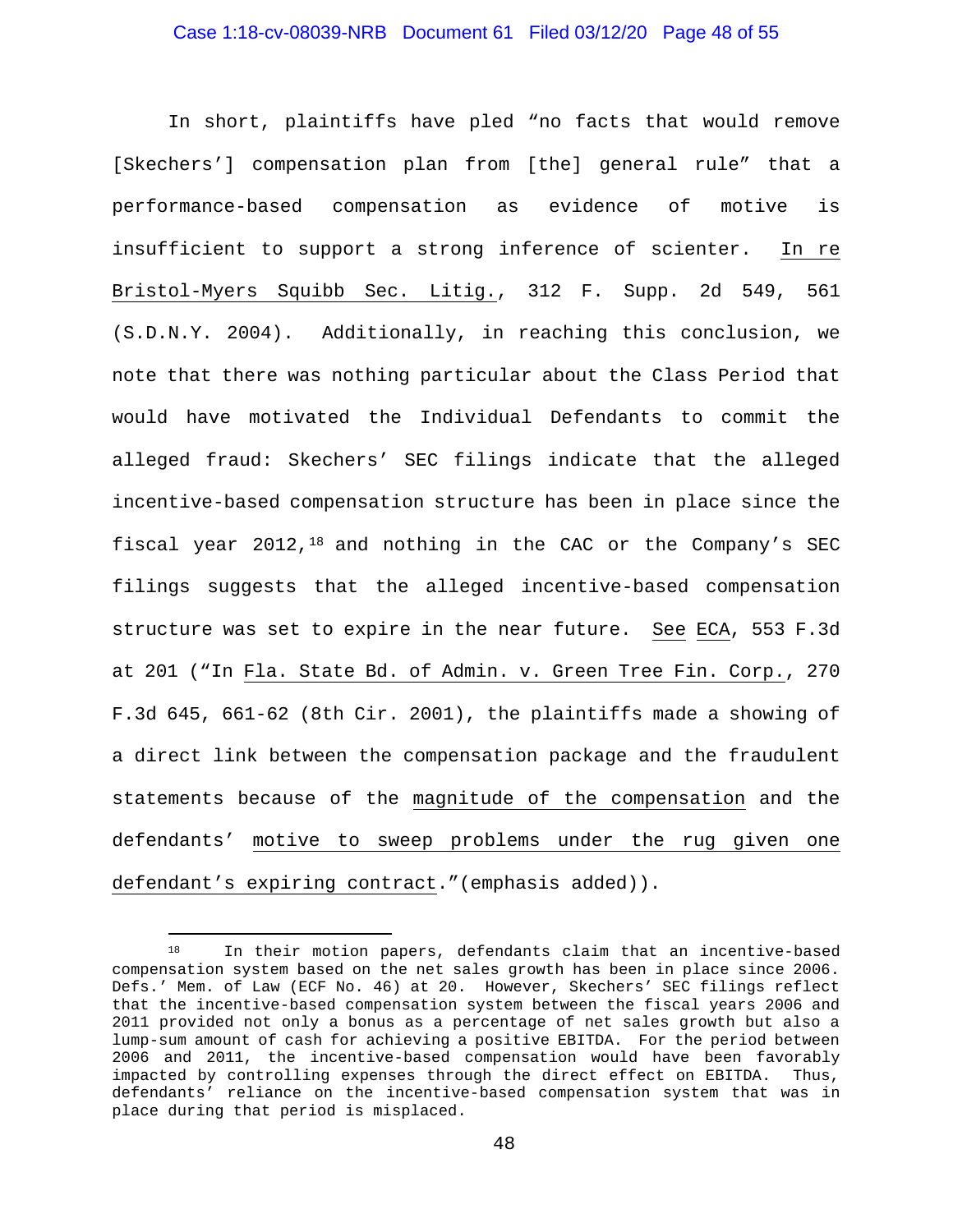#### c) **Recklessness**

Plaintiffs alternatively argue that they have alleged facts constituting strong circumstantial evidence of conscious misbehavior or recklessness by defendants. As discussed above, the Second Circuit has described at least four circumstances that may give rise to a strong inference of scienter. See ECA, 553 F.3d at 198-99. Of the four, plaintiffs do not allege that defendants either engaged in any illegal behavior or failed to check information they had a duty to monitor. Nor do plaintiffs make any allegation about the concrete and personal benefit defendants acquired through the alleged fraud other than the alleged financial gains arising from sales of Skechers stock during the Class Period and receiving incentive-based compensation, which we have already found insufficient to plead scienter. Therefore, the plaintiffs' recklessness argument to establish scienter comes down to whether plaintiffs have alleged sufficient facts to support an inference that the Individual Defendants "knew facts or had access to information suggesting that their public statements were not accurate." Id.

In the CAC, plaintiffs allege that the Individual Defendants should have been aware that the Company's SG&A expenses would grow, and this information should have apprised them of the allegedly false and misleading nature of the now unsuccessfully challenged statements. CAC ¶¶ 158-59. As the basis of the Individual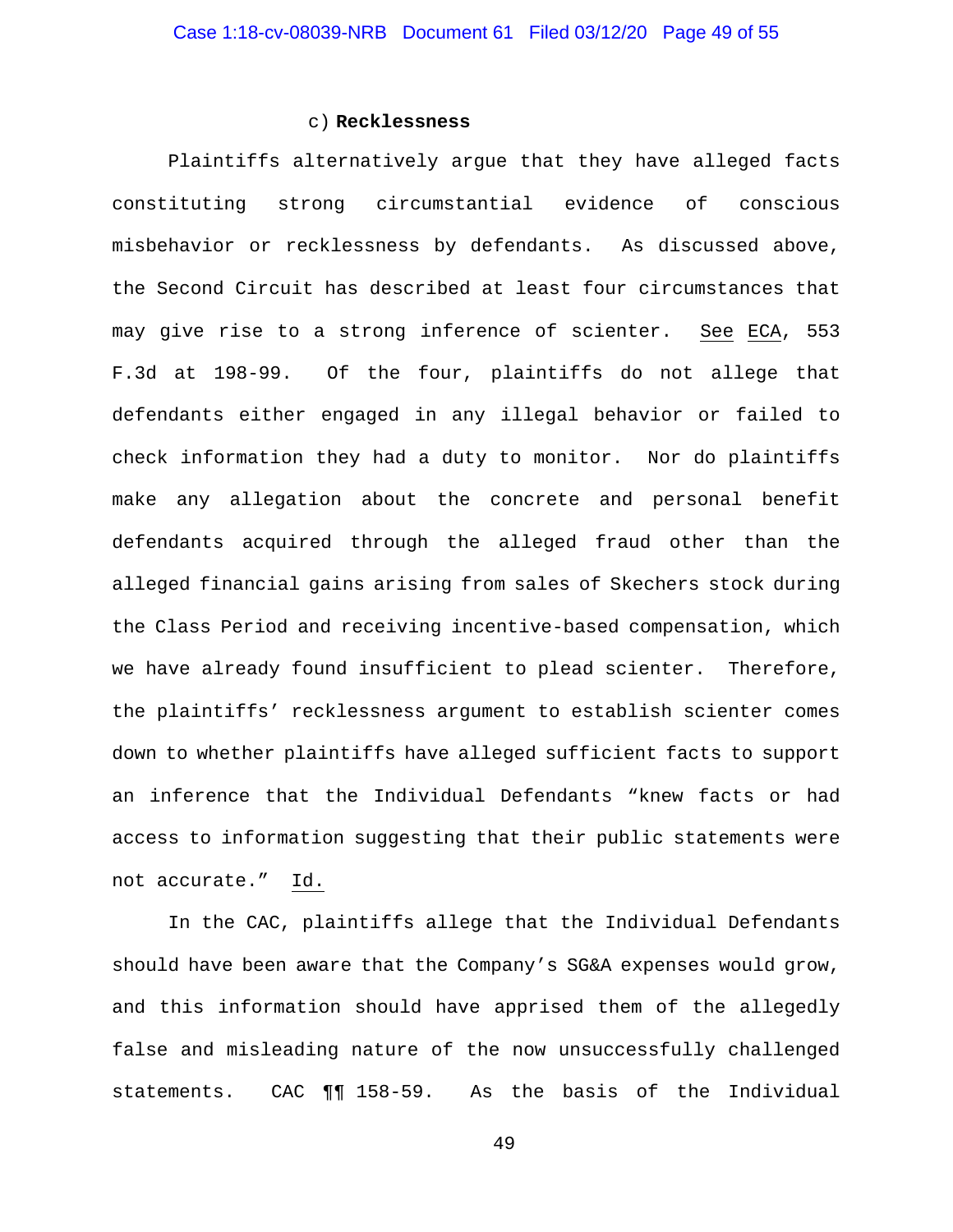## Case 1:18-cv-08039-NRB Document 61 Filed 03/12/20 Page 50 of 55

Defendants' knowledge of that information, plaintiffs rely on their "high-level positions within the Company." Id. at ¶¶ 157- 58. However, "[s]cienter cannot be inferred solely from the fact that, due to the defendants' board membership or executive managerial position, they had access to the company's internal documentation as well as any adverse information." Foley v. Transocean Ltd., 861 F. Supp. 2d 197, 212 (S.D.N.Y. 2012). Instead, "where plaintiffs contend defendants had access to contrary facts, they must specifically identify the reports or statements containing this information." Novak v. Kasaks, 216 F.3d 300, 309 (2d Cir. 2000). Although their high-level positions should presumably have provided the Individual Defendants access to the Company's internal expense forecasts, the issue is whether there really were clearly contrary predictions. The CAC simply does not contain any support for existence of contrary predictions. The mere inconsistency between the challenged statements and after-the-fact results of Skechers' operations amounts nothing more than a claim of "fraud by hindsight," which the Second Circuit has held insufficient to plead scienter. Id.

In their brief, plaintiffs endeavor to overcome the general principle that high-level positions are insufficient to plead scienter by arguing that the underlying subject of the alleged fraud—SG&A expenses—is so fundamental to the Company's operations that the Individual Defendants' knowledge about it should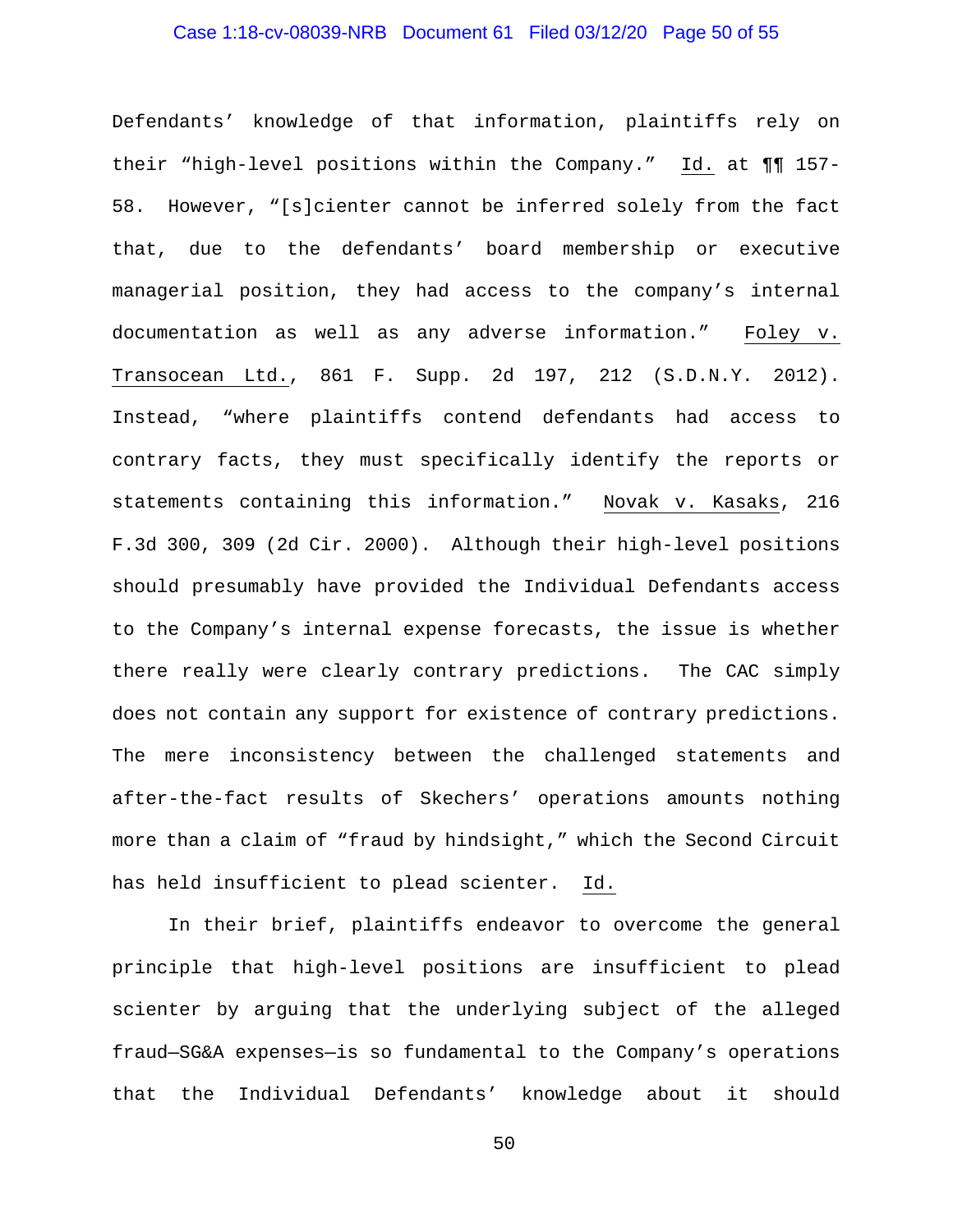## Case 1:18-cv-08039-NRB Document 61 Filed 03/12/20 Page 51 of 55

virtually by presumed. This position is consistent with In re GE Sec. Litig., 857 F. Supp. 2d 367, 395 (S.D.N.Y. 2012), which plaintiffs cite in their motion papers. This theory, often called as the "core operations" doctrine, provides that "[w]hen a plaintiff has adequately alleged that the defendant made false or misleading statements, the fact that those statements concerned the core operation of the company supports the inference that the defendant knew or should have known the statements were false when made." In re Atlas Air Worldwide Holdings, Inc. Sec. Litig., 324 F. Supp. 2d 474, 489 (S.D.N.Y. 2004); see generally Cosmas v. Hassett, 886 F.2d 8, 13 (2d Cir. 1989). The Second Circuit has not decided whether the "core operations" doctrine remains valid as a theory of scienter following the PSLRA. See Frederick v. Mechel OAO, 475 F.App'x 353, 356 (2d Cir. 2012). Regardless of its current viability, the doctrine contributes little to the scienter analysis here. For one, the majority rule is to "consider the 'core operations' allegations to constitute supplementary, but not an independent, means to plead scienter." Schwab v. E\*TRADE Fin. Corp., 258 F. Supp. 3d 418, 434 (S.D.N.Y. 2017) (Koeltl J.) (internal quotation marks omitted); see also, Holbrook v. Trivago N.V., No. 17 Civ. 8348 (NRB), 2019 WL 948809, at \*22 (S.D.N.Y. Feb. 26, 2019), aff'd sub nom. Shetty v. Trivago N.V., No. 19- 0766, 2019 WL 6834250 (2d Cir. Dec. 16, 2019). In the utter absence of any other evidence of fraudulent intent, the doctrine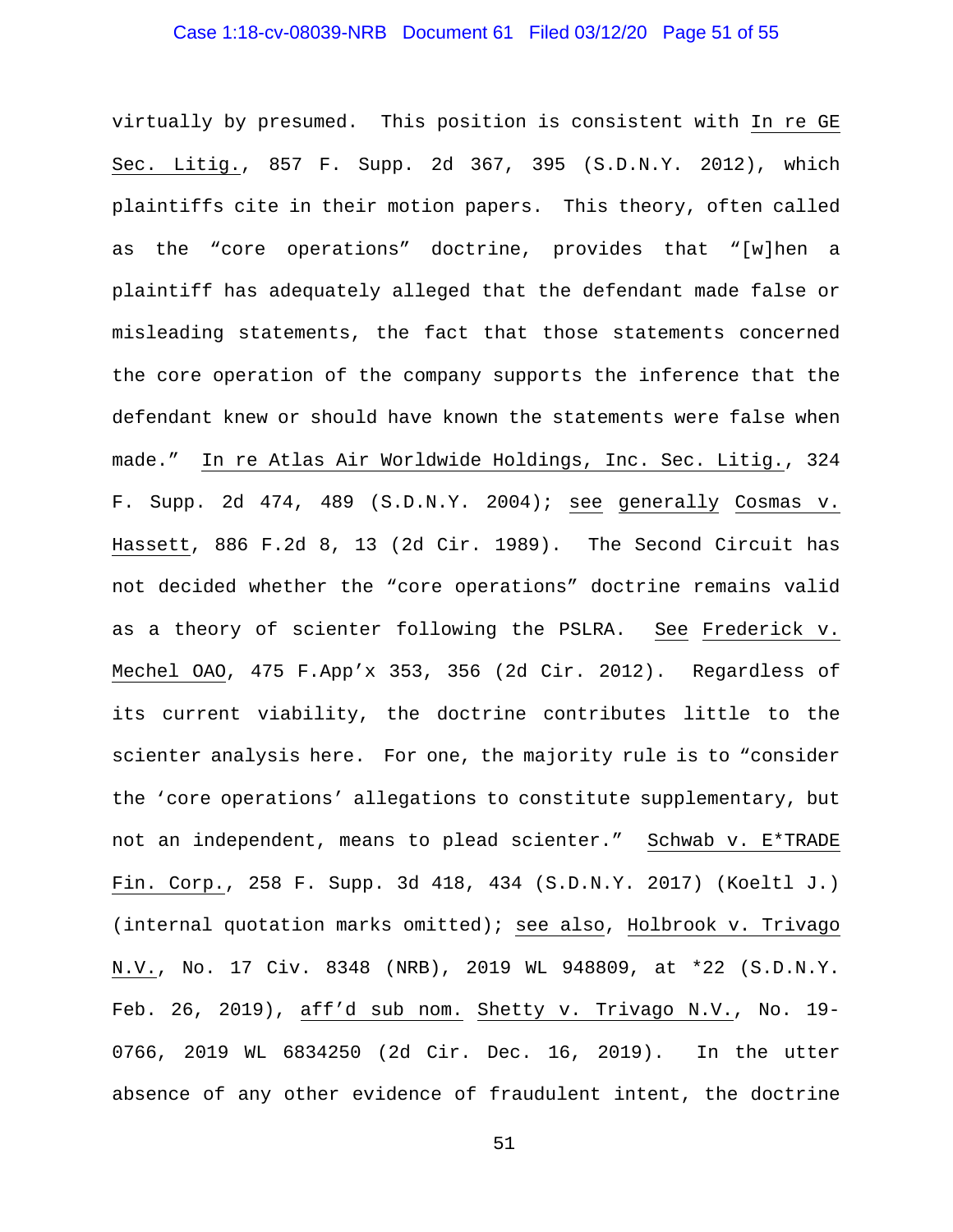## Case 1:18-cv-08039-NRB Document 61 Filed 03/12/20 Page 52 of 55

itself is insufficient to give rise to the necessary inference. Therefore, the allegations that the SG&A expenses are a fundamental component of the Company's operations fail to cure the defect in the plaintiffs' pleading of scienter as to the Individual Defendants, and therefore, the "core operations" doctrine is no avail. See Wyche v. Advanced Drainage Sys., Inc., No. 15 Civ. 5955 (KPF), 2017 WL 971805, at \*14 (S.D.N.Y. Mar. 10, 2017) (concluding that the allegations of "executives [having] access to inventory reports" through the internal system at all times and being "responsible for establishing and maintaining disclosure controls and procedures" for the company were insufficient to plead scienter for a securities fraud claim predicated on alleged misstatements in its financial statements about the company's accounting of inventory).

#### d) **All Three Alleged Bases Considered Collectively**

The Court concludes that plaintiffs have failed to adequately plead scienter as to the Individual Defendants even when the allegations discussed above are considered together. Each category only minimally, if in any degree, supports an inference of scienter. Given the absence of an interplay among those categories that generates some significance that each category has failed to generate individually, the Court concludes that those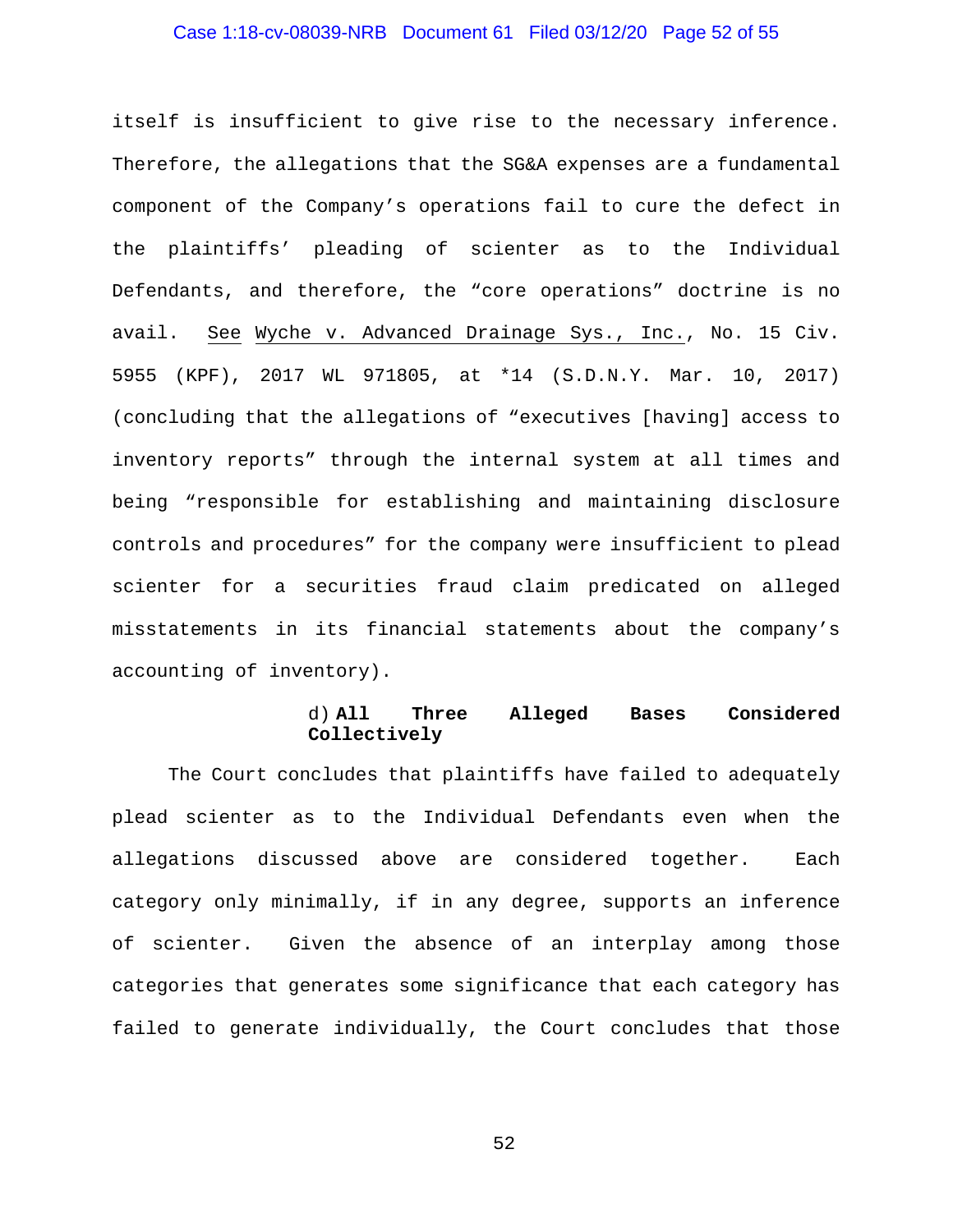# Case 1:18-cv-08039-NRB Document 61 Filed 03/12/20 Page 53 of 55

allegations as a package still fail to support any compelling inference of scienter as to the Individual Defendants.

## 6. Pleading of Scienter as to Corporate Defendant

Failure to adequately plead scienter as to the Individual Defendants is not dispositive of the pleading of scienter as to defendant Skechers. Teamsters Local 445 Freight Div. Pension Fund v. Dynex Cap. Inc., 531 F.3d 190, 196 (2d Cir. 2008). "Where the defendant at issue is a corporation, it is possible to plead corporate scienter by pleading facts sufficient to create a strong inference either (1) that someone whose intent could be imputed to the corporation acted with the requisite scienter[,] or (2) that the statements would have been approved by corporate officials sufficiently knowledgeable about the company to know that those statements were misleading." Loreley Fin. (Jersey) No. 3 Ltd. v. Wells Fargo Sec., LLC, 797 F.3d 160, 177 (2d Cir. 2015) (internal quotation marks omitted).

Plaintiffs cannot satisfy their burden under either prong. As to the first prong, we have already concluded that plaintiffs have failed to adequately plead scienter as to any of the Individual Defendants. Accordingly, plaintiffs cannot plead the corporate scienter by imputing an individual's scienter to the Company. As to the second prong, we have concluded that plaintiffs have not alleged sufficient facts showing that anyone in Skechers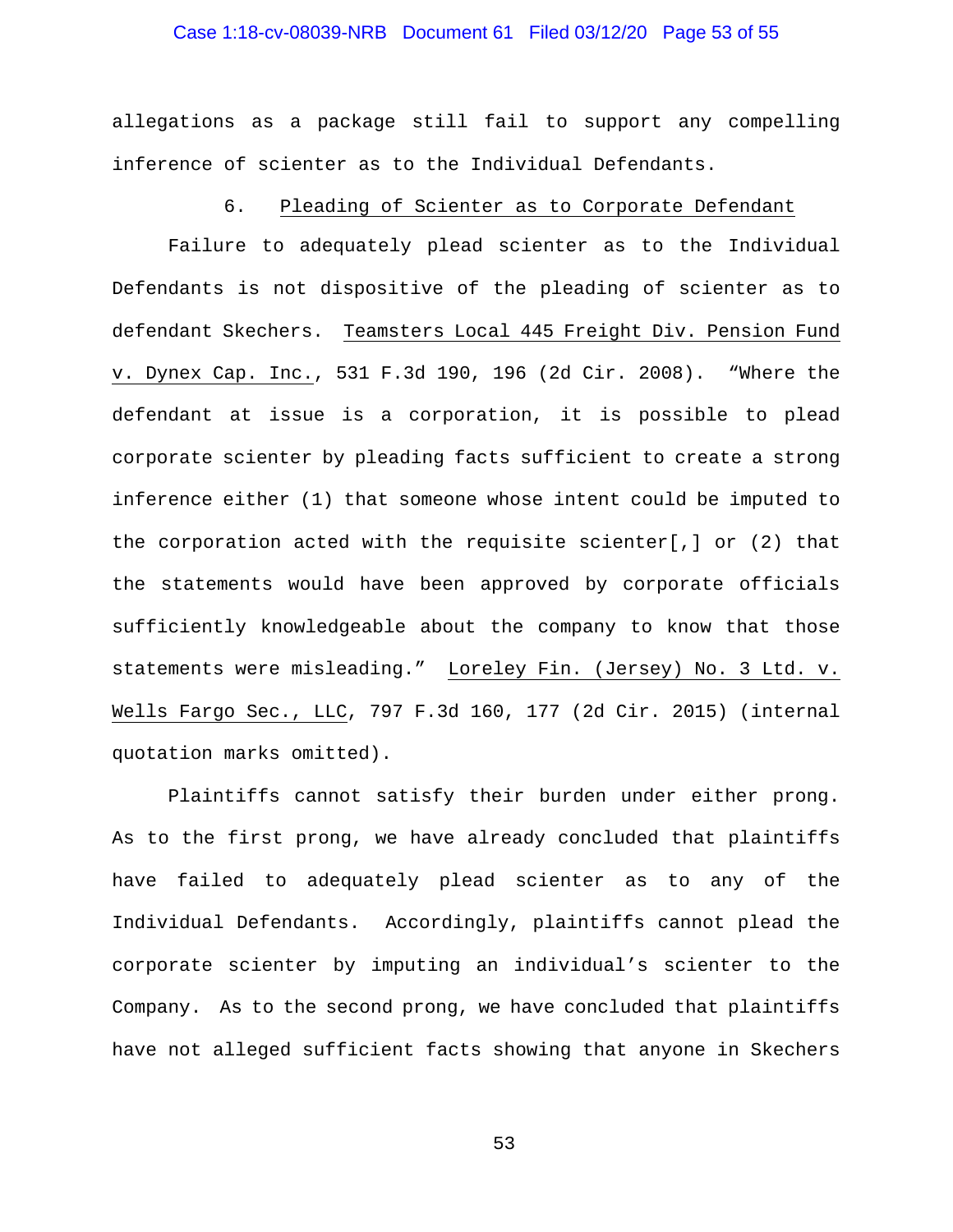## Case 1:18-cv-08039-NRB Document 61 Filed 03/12/20 Page 54 of 55

had knowledge about its future SG&A expenses for any specific point of time in any level of specificity.

Regarding the corporate scienter of Skechers, plaintiffs make only conclusory allegations that its "officers, management, and agents . . . had actual knowledge of misrepresentations and omissions of material facts," or "acted with reckless disregard for the truth [by failing] to ascertain and to disclose such facts, even though such facts were available to them." CAC ¶ 178. These allegations, however, have already been held by the Second Circuit as insufficient to adequately plead the corporate defendant's scienter in Teamster Local 445. In particular, the Second Circuit held that the allegation of access to data that would reveal the alleged contrary facts without "specifically identify[ing] the reports or statements containing [such] information" is insufficient to plead corporate scienter. Teamster Local 445, 531 F.3d at 196. As discussed above in the context of the Individual Defendants, plaintiffs have not identified in the CAC any report or statement in Skechers' possession that contained information about projections of Skechers' SG&A expenses. Moreover, the CAC provides no measure to relate projected or committed expenses to the Company's global expenses at any specific point of time in the future. The lack of such information forecloses a finding that any official of Skechers was "sufficiently knowledgeable" with respect to falsity of the challenged statements. Therefore, the